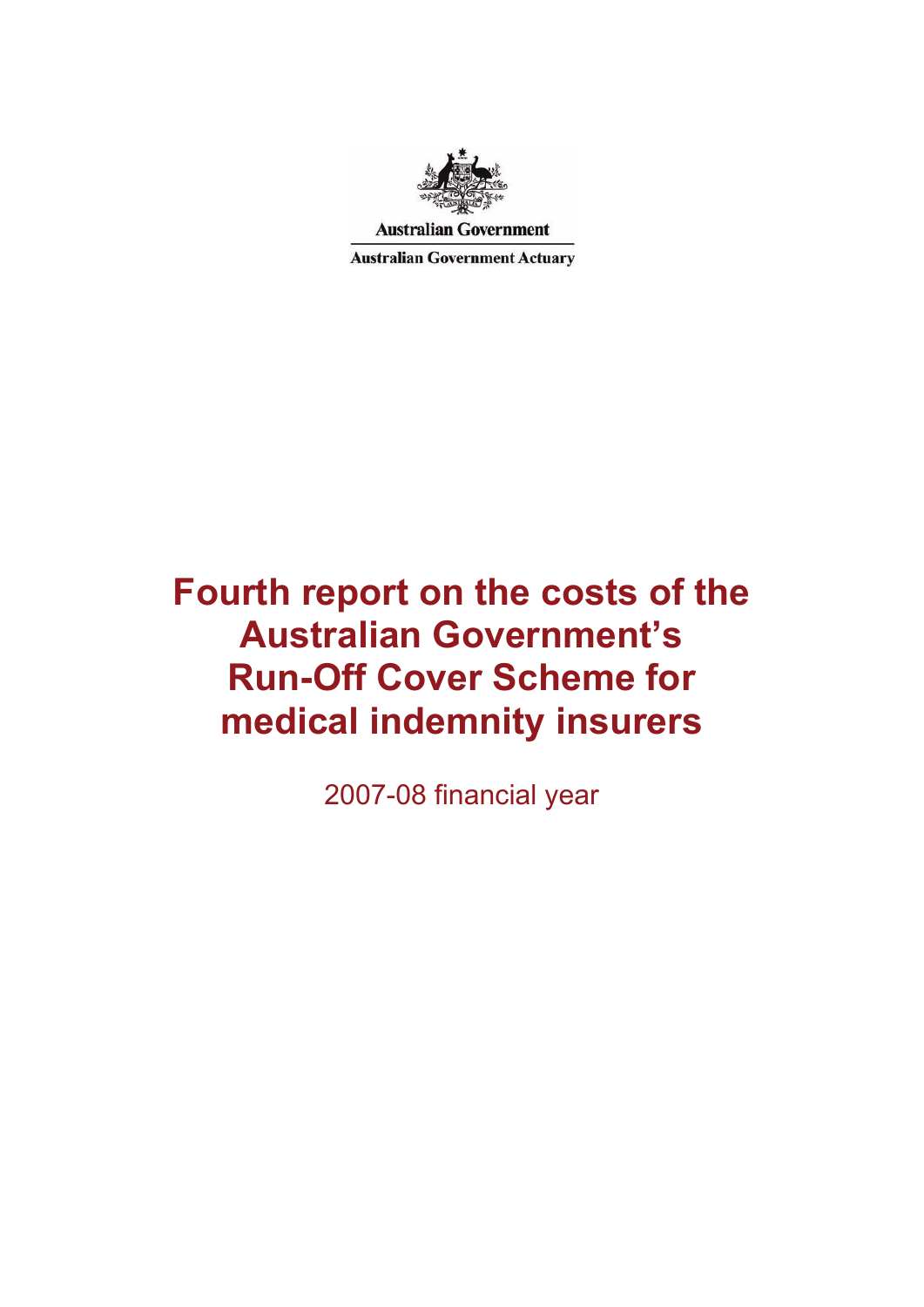© Commonwealth of Australia 2009 ISBN 978-0-642-74507-1

This work is copyright. Apart from any use as permitted under the *Copyright Act 1968*, no part may be reproduced by any process without prior written permission from the Commonwealth. Requests and inquiries concerning reproduction and rights should be addressed to:

Commonwealth Copyright Administration Attorney-General's Department Robert Garran Offices National Circuit CANBERRA ACT 2600

Or posted at:

http://www.ag.gov.au/cca

Printed by CanPrint Communications Pty Ltd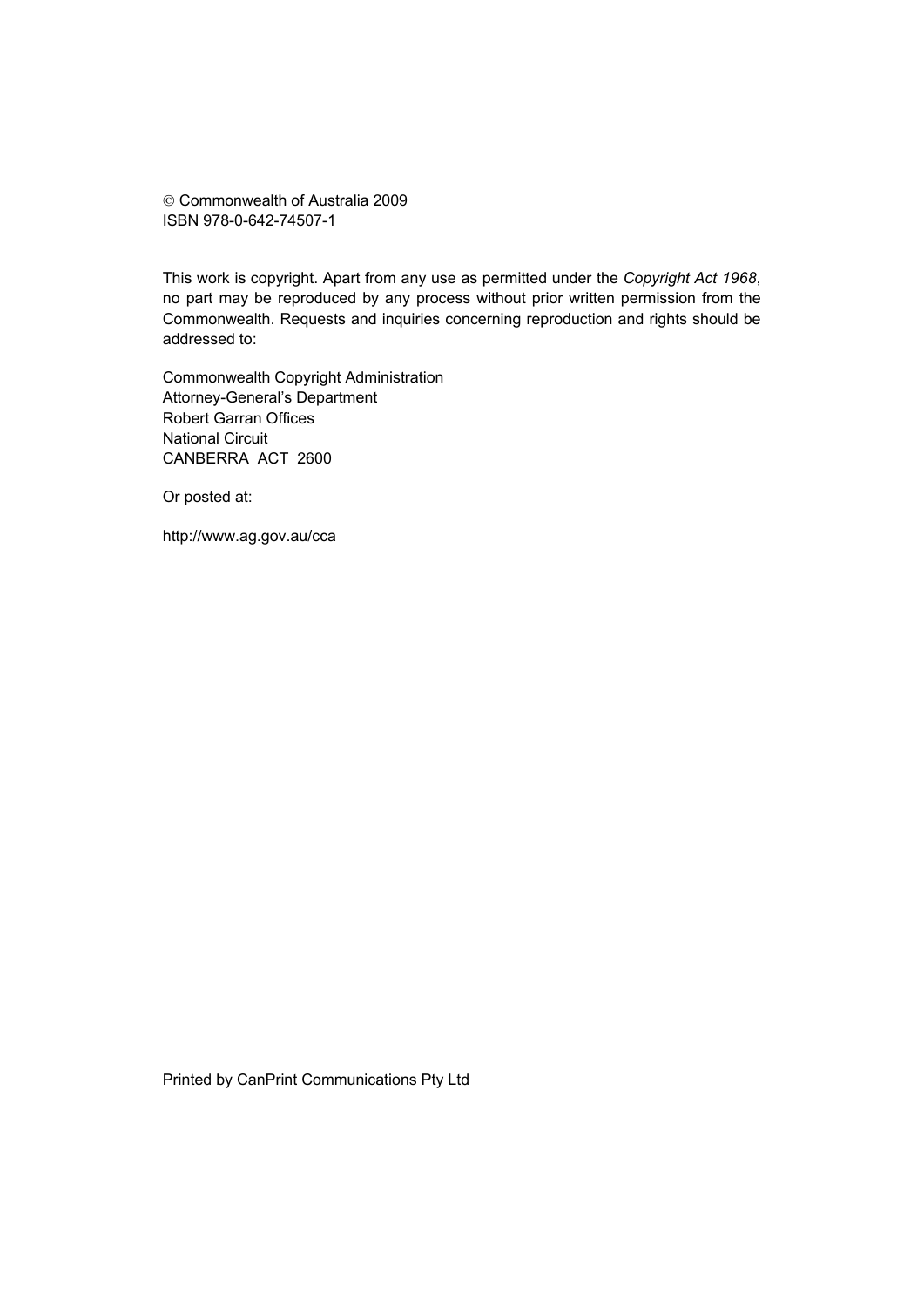## TABLE OF CONTENTS

| $\mathbf 1$ .    |                   |                                                                          |  |  |  |
|------------------|-------------------|--------------------------------------------------------------------------|--|--|--|
| 2 <sub>1</sub>   |                   |                                                                          |  |  |  |
|                  | 2 <sub>1</sub>    |                                                                          |  |  |  |
|                  | 2.2               | Brief history of private medical indemnity insurance in Australia -      |  |  |  |
|                  | 2.3               |                                                                          |  |  |  |
| 3 <sub>1</sub>   |                   |                                                                          |  |  |  |
|                  | 3.1               |                                                                          |  |  |  |
|                  | 3.2               |                                                                          |  |  |  |
|                  | 3.3               |                                                                          |  |  |  |
|                  | 3.4               |                                                                          |  |  |  |
|                  | 3.5               |                                                                          |  |  |  |
|                  | 3.6               |                                                                          |  |  |  |
| $\blacktriangle$ |                   | FINANCIAL MANAGEMENT OF THE RUN-OFF COVER SCHEME 14                      |  |  |  |
|                  | 4 <sub>1</sub>    |                                                                          |  |  |  |
|                  | 4.2               |                                                                          |  |  |  |
|                  | 4.3               |                                                                          |  |  |  |
|                  | <b>APPENDICES</b> |                                                                          |  |  |  |
|                  |                   |                                                                          |  |  |  |
|                  |                   | Appendix 2: Eligible practitioners and Run-Off Cover Scheme contracts 25 |  |  |  |
|                  |                   |                                                                          |  |  |  |
|                  |                   |                                                                          |  |  |  |
|                  |                   |                                                                          |  |  |  |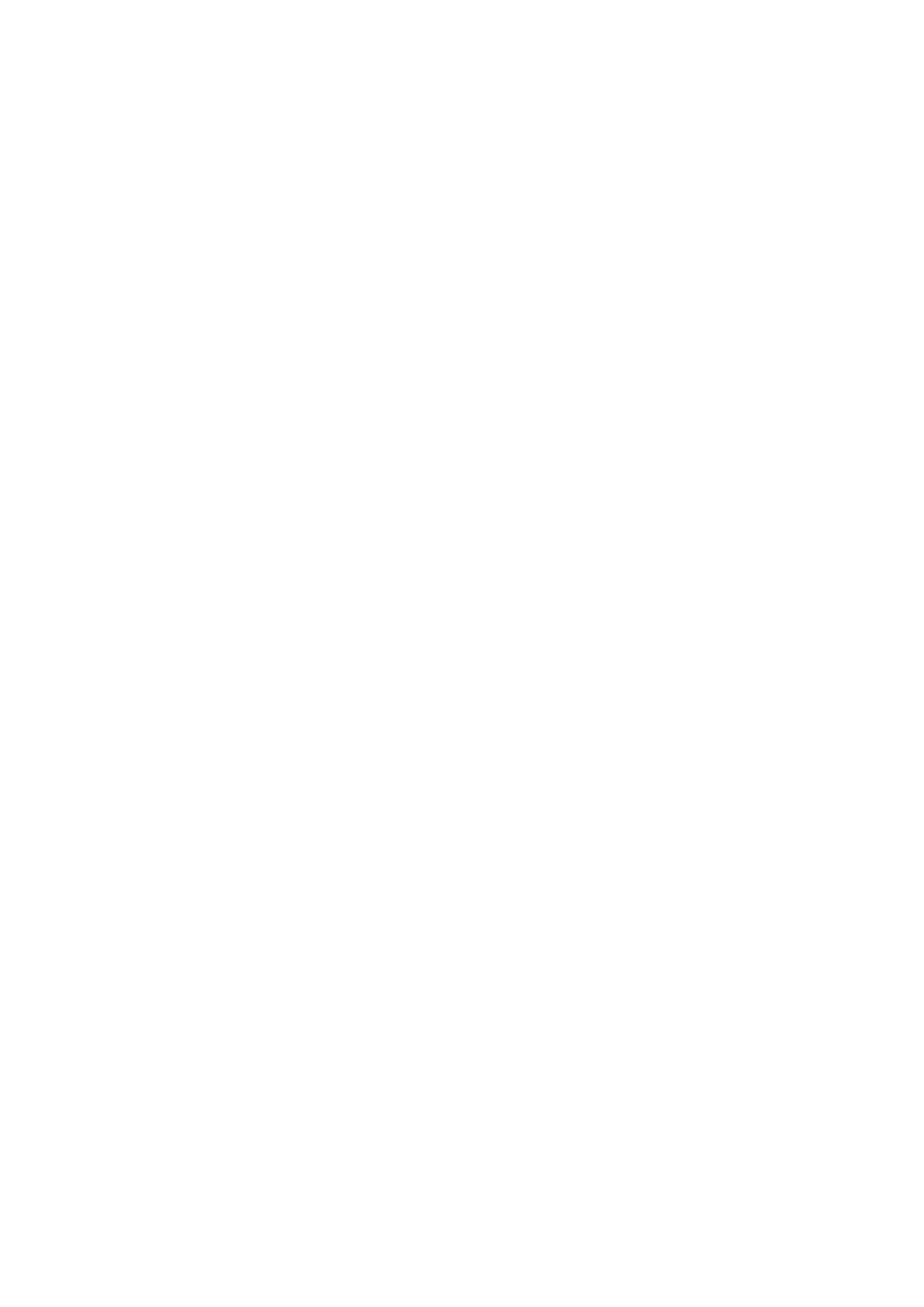## **1. INTRODUCTION**

1.1. This report has been prepared to comply with certain requirements of the *Medical Indemnity Act 2002* (Medical Indemnity Act). Section 34ZW of the Medical Indemnity Act provides for a report on aspects of the Run-Off Cover Scheme to be tabled each year in Parliament. The report is required to contain a statement of the:

- number of persons eligible for membership of the Run-Off Cover Scheme (the Scheme);
- total run-off cover (ROC) indemnity payments paid by the Commonwealth during the financial year, including claims handling and administration expenses;
- total ROC support payments paid to the Commonwealth during the financial year; and
- projected liabilities of the Scheme in future financial years.

1.2. This is the fourth report that has been prepared under section 34ZW of the Medical Indemnity Act. It relates to financial year 2007-08. The third report was tabled in Parliament on 19 March 2008.

## **2. BACKGROUND**

## **2.1 Medical indemnity insurance**

2.1.1 Medical indemnity insurance is a form of professional indemnity insurance. It covers practitioners for their professional negligence.<sup>1</sup>

2.1.2 Doctors who undertake private medical practice in Australia generally purchase medical indemnity insurance from private sector underwriters. $2$  This report considers the five private sector underwriters operating in Australia during 2007-08. Figure 1 below illustrates the market shares of the five private underwriters calculated on the basis of premium data provided by them.

2.1.3 The five private underwriters operating in Australia during 2007-08 were Avant Mutual Group Limited (Avant), MIPS Insurance (MIPSi), MDA National Insurance

l 1 Medical indemnity insurance can also cover other costs such as those associated with appearing at coronial inquiries.

<sup>2</sup> On the other hand, many employed practitioners such as doctors practising solely in a public hospital will be indemnified by their employer against negligence.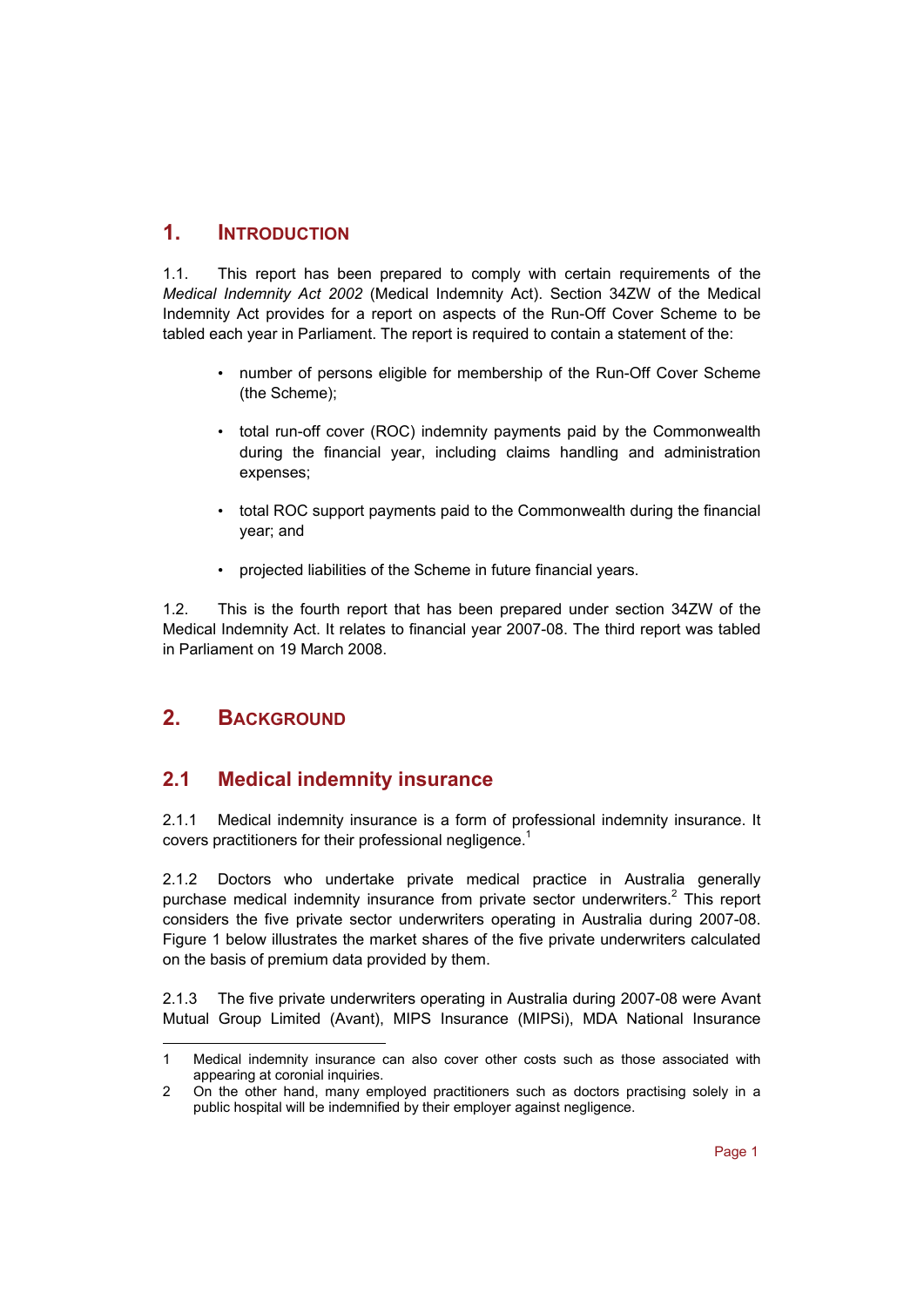(MDANI), Medical Insurance Group Australia (MIGA) and QBE Insurance (Australia) Ltd (QBE).



2.1.4 Note that the owners of Australasian Medical Insurance Limited (AMIL) and Professional Indemnity Insurance Company Australia (PIICA) — United Medical Protection and Medical Defence Association of Victoria — merged on 1 July 2007 to become Avant Mutual Group Limited. Avant Insurance Limited succeeded AMIL as the provider of medical indemnity insurance to Avant members.

2.1.5 Medical negligence claims are initiated by, or on behalf of, patients against doctors. Roughly 2,000 claims of negligence might be expected each year in relation to private medical practice in Australia. However, there can be substantial variation from one year to the next. It is difficult to project the number of medical indemnity claims with any precision. A significant number of claims will be successfully defended.

2.1.6 The cost of medical negligence claims is highly variable since the claims relate to bodily injury. The cost of a medical negligence claim to the insurer is made up of damages which are payable to the plaintiff*,* any of the plaintiff's legal costs which the insurer is obliged to pay, and the insurer's own costs of defending and managing the claim*.* While most claims are finalised for less than \$100,000, a small number of claims are large. Perhaps 5 per cent of claims cost more than \$500,000. These large claims have a significant impact on the overall cost of medical indemnity insurance. At least 40 per cent of the cost of all medical indemnity claims relates to claims which are larger than \$500,000.

2.1.7 The medical indemnity claim process can be long. Years can elapse between the date of a negligent medical incident and the date that legal action against the practitioner is initiated. It is not unusual for claims to take a number of years to finalise after they have been initiated. It is common for the whole process to take more than five years for a single claim. The cost of a claim depends significantly on economic and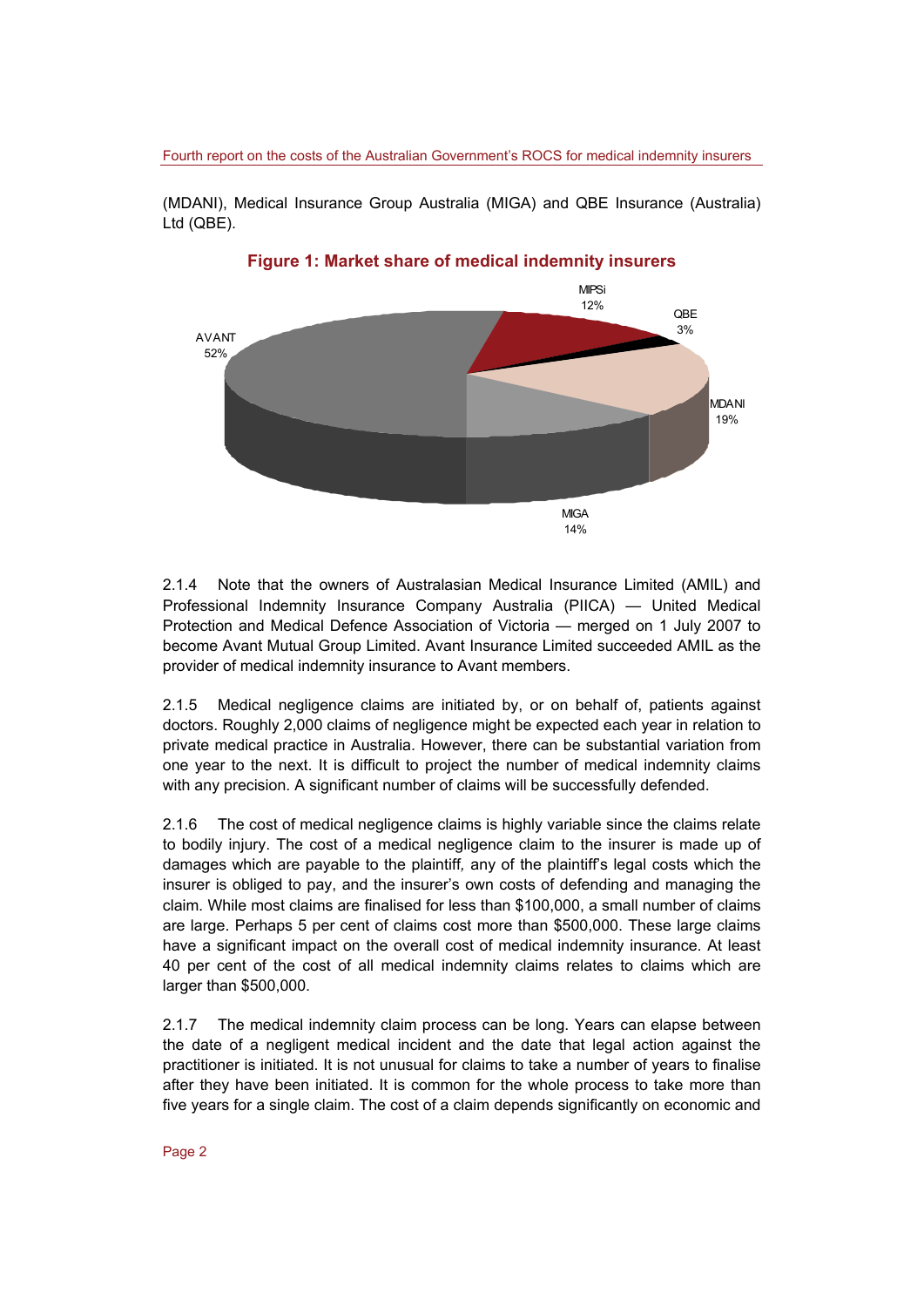judicial conditions prevailing at the time the claim is finalised (paid), rather than at the time of the medical incident or the time that the claim is made.

2.1.8 All of these factors make medical indemnity insurance difficult for an insurer to underwrite. It is hard to forecast claim numbers and claim sizes reliably. Moreover, much of the cost is likely to relate to a small minority of the claims, which adds further uncertainty. As a result, it is difficult to know how much premium to charge and how much money to hold in reserve to pay claims. For these reasons a robust private market in medical indemnity insurance requires professional and disciplined underwriting and management.

## **2.2 Brief history of private medical indemnity insurance in Australia — the lead-up to the Run-Off Cover Scheme**

2.2.1 Historically, medical indemnity cover was provided to Australian doctors in private practice by medical defence organisations (MDOs). MDOs were not licensed insurers and were therefore not subject to prudential regulation.

2.2.2 Medical indemnity cover was originally provided to practitioners on a so-called 'claims-occurring' basis. Practitioners were protected against claims that might be made in relation to the medicine that they had practised while members of the MDO. Thus, practitioners who had claims made against them after retirement could seek assistance from their MDO provided that they had been members at the time of the medical incident. Medical indemnity is difficult to underwrite on a 'claims-occurring' basis, partly due to the often long delay between the date of medical incident and the time at which a claim is initiated.

2.2.3 During the 1990s most MDOs came under financial pressure as a result of increasing levels of claim payments and were forced to make calls on their members for additional funds.

2.2.4 At the same time, most MDOs progressively changed the basis of their cover from 'claims-occurring' to 'claims-made'. In simple terms, claims-made cover provided protection for the practitioner against claims that were made during the period of membership. Thus, in order to continue to be covered against claims that might emerge in relation to past medical practice, a doctor had to continue his MDO membership. Professional indemnity insurance is generally provided on a 'claims-made' basis.

2.2.5 In 2002, Australia's largest MDO, United Medical Protection, was placed in provisional liquidation. Following this, steps were taken to stabilise the medical indemnity industry.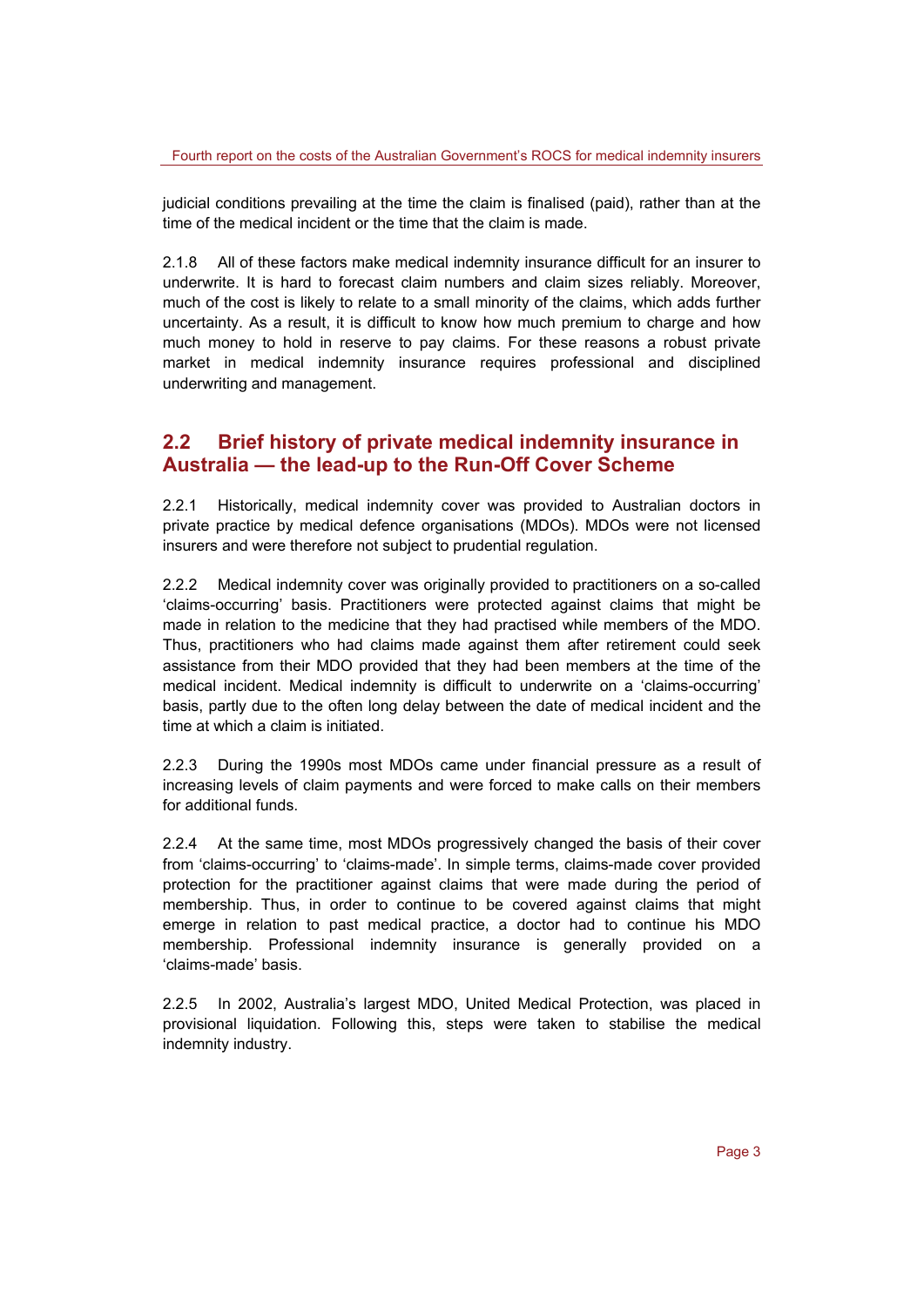2.2.6 Since 1 July 2003, medical indemnity insurance has been required to be provided to Australian practitioners by insurers licensed under the *Insurance Act 1973* and prudentially supervised by APRA.

2.2.7 This has ensured a more disciplined approach to underwriting and has reduced the risk of failure of a medical indemnity provider.

2.2.8 Consistent with more disciplined underwriting, all medical indemnity insurance is now provided on a 'claims-made' basis. Consequently, doctors have to maintain insurance in order to remain covered against claims that might emerge, even if they are no longer practising*.* This form of insurance cover is known as run-off cover. Put simply, run-off cover provides insurance protection for doctors who have ceased medical practice. The potential delay between a medical incident and a claim highlights the need for doctors to maintain run-off cover after ceasing practice.

2.2.9 For some doctors the annual cost of medical indemnity insurance runs into the tens of thousands of dollars. In order to address problems associated with the cost of run-off cover, including the potential threat to the provision of medical services, a scheme was established which requires medical indemnity insurers to provide free run-off cover to certain groups of doctors who have ceased private practice. The Scheme was intended to be largely cost neutral to taxpayers whilst not threatening the viability of the insurance companies. This scheme is known as the Run-Off Cover Scheme.

## **2.3 What is the Run-Off Cover Scheme?**

2.3.1 The Run-Off Cover Scheme facilitates the provision of free medical indemnity insurance cover to particular groups of doctors who have ceased private medical practice.

2.3.2 The rules for the Scheme appear in the *Medical Indemnity (Prudential Supervision and Product Standards) Act 2003* (PSPS Act), the *Medical Indemnity (Run-off Cover Support Payment) Act 2004* (MI ROCSPA) and the Medical Indemnity Act. The principal elements of the Scheme are as follows:

- The PSPS Act imposes an obligation on insurers to provide free run-off cover to particular groups of doctors who have ceased private practice.
- The Medical Indemnity Act provides for the Commonwealth to make payments to the insurers to reimburse the costs of eligible run-off claims. These payments are known as ROC indemnity payments.
- The Medical Indemnity Act provides for the Commonwealth to make other payments to insurers to offset the relevant costs of administering the Scheme that are incurred by insurers.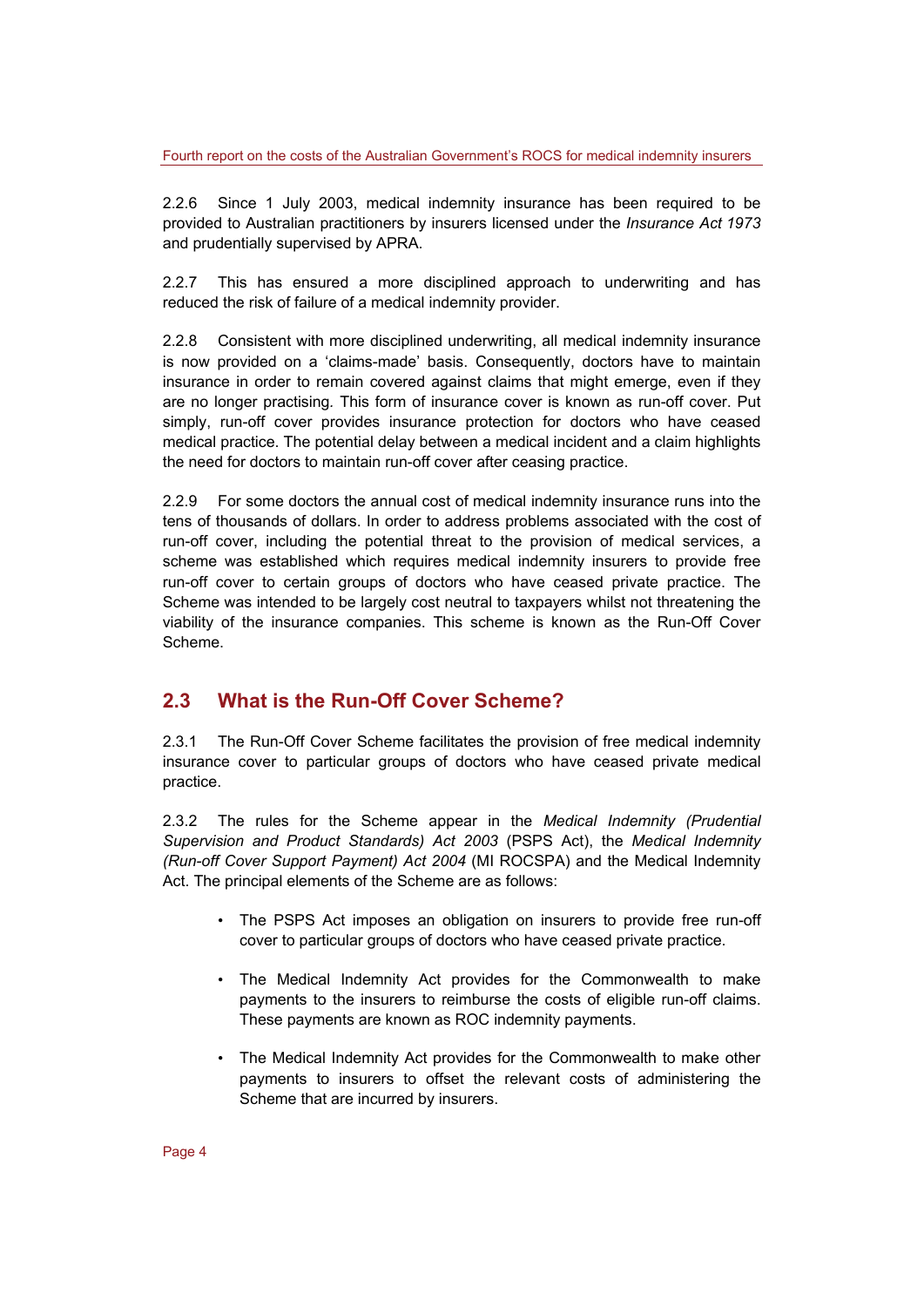• The Medical Indemnity Act also provides for the insurers to make payments to the Commonwealth to ensure that the Scheme is largely cost-neutral to taxpayers. These payments are levied as a tax on insurers' premium income. In practice, the cost is met by a loading on practitioners' medical indemnity insurance premiums. These payments are known as ROC support payments. The MI ROCSPA sets out the rules for calculating ROC support payments.

2.3.3 The Scheme provides for ROC support payments to be made by medical indemnity insurers to the Commonwealth and for ROC indemnity payments to be made by the Commonwealth to medical indemnity insurers (MIIs) and MDOs. Ancillary arrangements provide for payments to cover other costs such as administrative costs.

2.3.4 Amendments to the primary legislation were passed late in 2006 which simplified the administration of the Scheme. Protocols governing certain administration payments to insurers are now in place.

2.3.5 An important financial dynamic of the Scheme is the timing mismatch between the payment of ROC support payments by MIIs and the emergence, payment and reimbursement of medical indemnity claims of eligible doctors who are no longer in private practice. The first ROC support payments were received on 30 June 2005. The Scheme applies to eligible medical indemnity claims that are first notified to the MIIs or MDOs on or after 1 July 2004. As a result of inherent delays in the medical claims process, it is to be expected that the level of ROC support payments will be substantially greater than the level of ROC indemnity payments for a number of years. That is, in a cashflow sense, the Scheme is a very immature arrangement. It will probably take about 20 years to reach maturity when income from ROC support payments and expenditure on ROC indemnity payments are of a similar order of size. To preserve the financial integrity of the Scheme, a system of notional accounting is maintained and reported on in Section 4 of this report.

## **3. DATA**

## **3.1 Data collection**

3.1.1 For the purpose of preparing this report, certain data were collected from the MIIs and MDOs by Medicare Australia during late 2008 including:

- details of practitioners who were identified as having become eligible for membership of the Scheme before 30 June 2008;
- details of claims (including incidents) notified to MIIs and MDOs by 30 June 2008 which might eventually become eligible for reimbursement under the Scheme;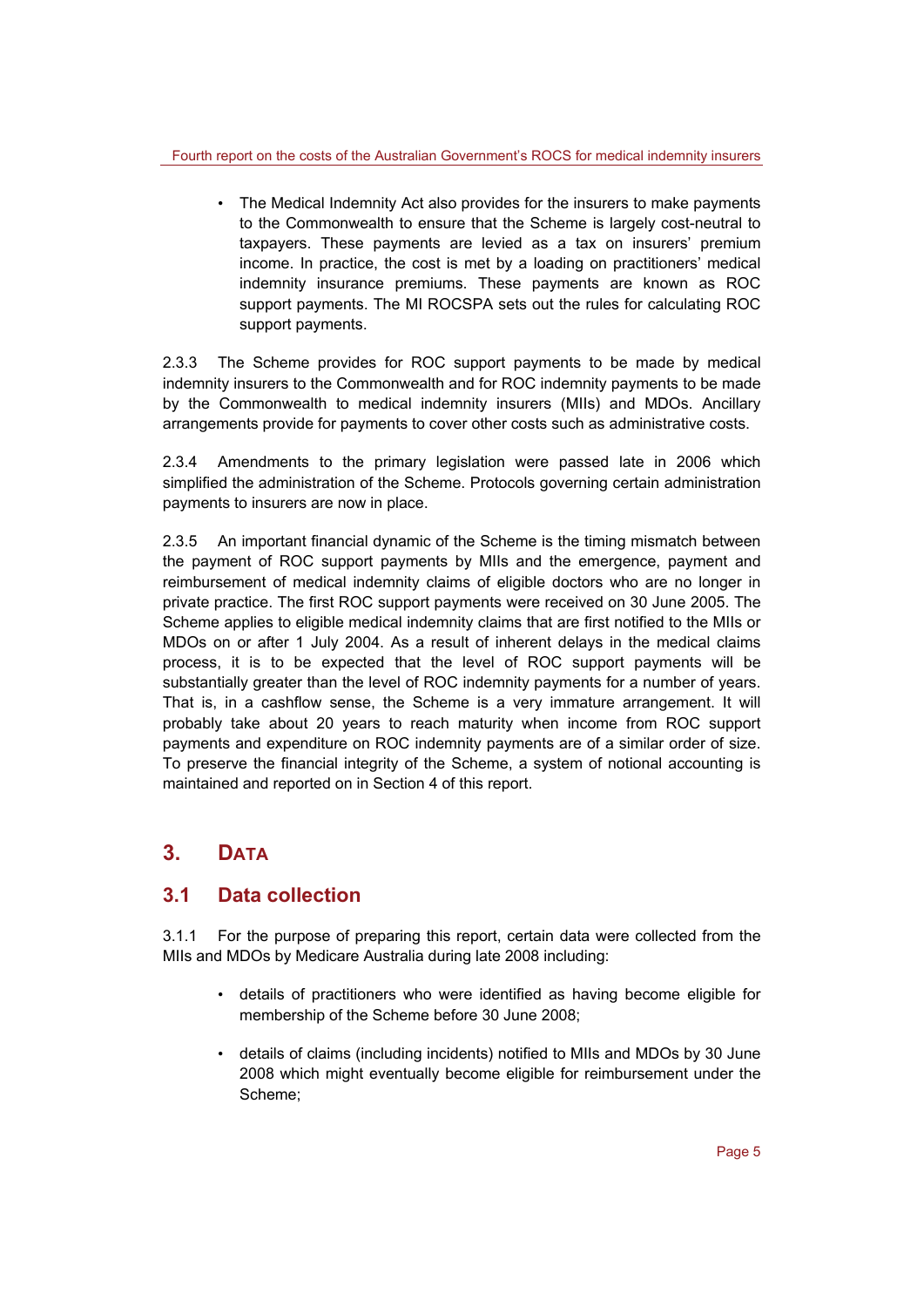- details of ROC support payments*;* 3
- actuarial estimates of that part of the cost of claims relating to incidents which occurred before 30 June 2008 (whether notified or not) which is expected to be reimbursed under the Scheme;
- actuarial estimates of that part of the future claims cost of medical incidents projected to be notified during the 2008-09 to 2011-12 financial years which is expected to be reimbursed under the Scheme; and
- actuarial estimates of that part of the future claims cost of medical incidents occurring during 2008-09 which is expected to be reimbursed under the Scheme.

3.1.2 This report also utilises other data and information including that which was previously provided to Medicare Australia for the purpose of section 34ZW of the Medical Indemnity Act.

## **3.2 Data verification**

3.2.1 The results in this report rely on information provided by MIIs and MDOs. This information is regarded as the most suitable information available for the current purpose.

3.2.2 Steps were taken to ensure, as far as practicable, that the information provided was prepared on a basis suitable for the purpose. Despite this, it is not possible to guarantee that the information provided is free from material error. The information was not independently audited. As was the case in previous years, there were some notable disparities in the data provided, some of which could not be readily explained. Moreover, there were some inconsistencies between data provided for this review and that provided for the previous review. All of this means that figures and estimates provided in this report need to be treated with some caution.

3.2.3 Historically, MDOs have not maintained data in a form which is directly amenable to ROC analysis. For example, it has not been possible to establish a comprehensive list of doctors who were eligible for the Scheme on 1 July 2004. This is not a criticism of the MDOs. It simply reflects that their business and information systems were not developed with a scheme like the Run-Off Cover Scheme in mind. However, in order to monitor the operation of the Scheme effectively, accurate and timely data is clearly important.

l

<sup>3</sup> A database of ROC support payments is maintained by Medicare Australia.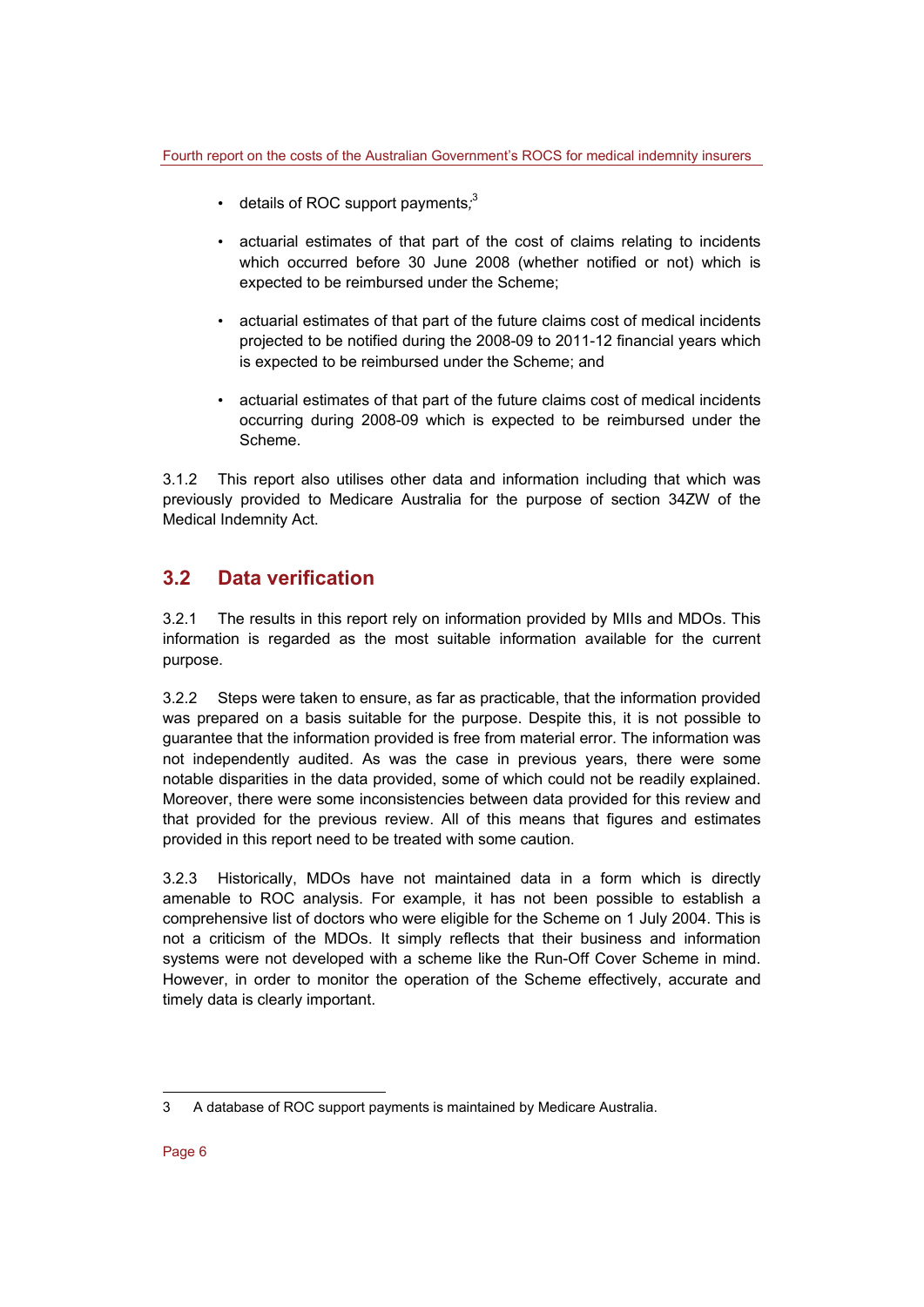3.2.4 Certain information was sought from industry actuaries. Guidance was provided as to the nature of the data, calculations and information required. Discussions with industry actuaries were held to supplement the data provided.

3.2.5 As was the case last year, a range of assumptions was used by industry actuaries. Although some significant assumptions differ by only a few percentage points between actuaries, substantially different estimates of Scheme costs are produced. This is indicative of the highly uncertain nature of estimates of the costs of the Scheme.

3.2.6 It is to be expected that many of the data issues encountered will diminish in time. This is likely to take a few years. Until data issues subside, Scheme projections will be subject not only to the considerable inherent uncertainty which surrounds medical indemnity insurance business, but also to additional uncertainty associated with the amount and quality of the available data.

3.2.7 In general, the results in this report blend estimates provided by industry actuaries with other actuarial estimates based on data provided by the MIIs and assumptions and models developed within this office.

## **3.3 Eligible practitioners**

3.3.1 Practitioners performing private practice become eligible for the Run-Off Cover Scheme by means of permanent retirement at age 65 years or older, cessation of private practice for three years, death, permanent disability or maternity leave. In addition, practitioners who have worked under a subclass 422 (Medical Practitioner) or 457 (Business (Long Stay)) visa under the *Migration Regulations 1994* become eligible for the Scheme when they have permanently ceased medical practice in Australia and ceased to reside in Australia.

3.3.2 Appendix 2 describes the test of eligibility for the Scheme and the process of issuing and notifying compulsory run-off cover to eligible practitioners. Eligible practitioners are entitled to receive notification of the terms and conditions of compulsory run-off cover from their MII. MIIs are also required to notify Medicare Australia of the details of the compulsory run-off cover provided.

3.3.3 There are inherent lags involved in notification of the details of eligible practitioners to Medicare Australia. As a result, it will be possible only to estimate the number of practitioners who have become eligible for the Scheme at any time. For example, there will often be a delay between the time that a practitioner becomes eligible for the Scheme and the time when the insurer becomes aware of this. More generally, it is also very possible that there will be circumstances where an insurer is unsure of the eligibility status of a practitioner indefinitely; for example, where a practitioner has not renewed their insurance for, say, three years. For all of these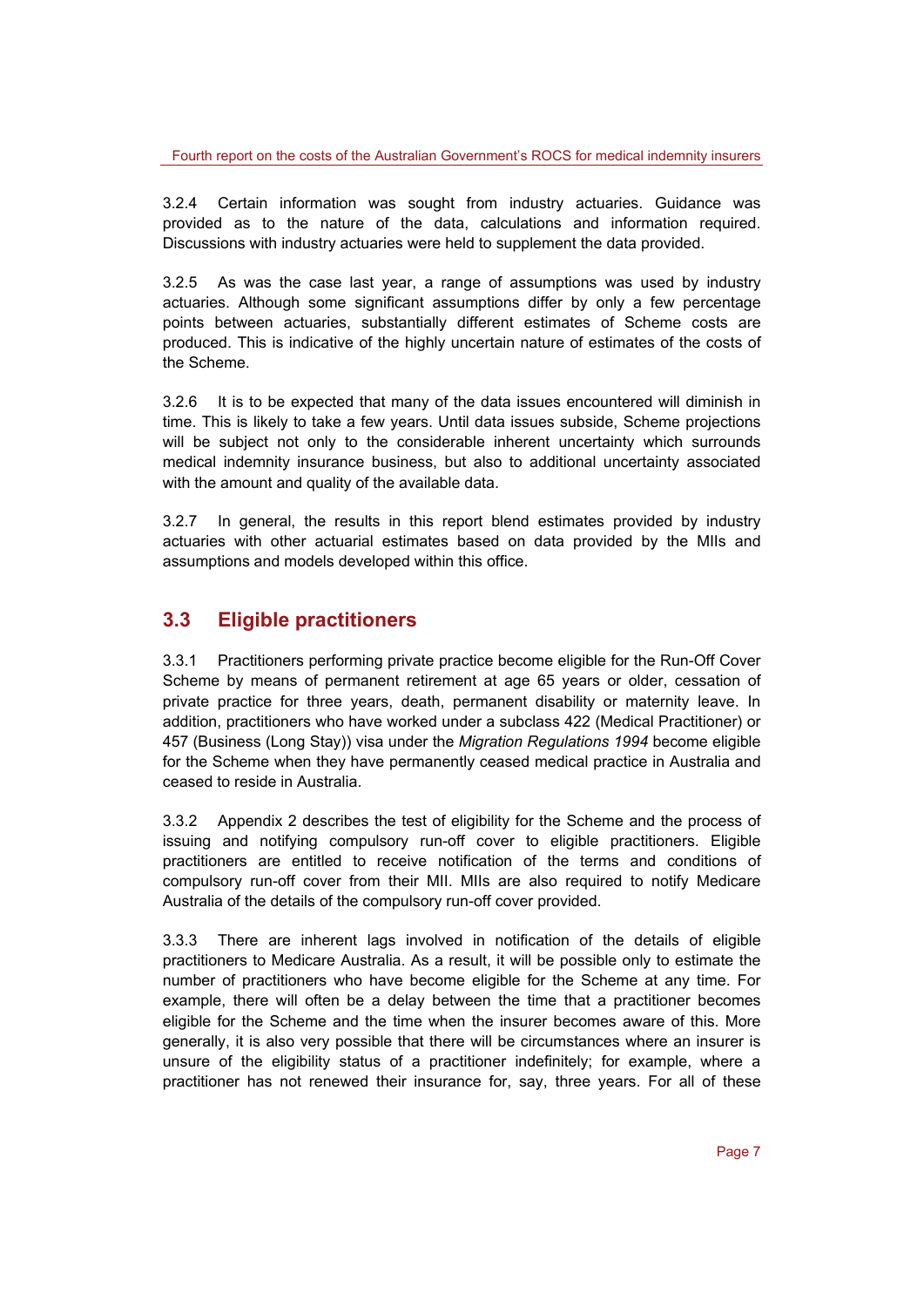reasons, the numbers of eligible practitioners reported by insurers need to be treated with caution.

- 3.3.4 The number of practitioners eligible for the Scheme in this report is based on
	- data provided to Medicare Australia by the medical indemnity industry relating to practitioners identified as having become eligible between 1 July 2004 and 30 June 2008; and
	- industry estimates of practitioners eligible for the Scheme as at 1 July 2004, provided for the purpose of the 2004-05 report.
- 3.3.5 Table 1 summarises the data provided by the industry.

### **Table 1: Run-Off Cover Scheme eligible practitioners**

|                                                                                       | This year's data | Last year's data |
|---------------------------------------------------------------------------------------|------------------|------------------|
| Practitioners eligible for the Scheme as at<br>1 July 2004                            | 2.112            | 2.112            |
| Practitioners who became eligible for the Scheme<br>during the 2004-05 financial year | 440              | 442              |
| Practitioners who became eligible for the Scheme<br>during the 2005-06 financial year | 585              | 574              |
| Practitioners who became eligible for the Scheme<br>during the 2006-07 financial year | 729              | 603              |
| Practitioners who became eligible for the Scheme<br>during the 2007-08 financial year | 754              | <b>NA</b>        |
| Total number of practitioners who had<br>become eligible for the Scheme by 30 June    |                  |                  |
| 2008                                                                                  | 4.620            | 3.731            |

3.3.6 According to the data provided by the industry, 440 practitioners became eligible for cover under the Scheme during 2004-05, 585 during 2005-06, 729 during 2006-07 and 754 during 2007-08<sup>4</sup>. These numbers are similar to the corresponding estimates made by the industry last year (although this year's estimate of the 2006-07 number is somewhat higher than the corresponding estimate last year) and substantially lower than the number of practitioners that would be expected to be eligible based on our projection models.

3.3.7 There was some apparent inconsistency in the industry data provided for this report. Reported rates of eligibility varied substantially between insurers when considered in aggregate and by reason for eligibility. The data reported here has not been adjusted to take account of this. As well, we have based our estimate of the number of doctors eligible at 1 July 2004 in Table 1 on previous industry estimates, as

l

<sup>4</sup> Note that these numbers have not been reduced in relation to practitioners whose eligibility has subsequently ceased.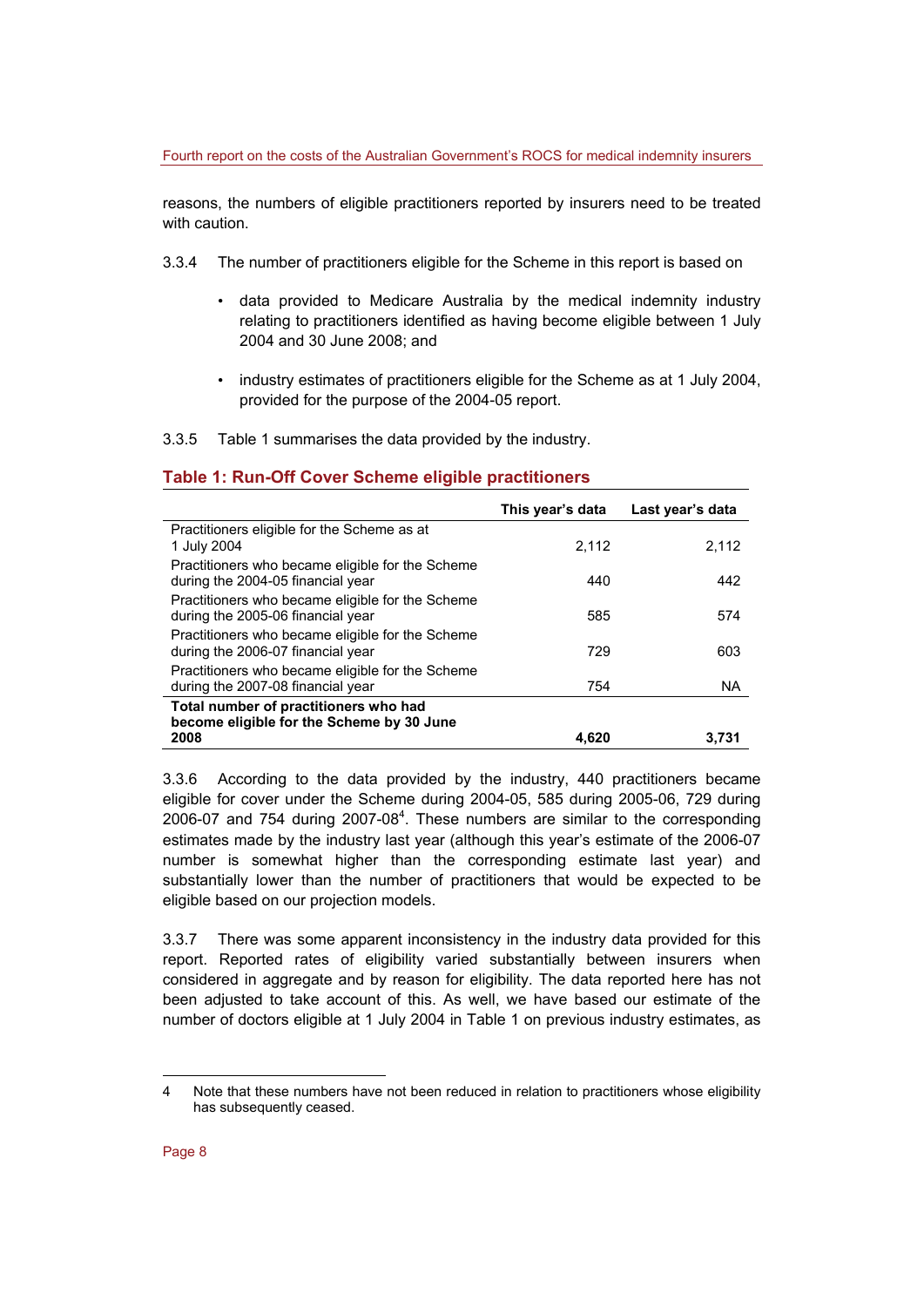noted above. As a result of the inconsistencies mentioned above, the estimates are subject to considerable uncertainty.

3.3.8 Table 2 below illustrates the break up of the 2004-05 to 2007-08 new entrants by reason of eligibility, based on the data provided by the underwriters. Also shown are the projected new entrants produced by our model, using both the new and old decrement assumptions

|                         |               |         |         | -       | -                |                  |
|-------------------------|---------------|---------|---------|---------|------------------|------------------|
|                         | Industry data |         |         |         | <b>Old Model</b> | <b>New Model</b> |
|                         | 2004-05       | 2005-06 | 2006-07 | 2007-08 | (2008-09)        | (2008-09)        |
| Retired                 | 182           | 293     | 262     | 295     | 1,118            | 538              |
| Maternity               | 68            | 132     | 223     | 198     | 949              | 949              |
| Permanent<br>disability | 23            | 19      | 27      | 16      | 53               | 40               |
| Died                    | 86            | 68      | 90      | 72      | 232              | 152              |
| Resigned                | 66            | 36      | 96      | 71      | 552              | 170              |
| Other <sup>(a)</sup>    | 15            | 37      | 31      | 102     |                  |                  |

#### **Table 2: Run-Off Cover Scheme new entrants by reason of eligibility**

(a) Overseas trained doctors who had permanently ceased practice under a 422 or 457 visa.

3.3.9 We have not projected any new entrants in the 'other' category. Historically, practitioners in this category have paid very low premiums. Accordingly, we have assumed that medical negligence claims against them are likely to make an immaterial contribution to ROC Scheme costs.

3.3.10 The reported rates of eligibility for the ROC Scheme varied both between insurers and by reason of eligibility, as noted above. For each eligibility reason, we have adjusted our assumed rate to be more in line with the highest rates reported by individual insurers. As a result of the variability between insurers, Table 2 shows that, although we are now projecting significantly fewer new entrants than previously, we are still projecting more new entrants than the recent aggregate reported experience would suggest. Nonetheless, this year's adjustment of decrement rates represents a significant change on previous years where we have been reluctant to give very much credibility to the reported experience. As is discussed later in the report, the revised decrement assumptions lead to substantially lower estimates of accruing ROCS costs.

## **3.4 Claims eligible for ROC indemnity payments**

3.4.1 MIIs and MDOs are entitled to reimbursement from the Australian Government for the costs of claims which:

• are first notified to the MII or MDO on or after 1 July 2004;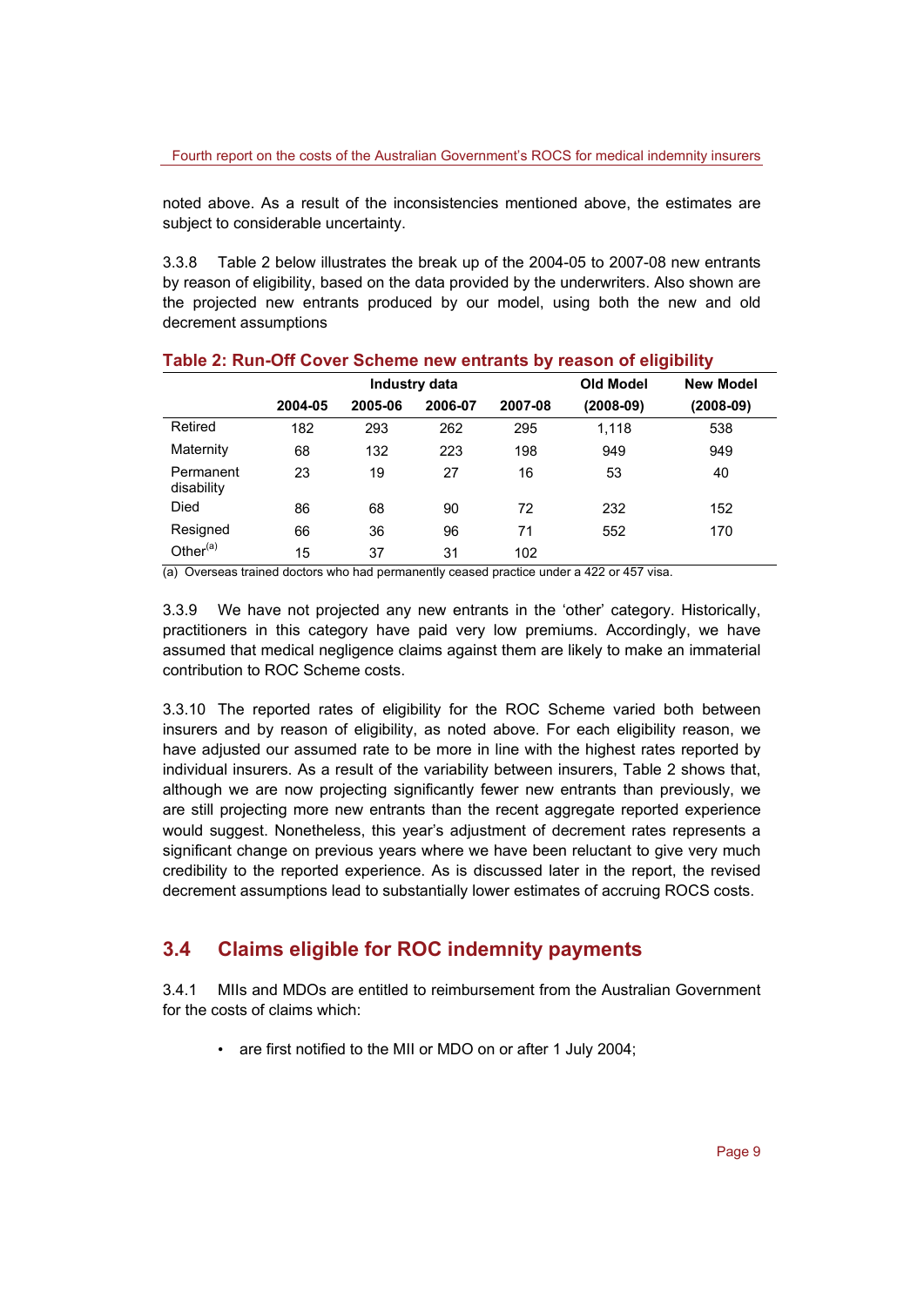- relate to a practitioner who is eligible under the Scheme at the date of notification (see Section 3.3); and
- meet the other requirements for 'payable claims' (see Appendix 3).

3.4.2 MIIs provided details of individual medical incidents which they have identified as potentially being eligible for the Scheme. The data provided was not wholly consistent with that provided for last year's report. Moreover, there were some apparent internal inconsistencies within the data. It is quite possible that other medical incidents have been notified to MIIs since 1 July 2004 which were not included in the data but which will be eligible for the Scheme. It is also possible that some of the incidents notified will not be eligible for the Scheme. Accordingly, these numbers should be treated with caution.

3.4.3 As at 30 June 2008, MIIs and MDOs reported 104 medical incidents relating to eligible medical practitioners since the commencement of the Scheme and 44 of them have either led to a payment or have a case estimate<sup>5</sup> attached to them.

3.4.4 17 incidents relate to the 2004-05 new entrants to the Scheme, 23 relate to 2005-06 new entrants, 13 relate to 2006-07 new entrants and 20 relate to 2007-08 new entrants. The other 31 incidents relate to those practitioners who were eligible at the commencement of the Scheme on 1 July 2004.

3.4.5 64 of the incidents were present in last year's data, and the total of the case estimates for these claims were approximately 40 per cent higher than last year's total. Of the remainder, 31 were notified in 2007/08, and 9 in prior periods.

3.4.6 As well, six incidents which were reported in last year's data were not included by insurers this year. We checked the reasons for this with the insurers and were advised that these were incorrectly assumed to be ROCS-eligible claims at the time last year's data was produced.

3.4.7 The number of medical incidents notified to MIIs and MDOs which could potentially give rise to a future ROC indemnity payment is lower than perhaps might have been expected. At this point we are not assigning full credibility to the data, given the inconsistencies in it and its relatively small volume.

## **3.5 ROC indemnity payments**

3.5.1 ROC indemnity payments are the payments made by the Australian Government to MDOs and MIIs as reimbursement of the costs of eligible claims.

l

<sup>5</sup> Estimate of likely cost to the insurer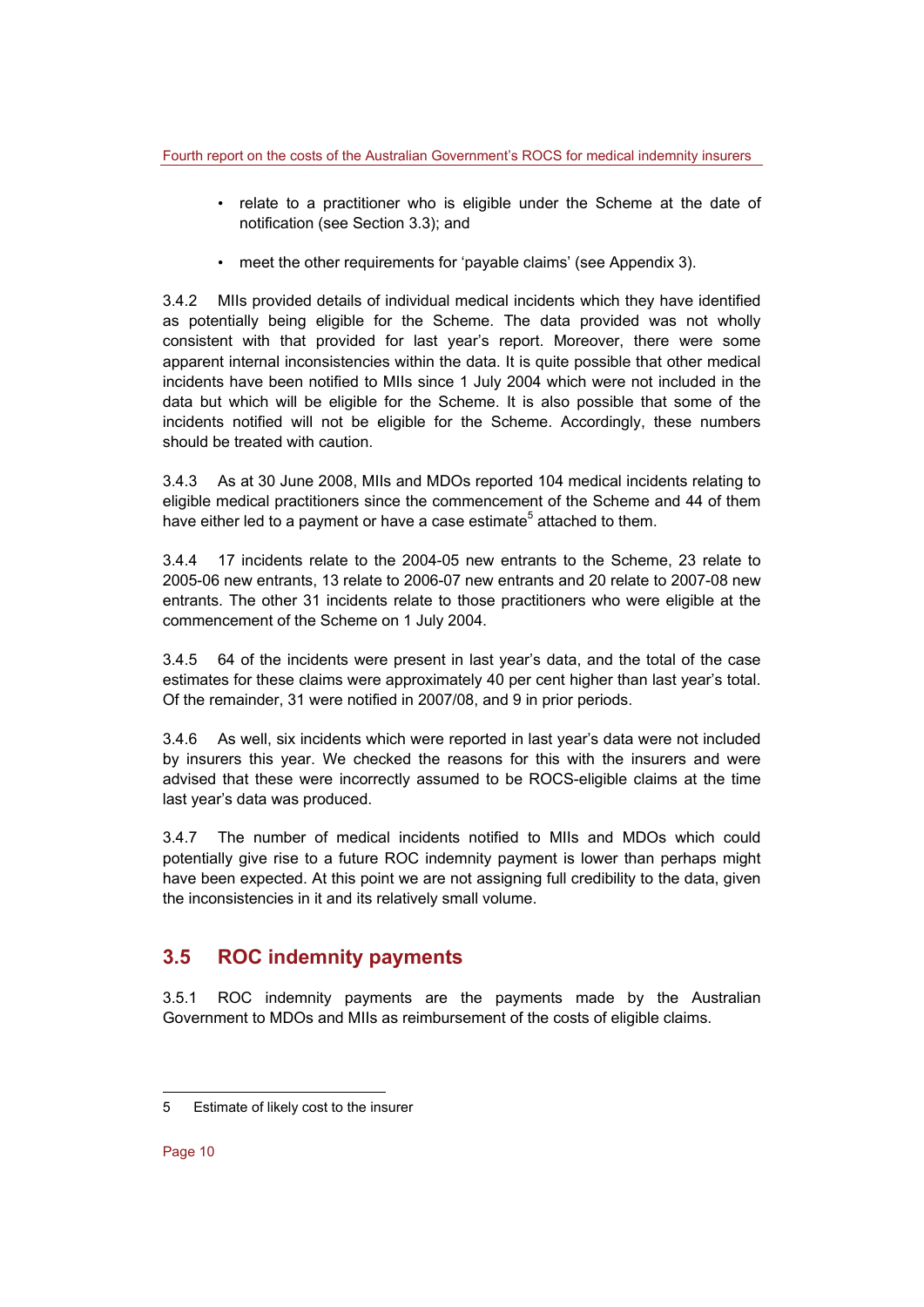3.5.2 The Scheme also provides for payments in respect of compliance costs and indirect claims handling expenses under the ROC Claims and Administration Protocol (section 34ZN of the Medical Indemnity Act).

3.5.3 \$1.2 million of ROC indemnity payments (including indirect claims handling expenses) had been made up to 30 June 2008, all of them during 2007-08.

3.5.4 \$3.9 million compliance cost payments have been made to MIIs up to 30 June 2008 (including \$1.0m made during 2007-08), while a further \$0.8 million relating to periods prior to 30 June 2008 is yet to be paid.

3.5.5 The Commonwealth's own administration costs are Budget-funded and so are not considered in this report.

## **3.6 ROC support payments**

3.6.1 ROC support payments are paid to Medicare Australia in the form of an annual lump sum imposed as a tax on each MII from 1 July 2004 under the MI ROCSPA.

3.6.2 The amount of ROC support payments is calculated using a method set out in the MI ROCSPA. Appendix 1 describes the calculation in detail. Very briefly, it is based on:

Applicable rate  $\times$  (premium income less taxes and charges)  $\div$  (1 + applicable rate).

3.6.3 For most MIIs the applicable rate in 2007-08 was 8.5 per cent<sup>6</sup>.

3.6.4 Avant's ROC support payments were based upon an applicable rate of 9.5625 per cent.

3.6.5 Table 3 below summarises the ROC support payments received during the 2007-08 financial year.

l

<sup>6</sup> For all MIIs the applicable rate in 2008-09 will be 5 per cent.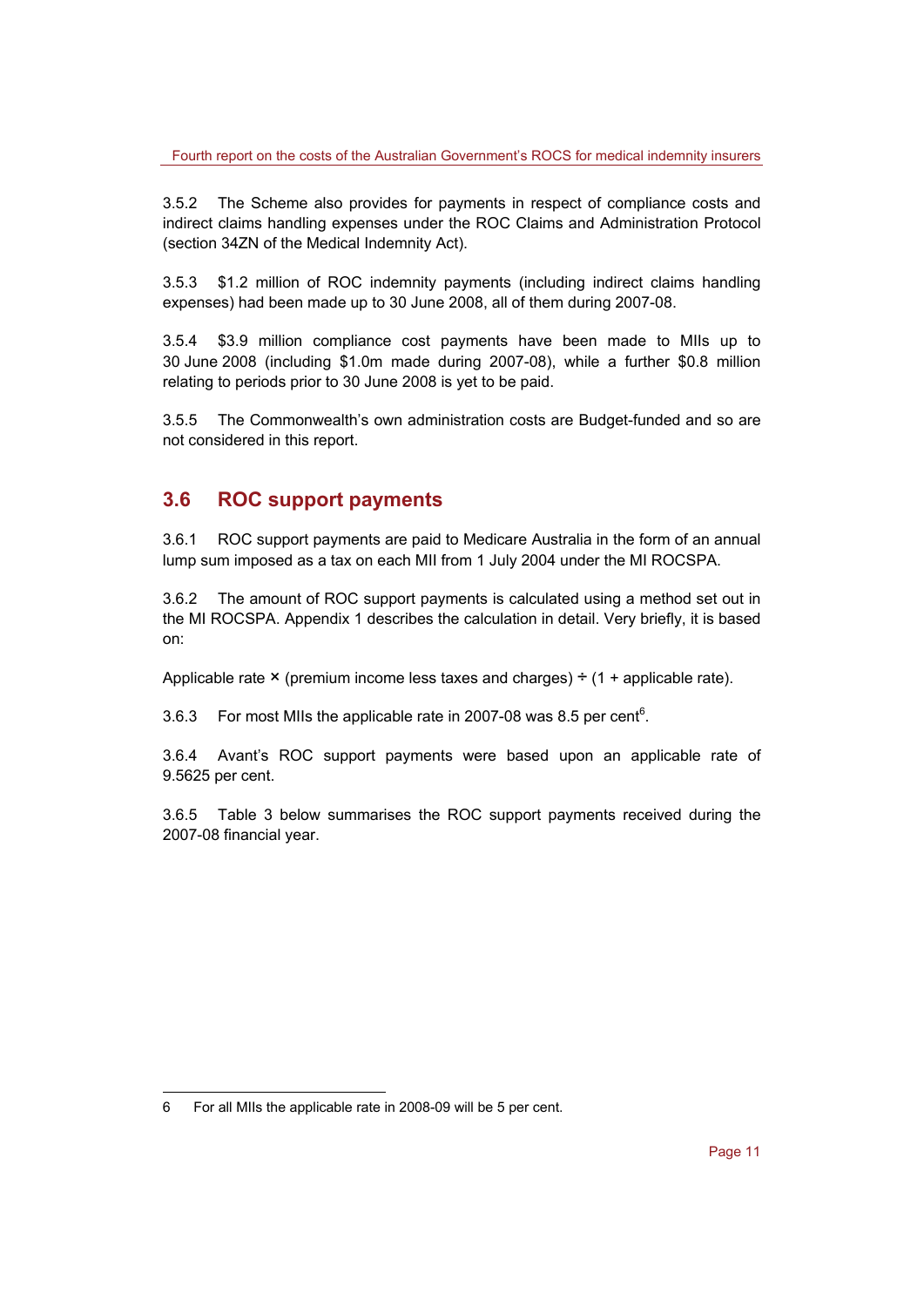|                       |                  | ROC support payments (\$'m) |
|-----------------------|------------------|-----------------------------|
| Paid 31 December 2007 | Avant ex-AMIL    | 10.461                      |
| Paid 30 June 2008     | <b>MIPSi</b>     | 2.702                       |
|                       | QBE              | 0.578                       |
|                       | MDANI            | 4.283                       |
|                       | <b>MIGA</b>      | 3.015                       |
|                       | Avant (ex-PIICA) | $6.194^{7}$                 |
|                       | Total            | 27.233                      |

#### **Table 3: ROC support payments**

3.6.6 In order to provide full transparency for practitioners, MIIs are required to attribute ROC support payments to individual policyholders. Each premium notice specifies the amount that has been included in the policyholder's invoice to meet the MII's ROC support payment obligations. All amounts are reported to Medicare Australia, which maintains a record of each practitioner's total run-off cover credit. Interest is applied to this balance annually at the short term bond rate in accordance with section 34ZS of the Medical Indemnity Act.

3.6.7 Part 2, Division 2B, Subdivision E of the Medical Indemnity Act provides for certain payments, should the Scheme ever be wound up without alternative arrangements being put in place. Thus, doctors who were still practising at the time of the windup of the Scheme would be entitled to have an amount not exceeding their total run-off cover credit paid to their nominated medical indemnity provider. Practitioners who were eligible for the Scheme at the time of its wind-up would not be entitled to any refund but would continue to be covered for any future claims that might emerge.

3.6.8 Figure 2 below summarises the contribution to ROC support payments by age of practitioner. Note that age and gender were not available for a minority of doctors. However, the shape of the graph is similar to that produced in last year's report. The proportion of ROC support payments is greater than the proportion of practitioners for doctors aged between 40 and 70. This reflects the low level of premiums for interns, trainees and hospital indemnified doctors aged in their 20s and 30s and for doctors over age 70 who may tend to wind down their practice hours and possibly perform fewer risky medical procedures (for example, surgery) as they reach more advanced ages.

l 7 On 31 December 2008, Avant made an additional ROC support payment relating to ex-IICA policyholders and the 2007-08 financial year. This payment will be recognised in next year's report.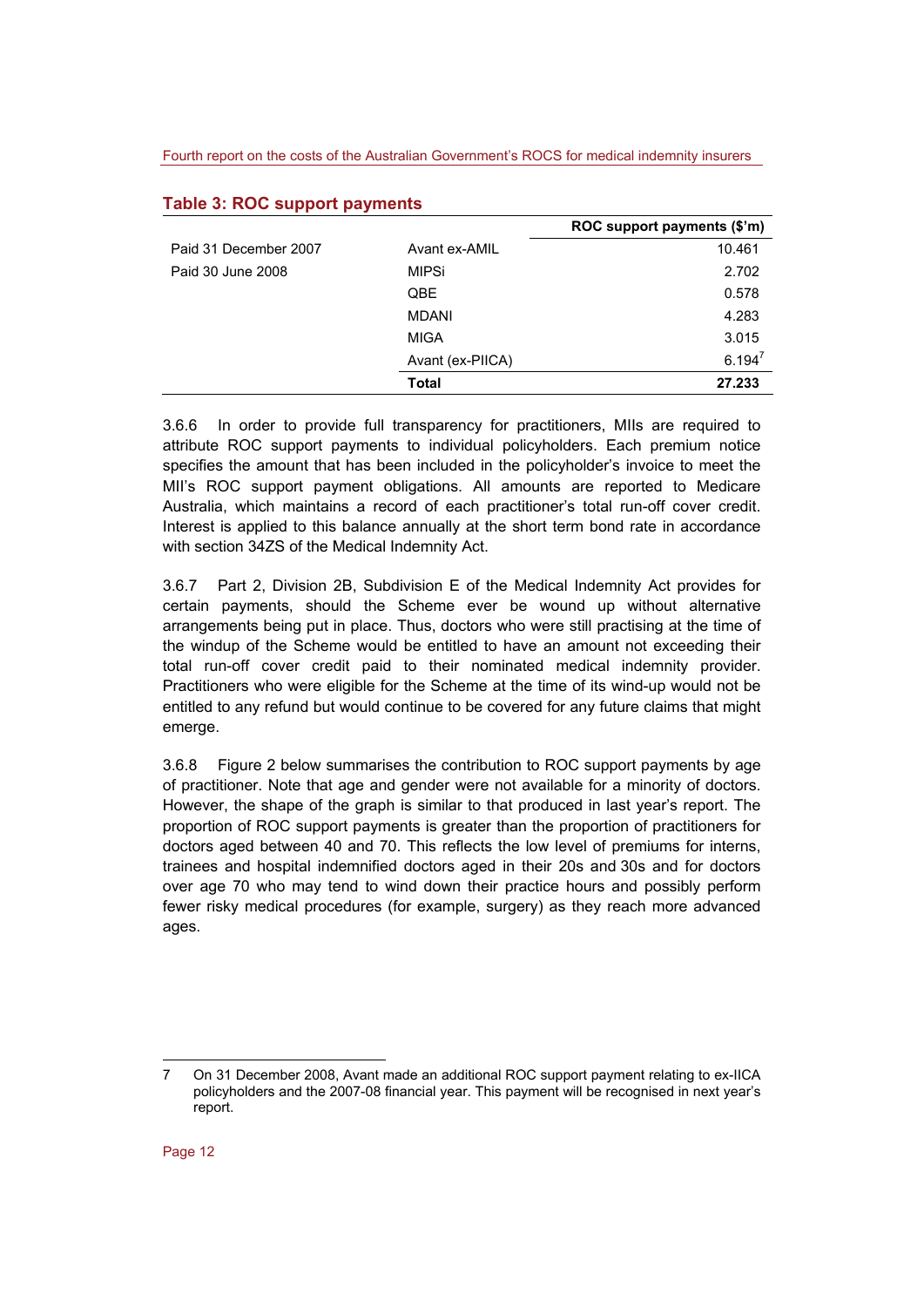

**Figure 2: Contribution to ROC support payments by age** 

3.6.9 Figure 3 below summarises the contribution to ROC support payments by area of specialty. Specialty codes were not available in relation to a small minority of doctors. However, the profile of contributions is similar to that produced in last year's report.

3.6.10 Medical indemnity insurance premiums tend to be risk-based. Thus, practitioners operating in risky areas of specialty are likely to incur the highest premiums and, accordingly, the highest ROC support payment liabilities. The largest ROC support payments are for obstetricians, gynaecologists, neurosurgeons, cosmetic/plastic/reconstructive surgeons, orthopaedic surgeons, and general surgeons. Medical practitioners not otherwise classified (including interns, trainees and hospital indemnified doctors) have the smallest ROC support payments.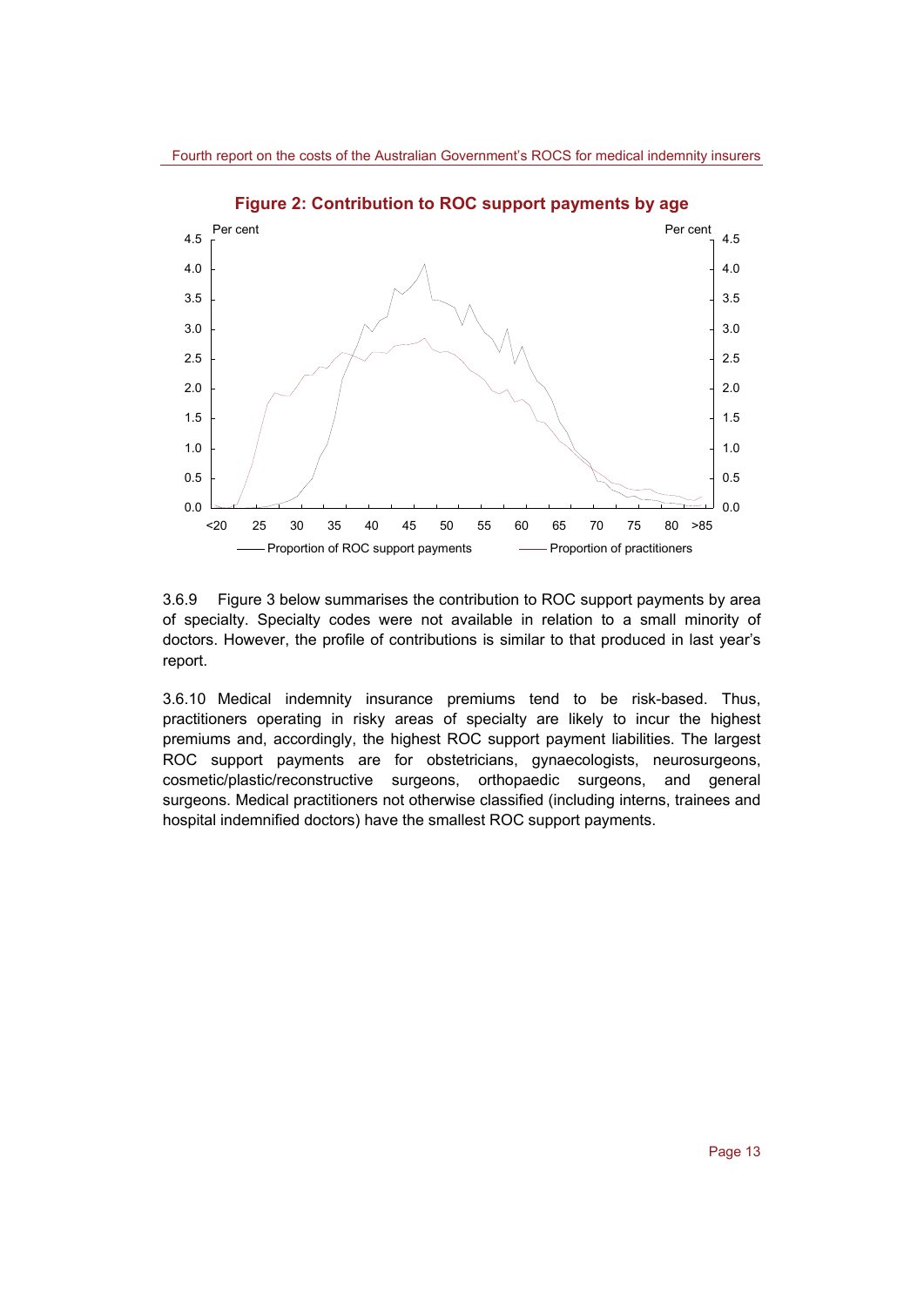

**Figure 3: Contribution to ROC support payments by specialisation** 

### **4. FINANCIAL MANAGEMENT OF THE RUN-OFF COVER SCHEME**

### **4.1 Future liabilities of the Run-Off Cover Scheme**

4.1.1 The estimation of the Commonwealth's liabilities under the Run-Off Cover Scheme in future years is an inherently imprecise process. The operation of the Scheme is likely to be characterised by a small number of claims of highly variable size. It is not possible to predict the costs of the Scheme with a high level of confidence. For example, the presence of a single very large claim in any given year could have a substantial effect on the total amount of ROC indemnity payments for that year.

4.1.2 The liabilities of the Scheme could be measured in a number of ways. It is normal for insurance-type liabilities to be measured on either a 'notified' or an 'occurrence' basis. On a notified basis, new liabilities would accrue to the Scheme as new claims were notified. On an occurrence basis, new liabilities would accrue to the Scheme at the time of the occurrence of the medical incidents which were expected to give rise to medical indemnity claims which would attract a ROC indemnity payment.

4.1.3 Under the occurrence model, liabilities are recognised more quickly than under the notified model. The occurrence model is more consistent with the notion that the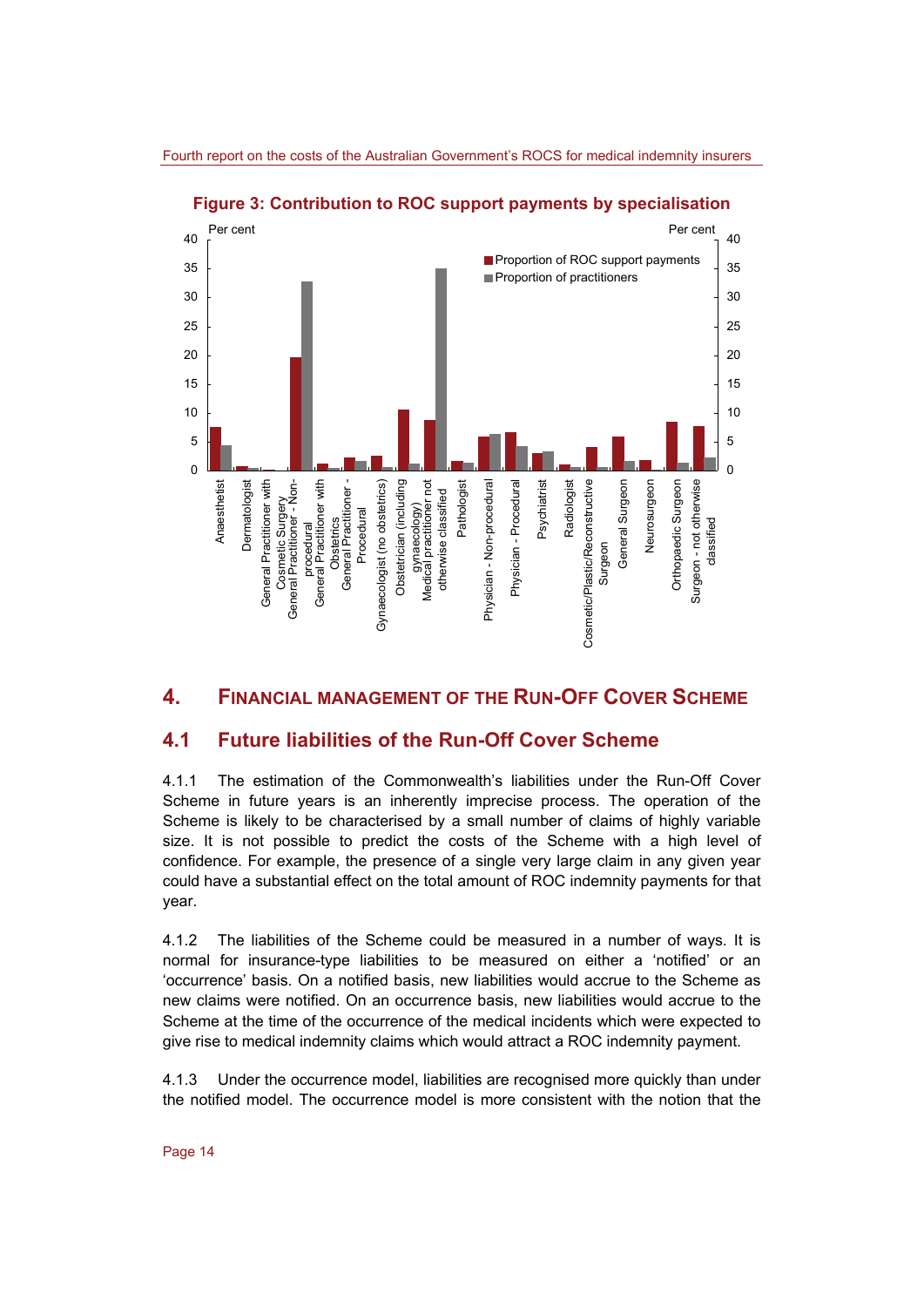Scheme is ongoing. Accordingly, the occurrence model has been adopted for this report. The liabilities of the Scheme are therefore taken as the present value of future ROC indemnity payments (plus associated insurer claims handling expenses) which relate to medical incidents which occurred before the effective date of valuation.

#### **Comment on experience during 2007-08**

4.1.4 In any actuarial investigation it is appropriate to compare the emerging experience with that previously projected. This analysis informs the assumption setting process for the current investigation.

4.1.5 Based on input from industry actuaries, the previous report estimated the incurred-but-not-reported (IBNR) Run-Off Cover Scheme liability at 30 June 2007 as \$43.7 million. Implied within that estimate was an expectation that approximately \$5.3 million in new notifications would emerge during 2007-08. In fact, the most recent actuarial estimates suggest \$2.3 million in new notifications for 2007-08. The new claim experience for 2007-08 continues to be lighter than expected.

4.1.6 In relation to Scheme-eligible claims which had been notified at the time of the previous review (30 June 2007), actuarial estimates of the corresponding ROC indemnity payments had a present value then of \$3.9 million. Since then, claim payments of about \$0.2 million have been made by MIIs/MDOs. All else being equal, this would suggest a residual figure at 30 June 2008 of about \$3.7 million. Up to date actuarial estimates put this number at around \$2.7 million (excluding 2007-08 notifications). However since the numbers are small it would be inappropriate to draw strong conclusions based on them.

4.1.7 As noted earlier, the main area of emerging experience that has resulted in reframing the assumption set for this investigation has been the reported new entrant experience. Changes to assumptions are discussed below.

#### **Changes to assumptions**

4.1.8 We have made some changes to our assumptions for this investigation. Retirement, resignation, death and disability decrement assumptions have all been reduced to bring them somewhat more into line with reported experience.

4.1.9 The changes to the assumptions are subjective and it is important to note that our models continue to project higher numbers of eligible practitioners and more claims than have been reported by industry to date.

4.1.10 The remaining demographic and experience assumptions remain largely as they were for the previous investigation. We have not adjusted our assumptions in relation to claim reporting patterns. Based on the available data, it is conceivable that the average delay between incident and notification may be shorter than that implied in our model. It is certainly possible that the notification delay may have shortened in the claims made environment, and given tort law reforms. However, there is insufficient evidence available to justify shortening the assumed pattern. Moreover, a significant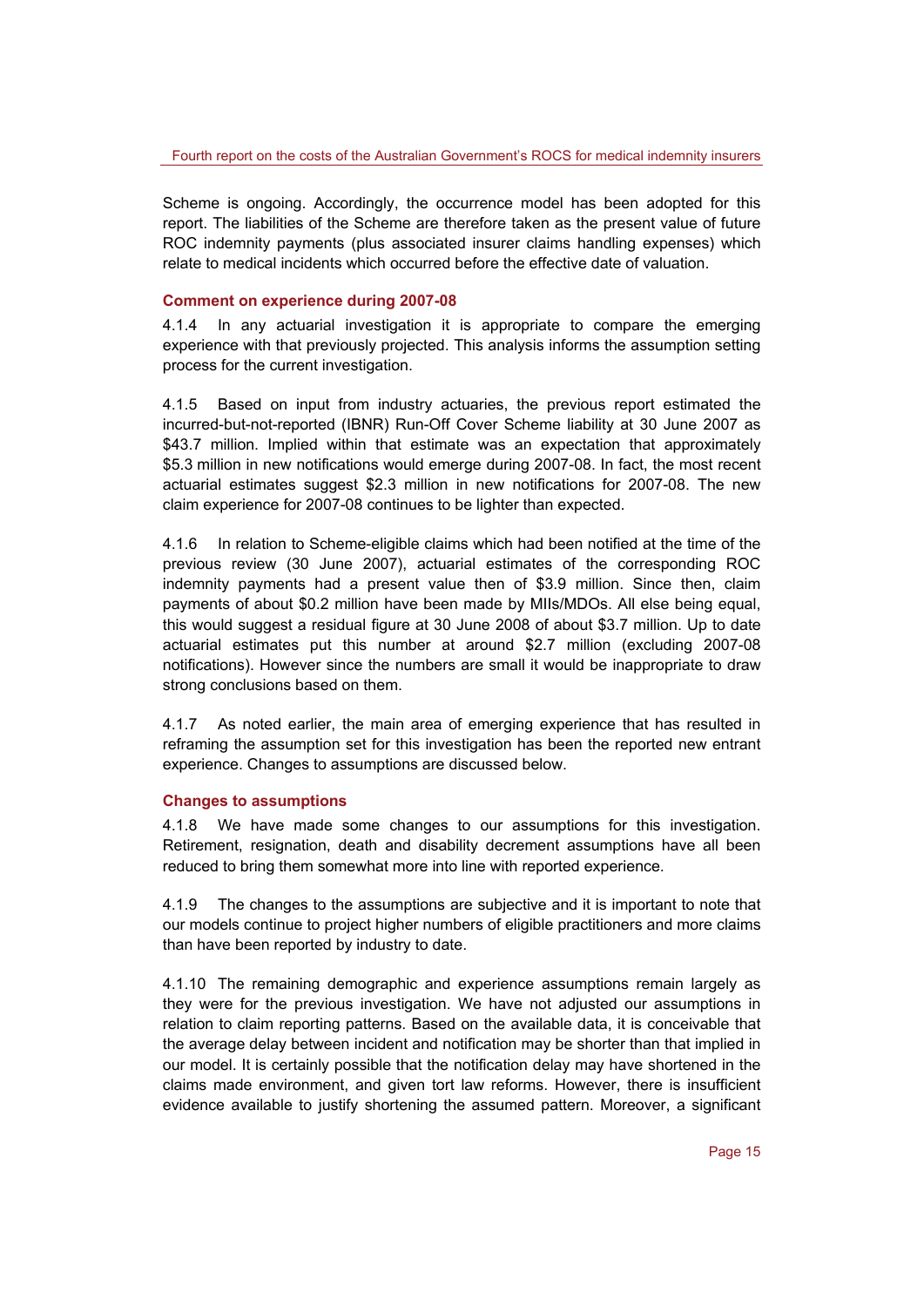part of the Scheme accrued liability relates to 'very old' incidents, and would not be affected by any recent changes in reporting behaviour. Similarly, we have not altered our assumptions regarding overall claim frequency. We have retained our assumption regarding base claim size distribution.

4.1.11 The combined effect of the changes to our assumptions is a reduction of our estimate of the scheme accrual of 23 per cent.

4.1.12 We have altered our approach to assessing the IBNR liability. Specifically, we have started with the industry actuarial estimates and made two adjustments. Firstly, we have adjusted the estimates made in respect of two outlier pools of claims to bring them into line with the average across all the pools. Secondly, we have added a (subjective) margin of 25 per cent to the total in order to bring the IBNR estimates broadly into line with the estimate of new accrual that our model produces.

4.1.13 Appendix 4 sets out the main assumptions and describes the methodology that was used to estimate the liabilities. Appendix 5 looks at the effect of the High Cost Claims Scheme.

#### **Projected ROC indemnity payments**

4.1.14 This section sets out projections of ROC indemnity payments for the next 10 financial years. For the reasons described above, the projections should be regarded as indicative only. The data issues referred to earlier in this report also contribute to the uncertainty. The underlying assumptions and methodology are described in Appendix 4, with the calculations summarised in Table 15. Table 4 below sets out the projections, which are illustrated in Figure 4. The Scheme is not expected to become mature in a cashflow sense for many years. The payments projected below are in nominal dollars and have not been discounted to current dollar values.

4.1.15 The projected payment figure for 2008-09 assumes that all ROC indemnity payments which are 'due' at 30 June 2008 (that is which relate to claim payments already made by MIIs/MDOs) will be made during 2008-09. More generally, other ROC indemnity payments are assumed to be made at the same time as the corresponding claim payment. The estimates include indirect costs associated with handling claims, referred to as indirect claims handling expenses (CHE) (see 4.2.8 below).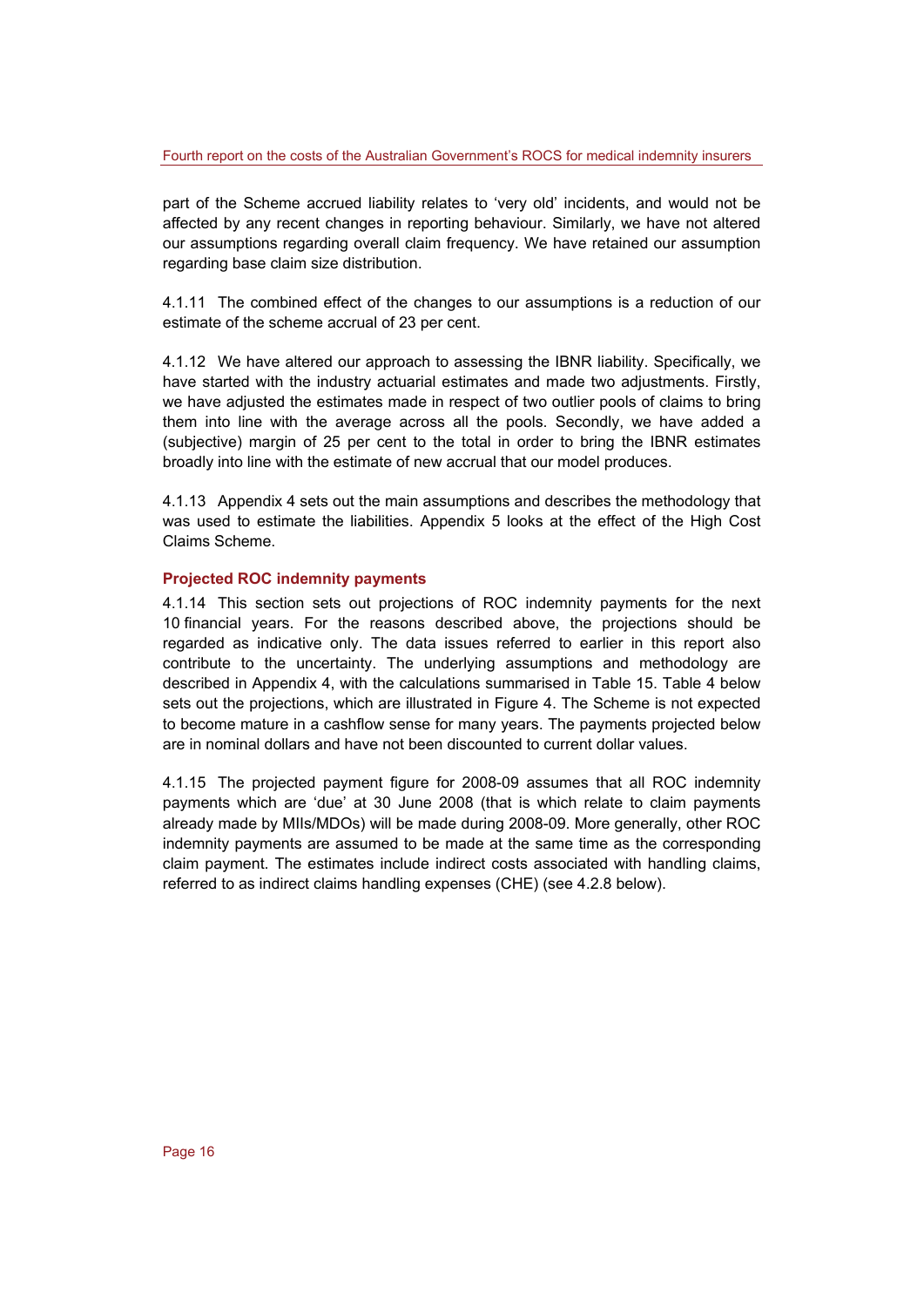| Year ending 30 June | Projected ROC indemnity payments plus CHE<br>$$'000^{(a)}$ |
|---------------------|------------------------------------------------------------|
| 2009                | 2,940                                                      |
| 2010                | 2,165                                                      |
| 2011                | 3,007                                                      |
| 2012                | 3,915                                                      |
| 2013                | 4,739                                                      |
| 2014                | 5,525                                                      |
| 2015                | 6,596                                                      |
| 2016                | 7,599                                                      |
| 2017                | 8,726                                                      |
| 2018                | 10,002                                                     |

| Table 4: Projected ROC indemnity payments plus CHE |  |  |  |  |
|----------------------------------------------------|--|--|--|--|
|----------------------------------------------------|--|--|--|--|

(a) These projected payments do not include administration amounts payable under the ROC Claims and Administration Protocol.



#### **Figure 4: Projected ROC indemnity payments plus CHE**

#### **4.2 Notional Account**

4.2.1 The Scheme must be managed over a long time frame. As discussed previously, ROC indemnity payments are likely to be 'lumpy' in nature and immature in size for some years. ROC support payments will be received well in advance of ROC indemnity payments. As a result of the payment timing mismatch and the expected volatility in the ROC indemnity payment pattern, it is appropriate to have a system which enables proper tracking of the financial flows over time. Accordingly, a Run-Off Cover Scheme notional account (the Notional Account) is maintained.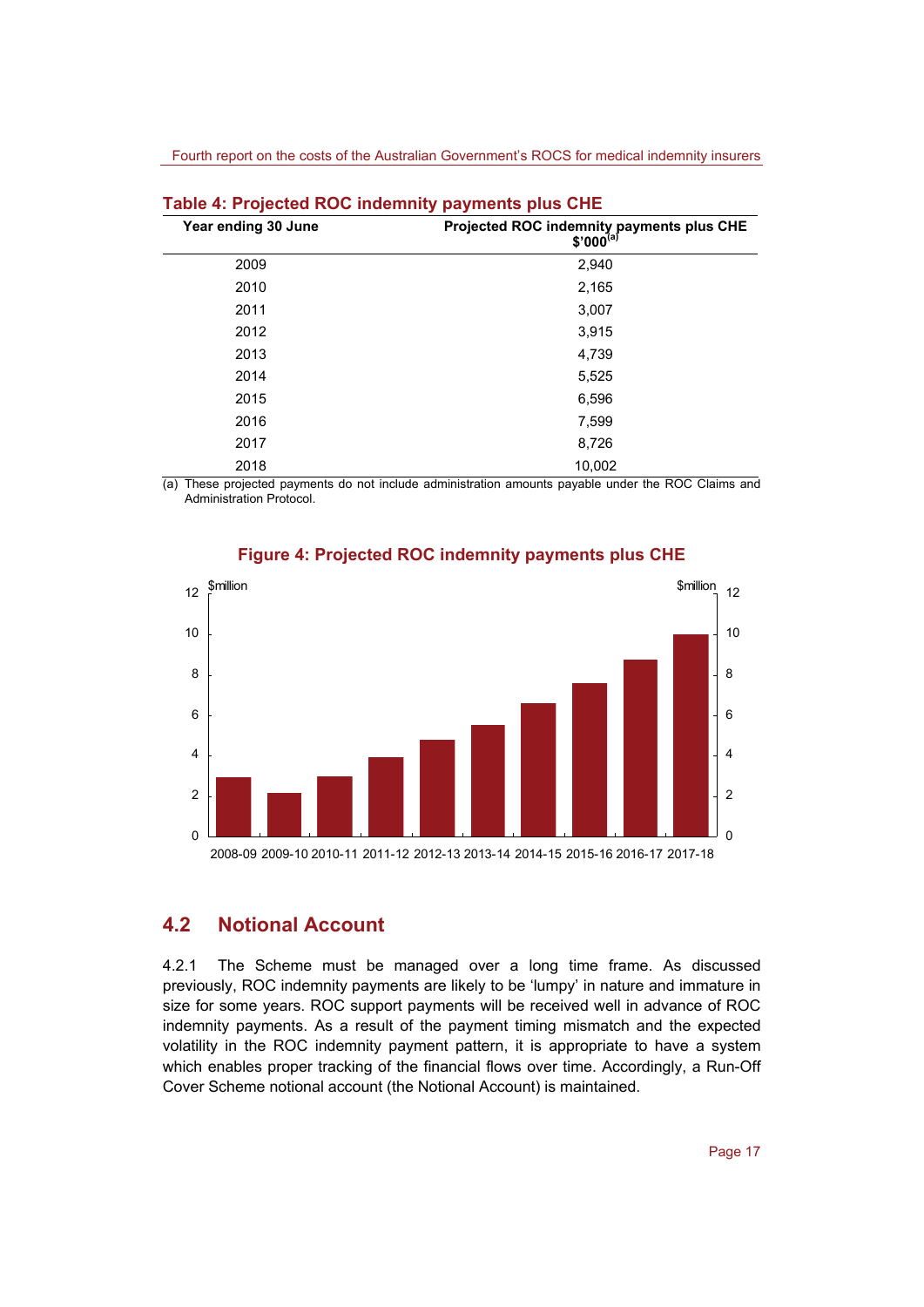4.2.2 It is important to appreciate that the Notional Account is not an official Government account. Rather, it is a device established for the sole purpose of facilitating equity between practitioners and other taxpayers.

- 4.2.3 The Notional Account is credited with:
	- ROC support payments;
	- Amounts to offset ROC indemnity payments which relate to doctors who were eligible at the commencement of the scheme; and
	- notional interest.

4.2.4 Notional interest is credited to the Notional Account to ensure that practitioners derive the proper benefit of the time value of money since ROC support payments are received by Medicare Australia well in advance of any ROC indemnity payments being made by Medicare Australia. Notional interest is applied at the short term bond rate for consistency with section 34ZS of the Medical Indemnity Act which requires interest at the short term bond rate to be applied to the total run-off cover credit balances of individual practitioners.

4.2.5 On establishment of the Scheme, the Government announced that it would fund the opening liability that was attributable to practitioners who were already eligible for cover under the Scheme at the time of its commencement. Now that ROC indemnity payments have commenced, effect is given to this commitment by ensuring that the Notional Account is credited with amounts which offset any ROC indemnity payments which relate to doctors who were eligible at the commencement of the scheme.

4.2.6 The Notional Account is charged with:

- ROC indemnity payments; and
- payments made under the ROC Claims and Administration Protocol.

4.2.7 The Run-Off Cover Scheme 'operates after' the High Cost Claims Scheme (HCCS). The HCCS meets 50 per cent of the excess above \$300,000 of the cost of individual large claims. For example, for a claim which costs \$1 million, the HCCS will pick up:

50 per cent  $\times$  (\$1,000,000 - \$300,000) = \$350,000

4.2.8 The Run-Off Cover Scheme will also pay an amount to a MII or MDO to cover the indirect costs associated with handling claims, referred to as indirect claims handling expenses (CHE). The Scheme pays 5 per cent of the cost of each claim to cover CHE. Table 5 below describes how an eligible \$1 million claim would be funded.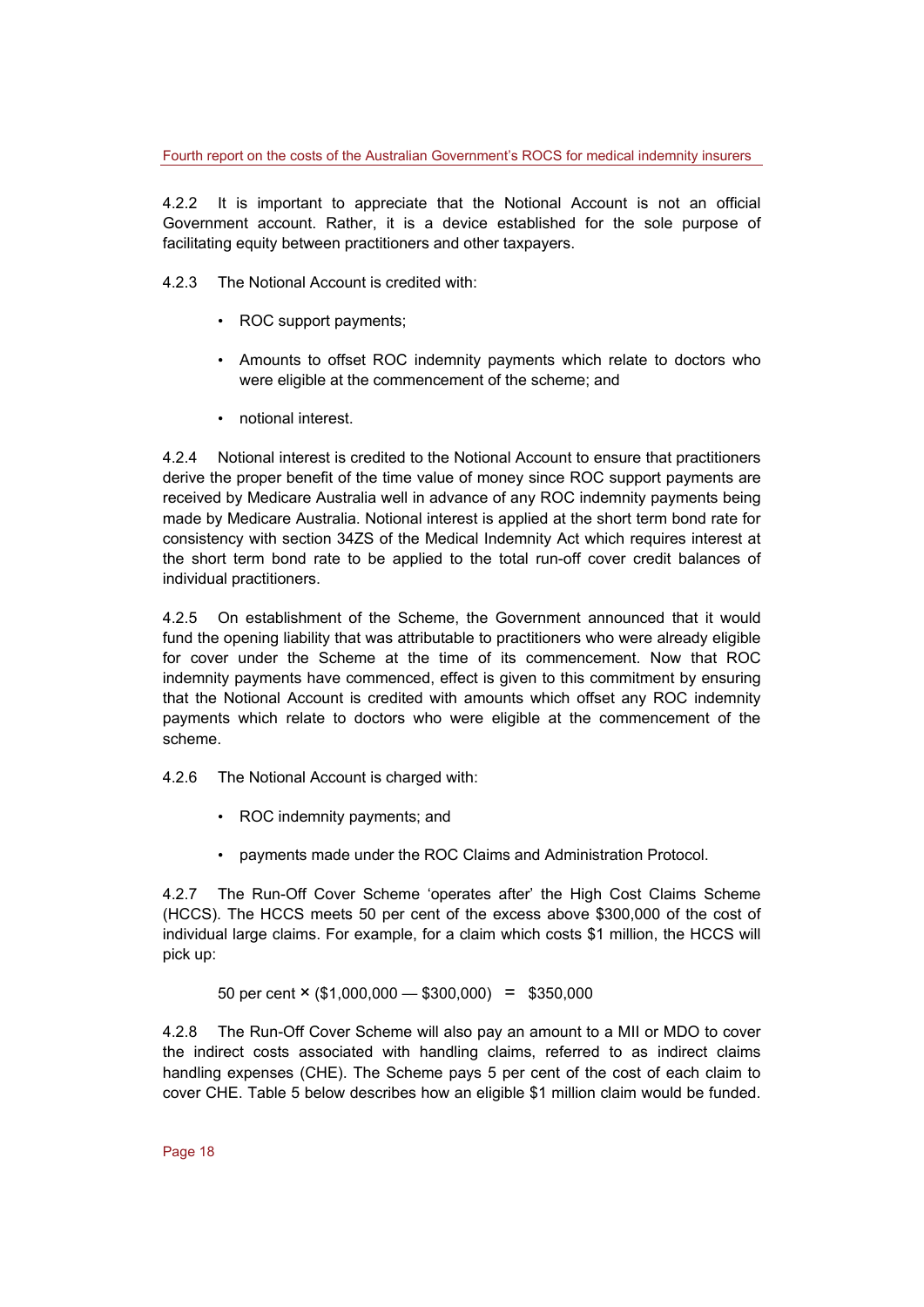The total amount paid of \$1,050,000 includes claim costs of \$1 million and CHE of \$50,000.

#### **Table 5: Funding sources for a \$1 million claim which is eligible for the Run-Off Cover Scheme**

| <b>Funding source</b>                               | Amount    |
|-----------------------------------------------------|-----------|
| <b>HCCS</b>                                         | \$350,000 |
| ROC indemnity payment (direct claim costs)          | \$650,000 |
| Run-Off Cover Scheme CHE (5 per cent × \$1 million) | \$50,000  |
| Run-Off Cover Scheme (total)                        | \$700,000 |

4.2.9 Appendix 3 provides more detail on claim amounts eligible under the Run-Off Cover Scheme.

4.2.10 As noted earlier, the Medical Indemnity Act provides for payment of a practitioner's total run-off cover credit, should the Scheme ever be wound up without alternative arrangements being put in place. Thus, in this event, a large part of the accumulated ROC support payment balance would become a liability of the Scheme. At the same time, since the Scheme liabilities are being measured on an occurrence basis, some of the liabilities of the Scheme would be released, partially offsetting this impact. However, for the purpose of this report, the Scheme has been assumed to be ongoing and the whole amount of the accumulated ROC support payments has been taken to be available to meet relevant ROC indemnity payments.

4.2.11 The liability estimates given in this report are central estimates. In broad terms, this means that they are intended to be equally likely to be too high or too low. In particular, it is not intended that the liability estimates contain any margin for risk. Funding considerations for the Scheme are not the same as for private sector insurance arrangements. The objective here is to manage the funding over the long term. Since substantial volatility in the liability estimates is likely from time to time, periods of surplus and periods of deficit in the Notional Account might be expected. However, given the long funding time horizon that is appropriate for the Scheme, a short term deficit in the Notional Account is not a cause for concern. As a result of this, there is no strong reason to maintain a risk margin in the liability estimates.

4.2.12 Table 6 below sets out the cashflow statement of the Notional Account for 2007-08.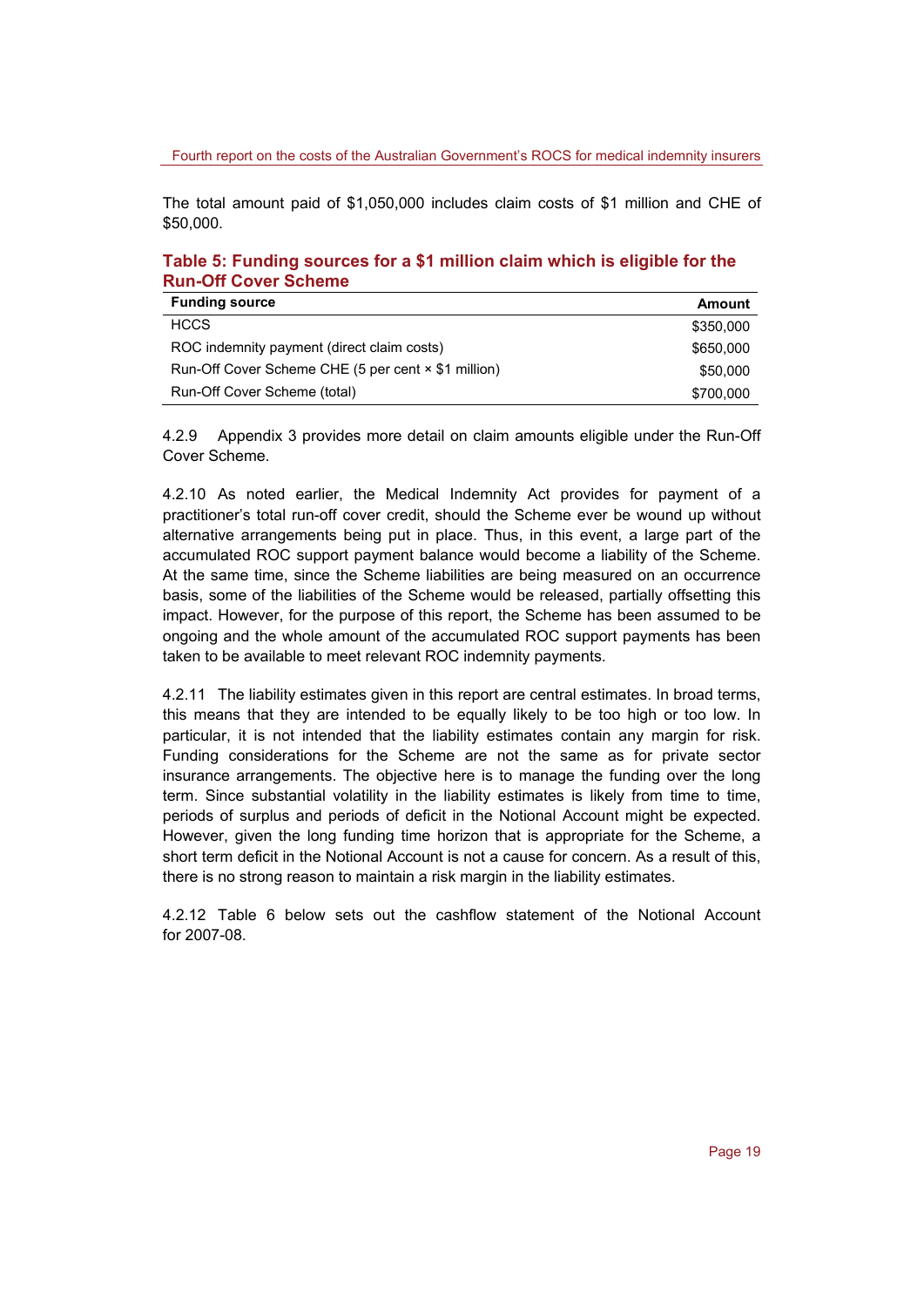| Cashflows — Run-Off Cover Scheme Notional Account 2007-08                   |        |
|-----------------------------------------------------------------------------|--------|
| <b>Income</b>                                                               | \$'000 |
| ROC support payments (received 31 December 2007)                            | 10.461 |
| ROC support payments (received 30 June 2008)                                | 16.771 |
| ROC indemnity payments (in respect of doctors eligible at 1/7/2004 startup) | 605    |
| Notional interest                                                           | 2.549  |
| <b>Expenses</b>                                                             |        |
| ROC indemnity payments (in respect of doctors eligible at 1/7/2004 startup) | 605    |
| ROC indemnity payments (in respect of doctors eligible post 1/7/2004)       | 569    |
| Administration cost payments to MIIs                                        | 1.014  |
| <b>Net cashflow</b>                                                         | 28,199 |

#### **Table 6: Cashflow statement of the Notional Account 2007-08**

4.2.13 Table 7 below sets out the balance sheet of the Notional Account as at 30 June 2008.

| Table 7: Balance sheet of the Notional Account as at 30 June 2008 |  |  |
|-------------------------------------------------------------------|--|--|
|-------------------------------------------------------------------|--|--|

| Balance sheet — Run-Off Cover Scheme Notional Account as at 30 June 2008 |               |  |  |  |
|--------------------------------------------------------------------------|---------------|--|--|--|
| <b>Assets</b>                                                            | \$'000        |  |  |  |
| Cash as at 1 July 2007                                                   | 63,365        |  |  |  |
| Net cashflow                                                             | 28.199        |  |  |  |
| Total                                                                    | 91,564        |  |  |  |
| Liabilities                                                              |               |  |  |  |
| Outstanding compliance costs                                             | $779^{(a)}$   |  |  |  |
| Paid by MIIs but not yet recovered from Medicare Australia               | 1,446 $(b)$   |  |  |  |
| Notified to MIIs but not yet paid by them                                | 4,992 $(c)$   |  |  |  |
| Incurred but not yet notified to MIIs                                    | 35,019 $(d)$  |  |  |  |
| Claims handling expenses                                                 | $2,843^{(e)}$ |  |  |  |
| <b>Total</b>                                                             | 45,079        |  |  |  |

(a) Estimated amount payable under the ROC Claims and Administration Protocol in respect of AMIL's calendar year 2007, PIICA's 2007/08 costs and MIPS's 2007/08 costs.

(b) Based on estimates provided in relation to claims/incidents notified to MIIs and MDOs by 30 June 2008. (c) Based mainly on estimates provided by industry actuaries.

(d) Based on estimates provided by industry actuaries and models developed within this office.

(e) Based on 5 per cent of 'grossed up' ROC indemnity payments (to allow for the impact of the HCCS).

4.2.14 The Notional Account at 30 June 2008 has disclosed an estimated surplus of about \$46 million. Some changes have been made to the preparation of the Notional Account balance sheet, as follows. Firstly, now that ROC indemnity payments have commenced, in order to give practical effect to the Government's commitment to fund the opening liability, ROC indemnity payments have been split between payments in respect of doctors eligible at and after start-up of the ROC Scheme. Importantly, payments in respect of doctors eligible at start-up are offset by a notional cash injection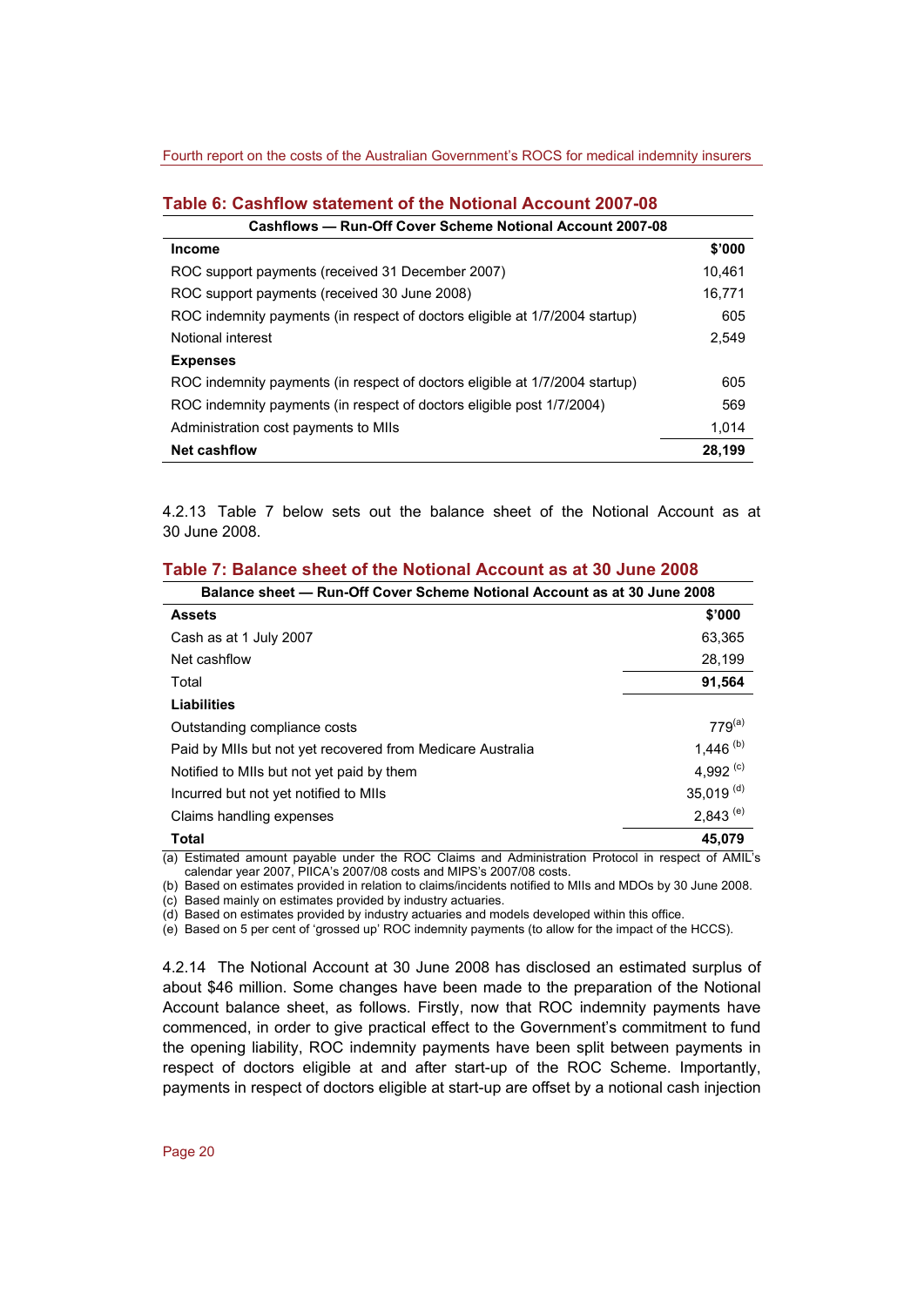into the Notional Account. This ensures that the Notional Account is not being charged for these payments in net terms. It also permits accurate monitoring, over time, of the value of the Government commitment. Since this can now be done transparently, the Government commitment item has now been removed from the Notional Account balance sheet. Note that the practical effect of this is that the Government commitment is now being accounted for on a cash basis in the cashflow statement as ROC indemnity payments are made. Secondly, the receivable in respect of Avant's ex-AMIL policyholders has been removed from the balance sheet, with the result that the assets are now presented consistently on a receipts basis. Note again that no account has been taken for possible payments to practitioners under Subdivision E of the Medical Indemnity Act, should the Scheme be wound up without alternative arrangements being put in place. Generally, the estimated surplus position should be regarded as highly uncertain.

4.2.15 Finally, it is appropriate to provide a benchmark projection of the liabilities of the Scheme. Table 8 below sets out estimates of the liabilities of the Notional Account at the end of each of the next five financial years. The purpose is to illustrate the short term development of the Scheme. There is very substantial uncertainty in these estimates. The numbers shown are in nominal dollars and have not been discounted to give values in today's terms.

| Year ending 30 June | Liability<br>(\$'000) <sup>(a)</sup> | New accrual<br>$(S'000)^{(a)}$ | Interest cost<br>(S'000) | <b>Payments</b><br>$(\bar{\$'}000)^{(a)}$ |
|---------------------|--------------------------------------|--------------------------------|--------------------------|-------------------------------------------|
| 2008                | 44.300                               |                                |                          |                                           |
| 2009                | 55.717                               | 11.119                         | 3.237                    | 2,940                                     |
| 2010                | 69,382                               | 11,842                         | 3,989                    | 2,165                                     |
| 2011                | 83,817                               | 12.612                         | 4,829                    | 3,007                                     |
| 2012                | 99.051                               | 13,342                         | 5,717                    | 3,915                                     |
| 2013                | 115,276                              | 14,305                         | 6.659                    | 4,739                                     |

#### **Table 8: Projected balance sheet liabilities of the Notional Account**

(a) ROC indemnity payments plus CHE only. Does not include liability in respect of outstanding compliance costs. Refer Appendix 4 for further information.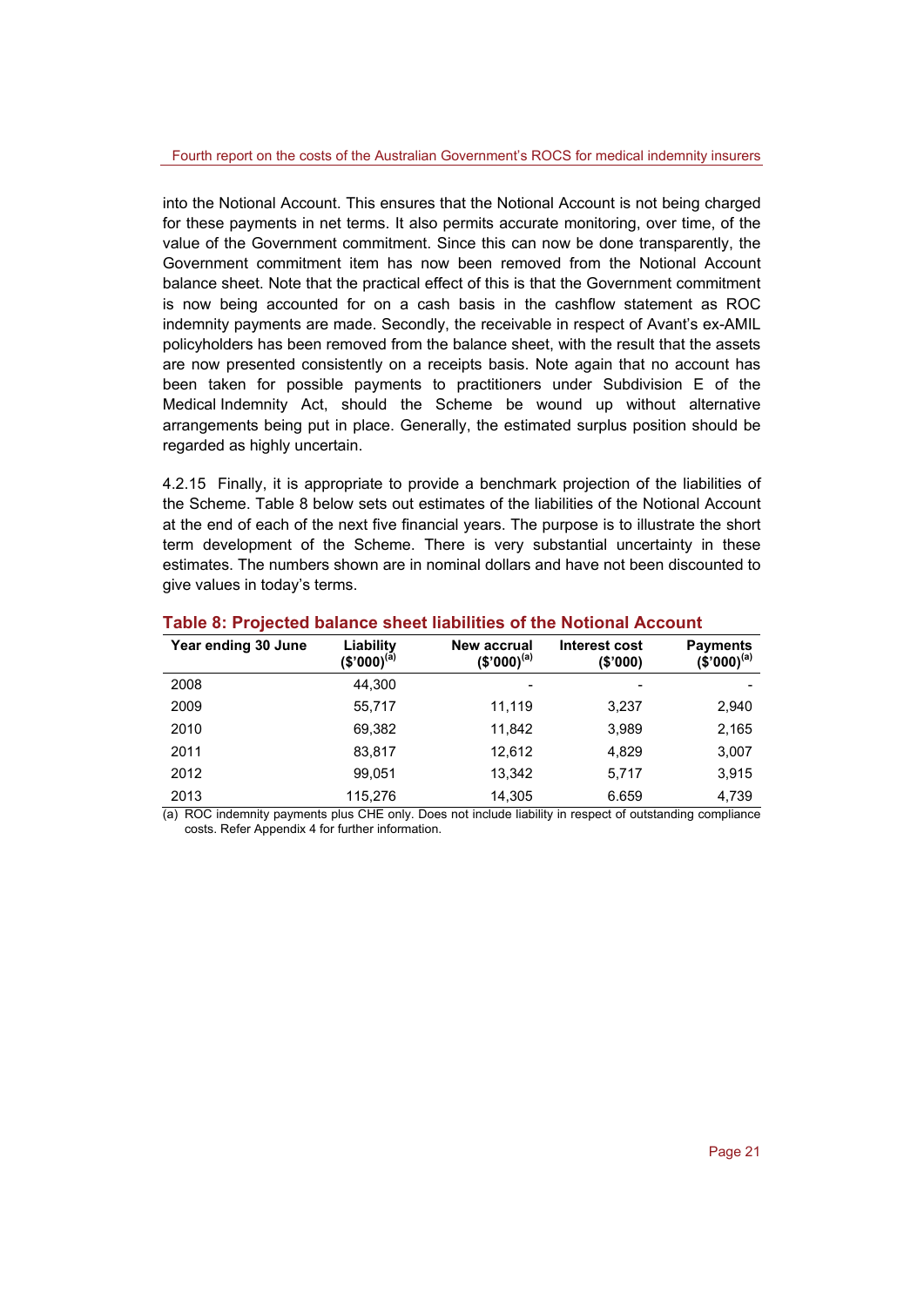## **4.3 Actuarial management**

4.3.1 It is appropriate that the Scheme be subject to ongoing actuarial management.

4.3.2 Regular review of the costs and notional assets of the Scheme will allow the ROC support payment rate to be adjusted from time to time, if necessary. Consideration of that rate is beyond the scope of this report. This report has described a framework for the valuation of Scheme liabilities and established the Notional Account. It is intended that the valuation and accounting framework be applied at each future annual review of the Scheme.

Peter Martin FIAA Australian Government Actuary

1 March 2009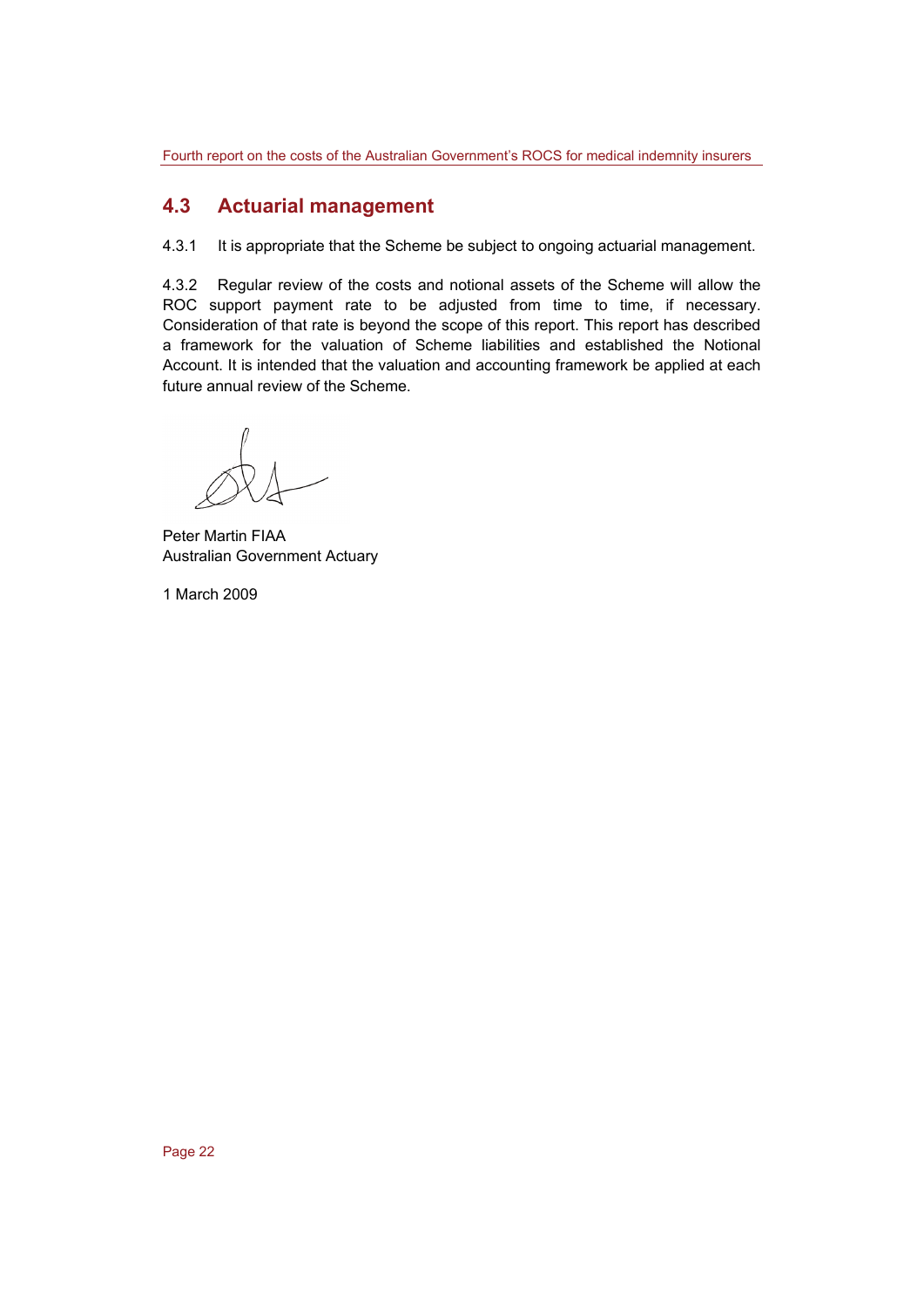## **APPENDIX 1: ROC SUPPORT PAYMENTS**

A.1.1 ROC support payments are paid to Medicare Australia in the form of an annual lump sum imposed as a tax on each MII from 1 July 2004. The lump sum is intended to cover the cost of claims and the MIIs' administration and implementation costs.

A.1.2 The amount of support payments is calculated as a percentage of premium income received from contributing practitioners. The calculation rules are set out in the MI ROCSPA and regulations. The tax imposed on each MII is the applicable percentage of the insurer's premium income (section 6) for the applicable contribution year ending on 30 June or an alternative date specified in the regulations (section 5).

A.1.3 All MIIs except for AMIL were required to remit their first ROC support payments on 30 June 2005. Since AMIL's policy year was a calendar year, it was not required to remit ROC support payments until 31 December 2005.

A.1.4 Under section 7, a MII's premium income for the purpose is the sum of all of the premiums paid to the insurer for medical indemnity cover provided for medical practitioners, reduced according to the formula:

*Premium income equals* 

*Net premium — Net premium × Applicable percentage ÷ (1 + Applicable percentage)* 

A.1.5 Net premium is calculated according to section 7 as follows:

- sum of all premiums paid to the insurer during the operation of the Scheme for medical indemnity cover provided for medical practitioners (including subsidy payments made to the insurer on behalf of medical practitioners to assist with the cost of purchasing medical indemnity cover under the Medical Indemnity Premium Support Scheme, section 43(1) Medical Indemnity Act) (subsection (1));
- minus the amount of GST payable (subsection (2)(a)) and the amount of stamp duty payable (subsection (2)(b)) in relation to the premiums; and
- plus/minus other payments specified in the regulations.

A.1.6 For 2007-08 and prior premium payments, the applicable percentage was specified in the regulations as 8.5 per cent for all insurers except Avant (ex-AMIL) which had a higher percentage of 9.5625 per cent. Thus, for 2007-08 and prior premium payments, the corresponding ROC support payment was calculated as:

• Net premium  $\times$  8.5 per cent  $\div$  1.085 for all MIIs except Avant (ex-AMIL); and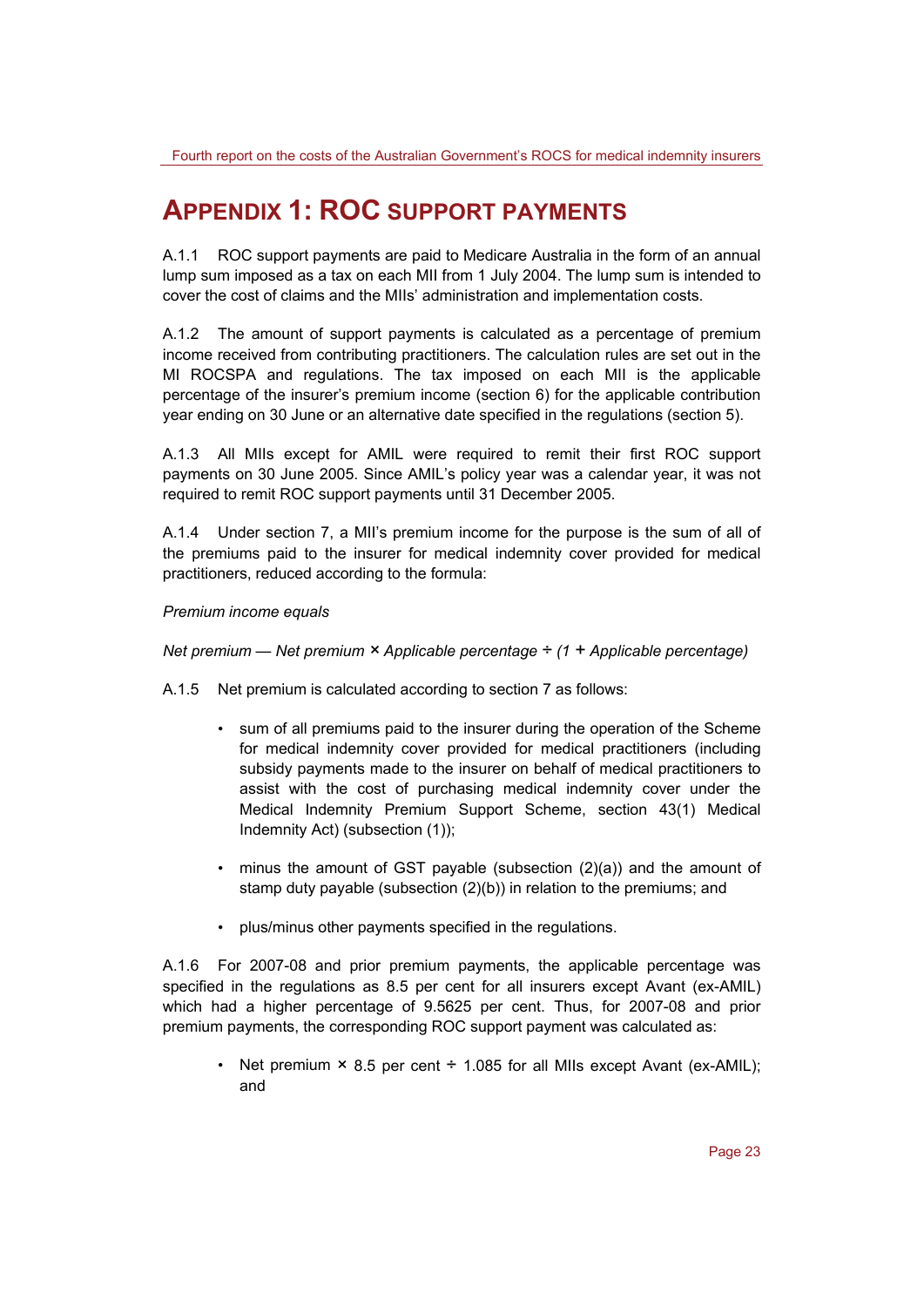• Net premium  $\times$  9.5625 per cent  $\div$  1.095625 for Avant (ex-AMIL).

A.1.7 For premium payments made in 2008-09, the applicable percentage is specified in the regulations as 5 per cent for all insurers, and thus the ROC support payment will be calculated as net premium x 5 per cent ÷ 1.05.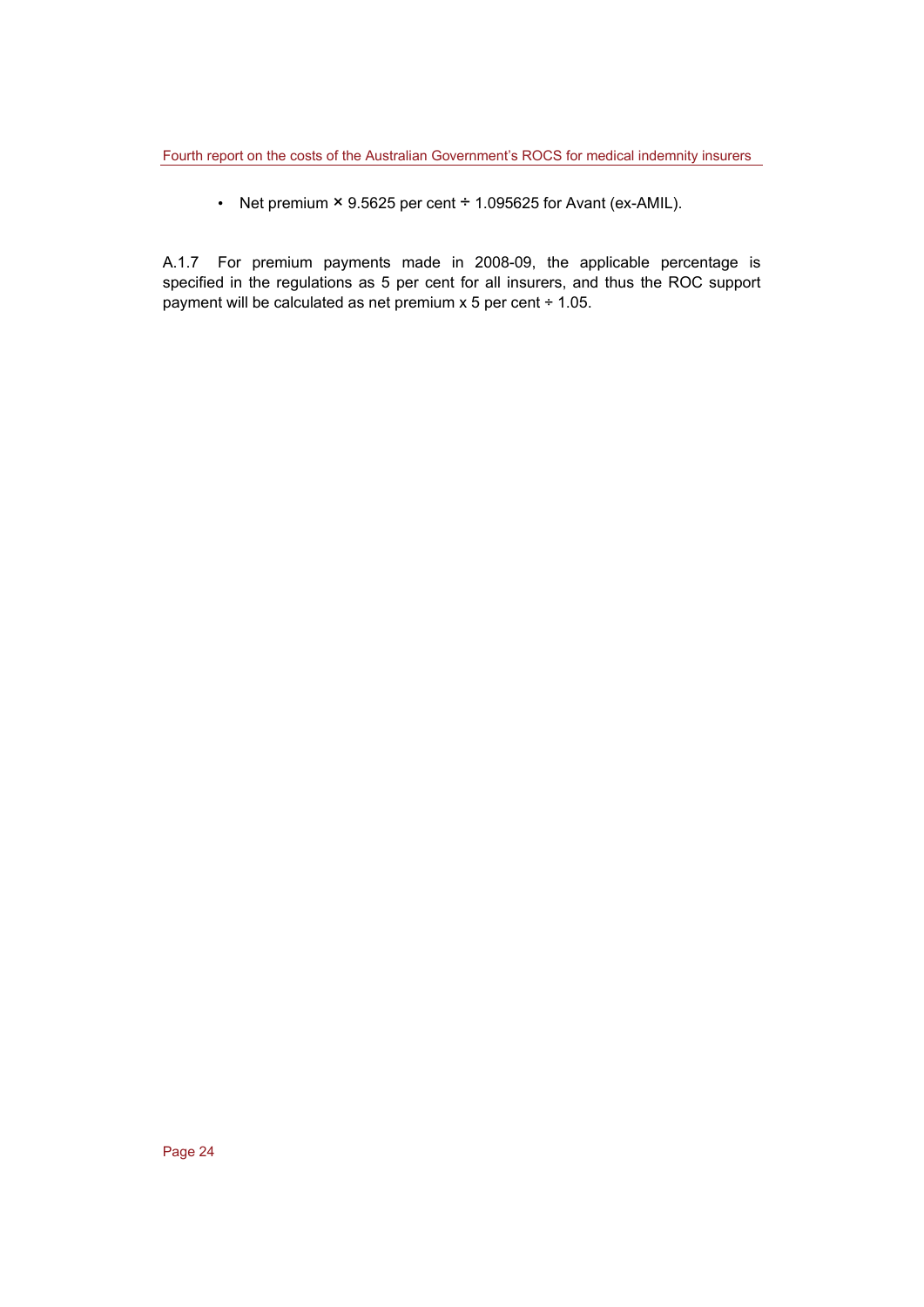## **APPENDIX 2: ELIGIBLE PRACTITIONERS AND RUN-OFF COVER SCHEME CONTRACTS**

## **Eligible persons**

A.2.1 Eligible persons are those who fit one or more of the following eligibility categories at the time the claim (or medical incident) is first notified to the MII or MDO (section 34ZB(2) of the Medical Indemnity Act and *Medical Indemnity Regulations 2003* regulation 12):

- A doctor 65 years or older who has permanently retired from paid medical practice.
- A doctor who has not engaged in paid medical practice during the preceding three years. (Note: unlike other categories, eligibility does not occur immediately upon ceasing practice).
- A legal representative of a deceased medical practitioner (provided that a claim can be made against the deceased's estate).
- A doctor who has ceased paid medical practice due to permanent disability.
- A doctor who has ceased paid medical practice because of maternity.
- An overseas trained doctor, who worked under a 422 or 457 visa, has permanently ceased medical practice in Australia and does not reside in Australia.

### **Provision and notification of compulsory run-off cover**

A.2.2 The practitioner's last medical indemnity insurer is required to provide run-off cover to an eligible practitioner under section 26A of the PSPS Act.

A.2.3 The compulsory run-off cover must encompass the same nature and range of incidents as the last medical indemnity cover held by the eligible practitioner (subsection 26A(4)(b)).

A.2.4 Section 26D compels MIIs to notify eligible practitioners of:

(i) the nature and range of incidents encompassed by the compulsory run-off cover; and

(ii) the terms and conditions on which it is provided.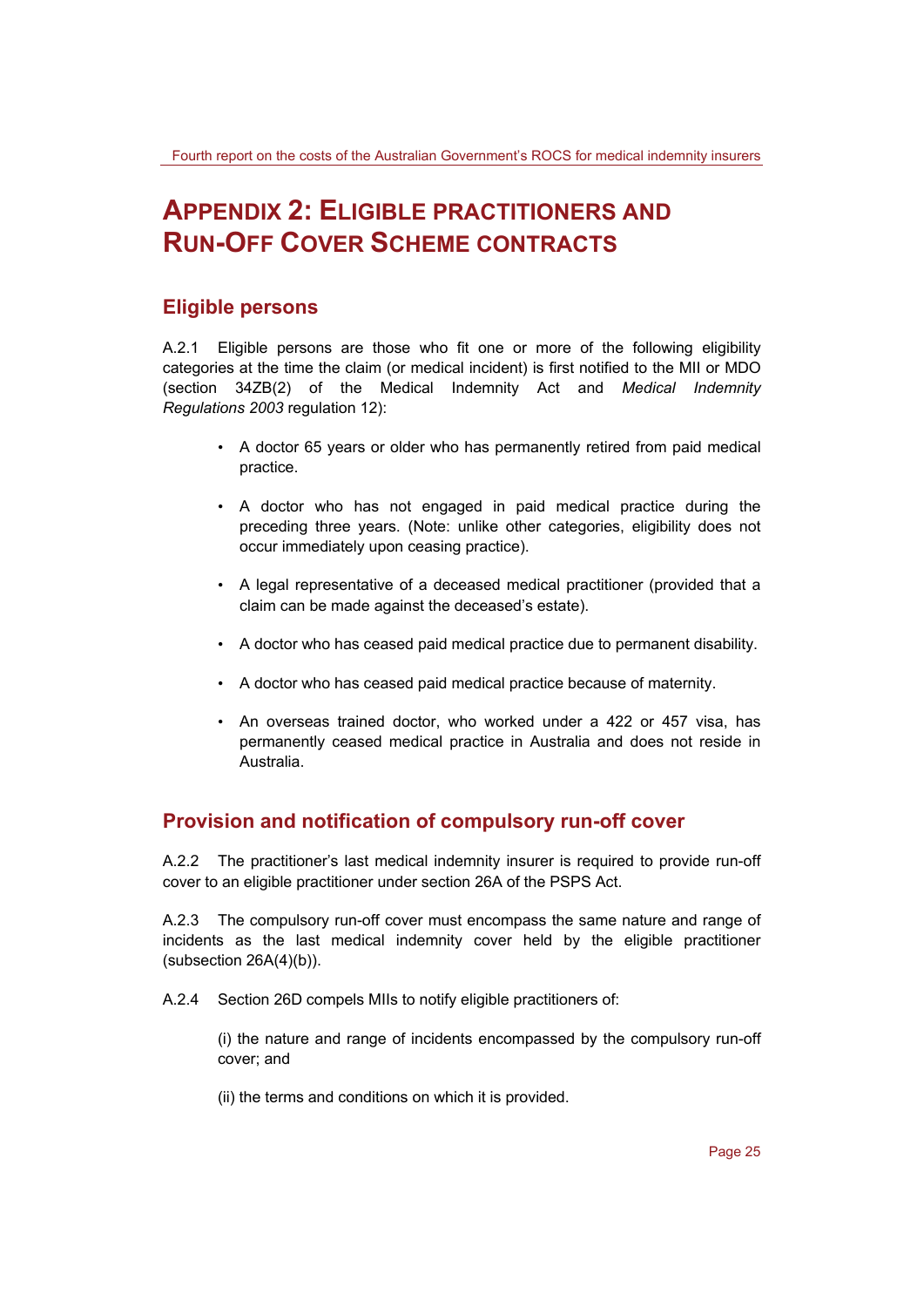A.2.5 The compulsory run-off cover is taken to be a contract of insurance between the MII and the eligible practitioner for the purposes of the PSPS Act (section 26E).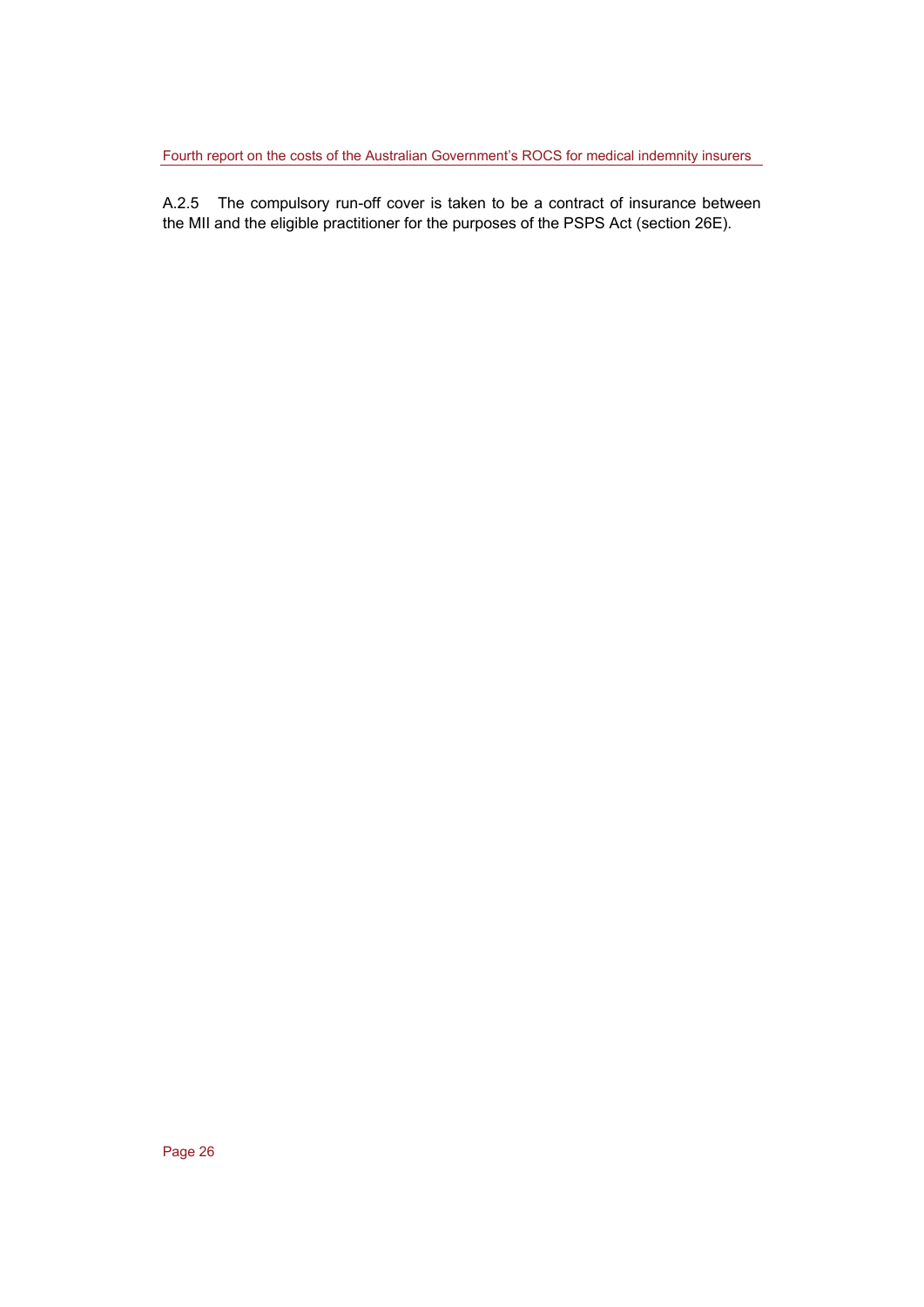## **APPENDIX 3: RUN-OFF COVER SCHEME CLAIMS**

A.3.1 The legislation defines claims broadly. Claims need not involve legal proceedings. Claims may include civil claims for negligence, administrative proceedings, disciplinary proceedings (including those performed by a professional body) and inquiries or investigations into conduct (subsection 4(1) of the Medical Indemnity Act).

A.3.2 A ROC claim is payable to an MII or MDO under section 34ZC in relation to a claim eligible under subsection 34ZB(1) if:

- it was first notified to the MII or MDO on or after 1 July 2004;
- it relates to a person eligible under subsection  $34ZB(2)$  (see Appendix 2);<sup>8</sup>
- it relates to incident(s) occurring in connection with the person's practice as a medical practitioner (see paragraph 34ZB(1)(b));
- either the person is indemnified for the claim by an MII in accordance with section 26A of the PSPS Act, or the person is indemnified under incident-occurring based cover provided by an MDO (paragraph 34ZB(1)(e)); and
- the claim would be paid in the ordinary course of the MII's or MDO's business.

A.3.3 Where these criteria are met, the Commonwealth is liable to pay run-off cover indemnities regardless of whether the MII or MDO has sought private reinsurance (section 34ZF).

A.3.4 Applications for ROC indemnity payments must be made to Medicare Australia (section 36 of the Medical Indemnity Act). They are paid by the CEO of Medicare Australia before the end of the month that immediately follows the month in which the MII applies for the indemnity (section 37).

A.3.5 The Run-Off Cover Scheme operates after the High Cost Claims Scheme (HCCS). Thus, part of the cost of eligible large claims is first met by the HCCS with the rest being picked up by the Run-Off Cover Scheme (subsection 34ZH(2)). Where the total incurred cost of an eligible ROC claim exceeds \$300,000, the HCCS meets 50 per cent of the amount by which it exceeds \$300,000.

l

<sup>8</sup> Under the occurrence model, the Scheme accrual for a year refers to the present value of future ROC indemnity payments that are attributable to medical incidents which occur during that year. For example, our previous report estimated \$14.5 million in Scheme accrual for 2007-08. By comparison, this year's report estimates \$11.1 million in Scheme accrual for 2008-09.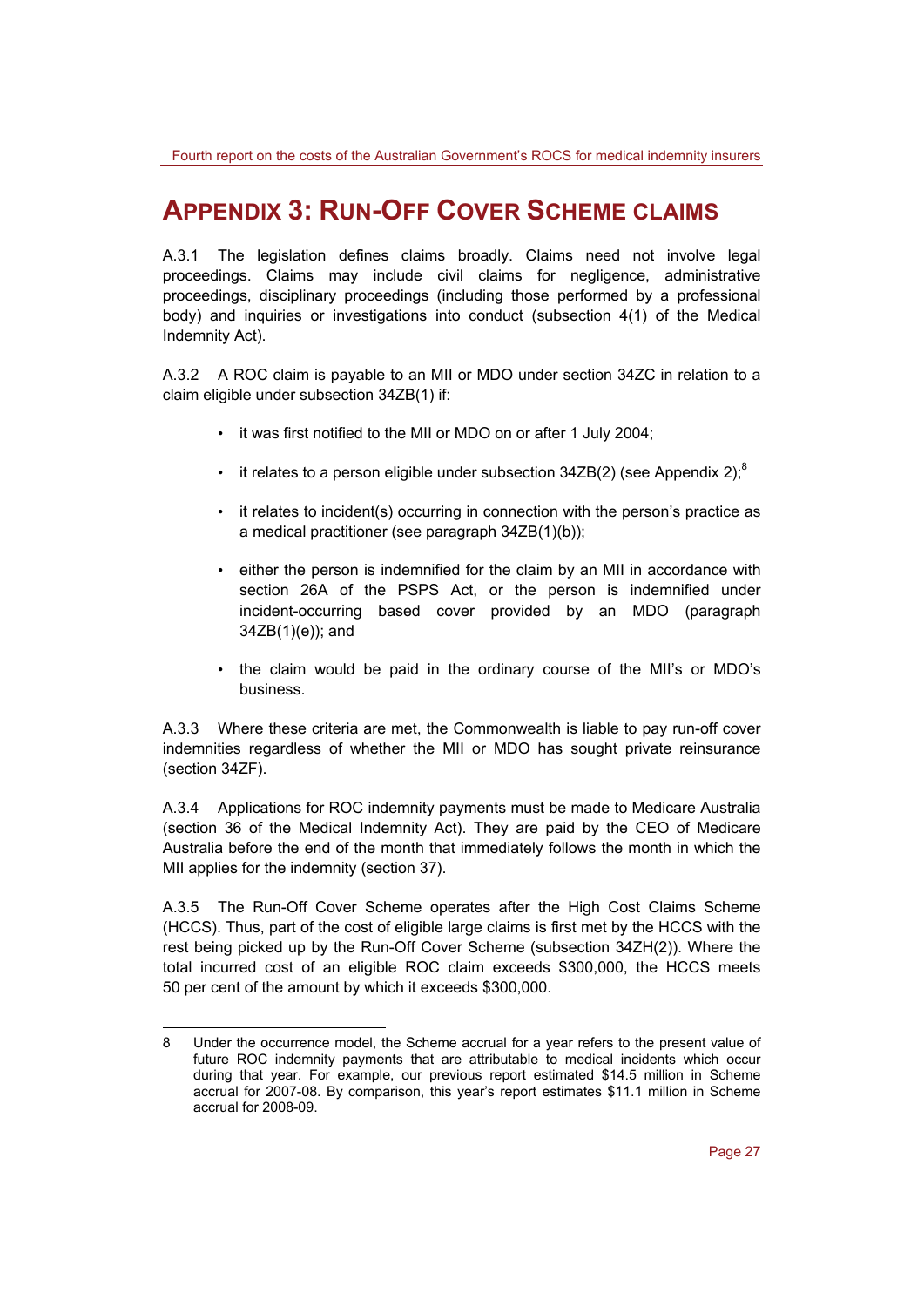## **APPENDIX 4: METHODOLOGY, ASSUMPTIONS AND UNCERTAINTY**

## **Liabilities as at 30 June 2008**

A.4.1 Table 9 below summarises the estimated accrued Scheme liabilities as at 30 June 2008. The Scheme liabilities are divided into those attributable to claims notified as at 30 June 2008 and those attributable to IBNR claims as at 30 June 2008. For simplicity, the liability for 2006-07 compliance costs payable in 2007-08 is not included.

#### **Table 9: Run-Off Cover Scheme liabilities related to medical incidents prior to 30 June 2008**

| (a) Including \$0.5 million CHE.                              |                              |
|---------------------------------------------------------------|------------------------------|
| Total Scheme liabilities related to medical incidents         | \$44.3 million               |
| Liabilities in relation to IBNR claims as at 30 June 2008     | \$37.4 million $(b)$         |
| Liabilities in relation to claims notified as at 30 June 2008 | \$6.9 million <sup>(a)</sup> |

(b) Including \$2.4 million CHE.

A.4.2 The components of the Scheme liabilities in relation to prior medical incidents as at 30 June 2008 are reconciled to those as at 30 June 2007 in Table 10 below.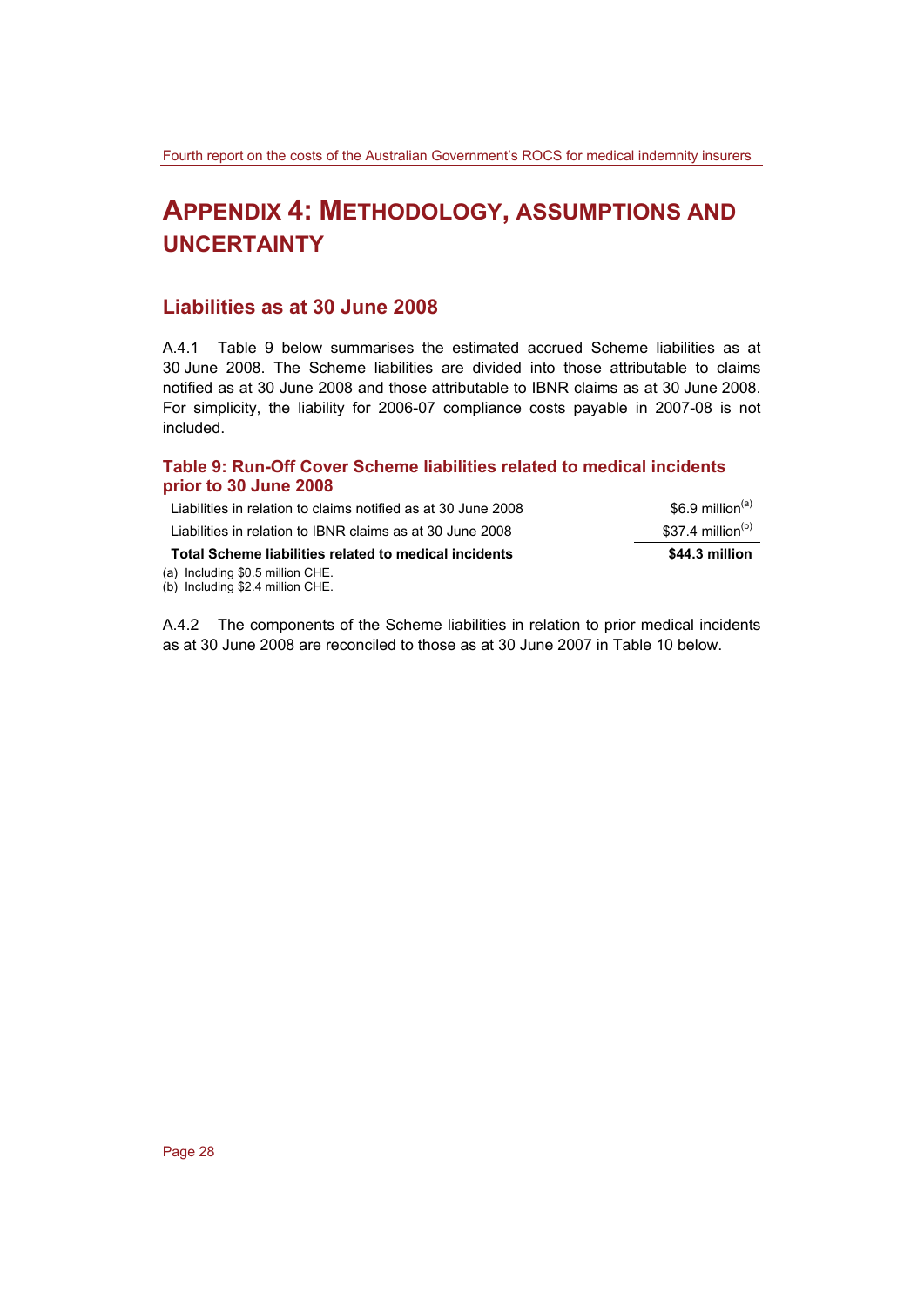#### **Table 10: Reconciliation of Run-Off Cover Scheme liability components with previous report**

|                                                                                                           | (\$m)               |
|-----------------------------------------------------------------------------------------------------------|---------------------|
| Paid by MIIs but not yet recovered from Medicare Australia as at<br>30/6/2007                             | 2.5                 |
| ROC indemnity payments                                                                                    | $-1.2$              |
| Paid during 2007-08 (but not yet recovered)                                                               | 0.1                 |
|                                                                                                           | 1.4                 |
| Paid by MIIs but not yet recovered from Medicare Australia as at<br>30/6/2008                             |                     |
| Incurred but not notified to MIIs (IBNR) as at 30/6/2007                                                  | $43.7^{(b)}$        |
| Change in AGA methodology                                                                                 | $-8.7$              |
| Other adjustments made by industry actuaries                                                              | $-12.1$             |
| Actual notifications 2007-08                                                                              | $-2.3$              |
| Notional interest                                                                                         | 2.5                 |
| IBNR at 30/6/2007 which remains IBNR at 30/6/2008                                                         | 23.2                |
| Notified to MIIs as at 30/6/2007                                                                          | 3.9                 |
| Revise actuarial estimates for claims notified as at 30/6/2007                                            | $-1.1$              |
| Actual notifications 2007-08                                                                              | 2.3                 |
| Paid but not yet recovered during 2007-08                                                                 | $-0.1$              |
| Notified to MIIs as at 30/6/2008                                                                          | 5.0                 |
| 2007-08 accrual estimated in previous report                                                              | $14.5^{(c)}$        |
| Revise retirement, resignation, death and disability decrements                                           | $-3.4$              |
| Actual notifications 2007-08                                                                              | 0.0                 |
| Notional interest                                                                                         | 0.7                 |
| 2007-08 accrual which remains IBNR as at 30/6/2008                                                        | 11.8                |
| Base liability estimate at 30/6/2008                                                                      | 41.4                |
| Claims handling expenses                                                                                  | 2.9                 |
| Total as at 30 June 2008                                                                                  | 44.3 <sup>(d)</sup> |
| (a) Numbers may not add due to rounding. The liability for 2006-07 compliance costs payable in 2007-08 is |                     |

not included.

(b) From Table 7 in last year's report.

(c) From Table 8 in last year's report.

(d) \$44.3million is equal to the total liability shown in the notional account balance sheet of \$45.1million minus outstanding compliance costs of \$0.8million (see Table 7).

## **Description of the model used to project the accrual of new Run-Off Cover Scheme liabilities after 30 June 2008**

A.4.3 The approach involved projecting the expected future ROC indemnity payments for each doctor who was practising as at 30 June 2008. Projection of indemnity payments entailed the projection of: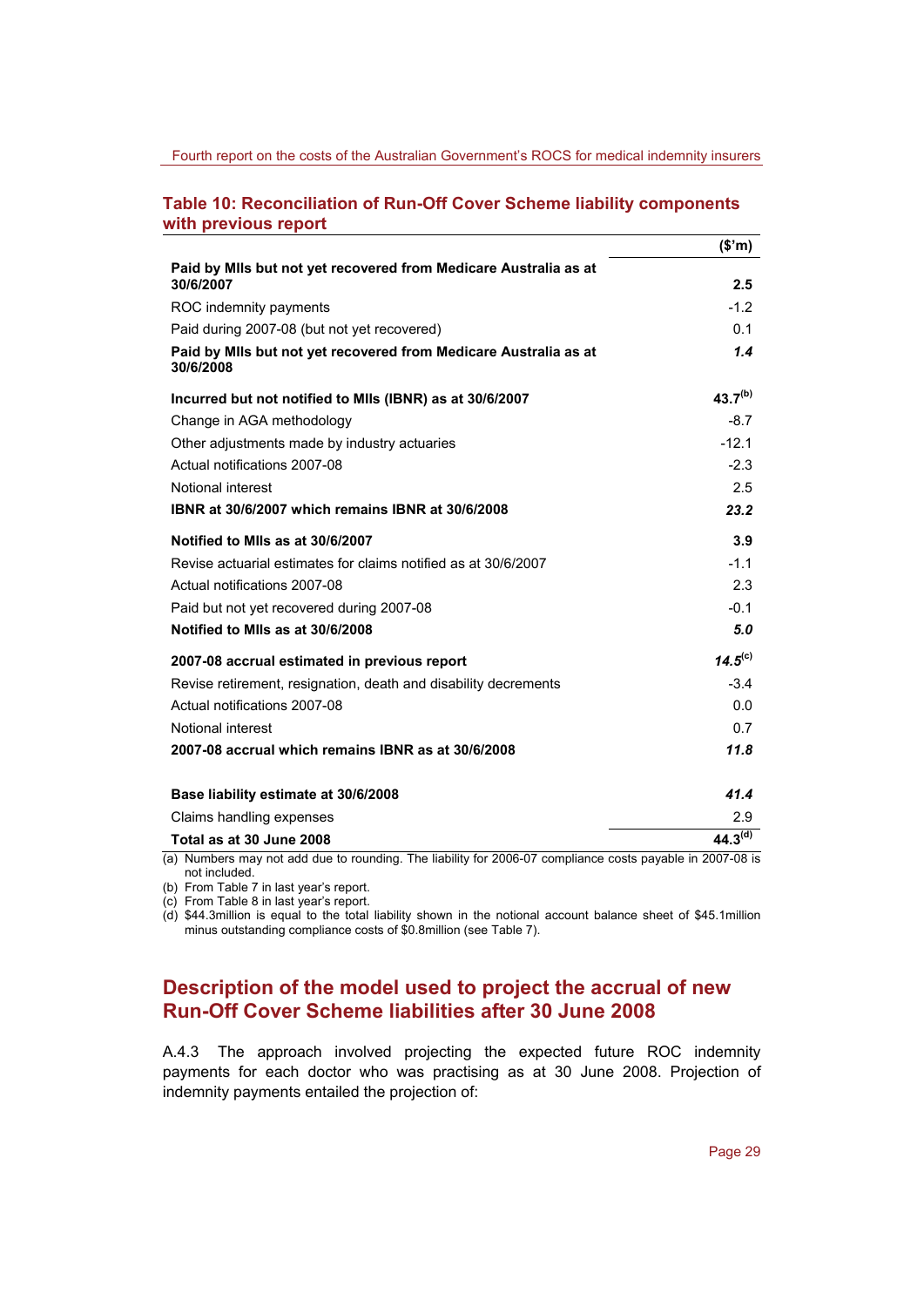- incidents which will result in a claim;
- the delay involved in notification of claims;
- the cost of claims after allowing for the HCCS;
- the likelihood of eligibility for the Scheme at the time a claim is notified; and
- the delay involved in the payment of notified claims.

## **ROC claims**

#### **Components of claim cost**

A.4.4 For the purposes of the model, a ROC claim includes any eligible claim notified and finalised at direct cost to the MII. Claim costs include all costs which are directly attributable to the claim. Indirect claims handling expenses (CHE) are dealt with separately.

A.4.5 Directly attributable claim costs include damages, plaintiff legal costs to the extent that they are awarded, and defence costs to the extent that they are directly attributable to the claim.

A.4.6 The Scheme pays 5 per cent of the direct cost of each eligible claim to cover CHE. Where an eligible claim is partly covered by the HCCS, the allowance for CHE paid under the Scheme is 5 per cent of the total claim cost, including the portion covered by the HCCS.

#### **Assumptions**

A.4.7 Claim experience has emerged in 2007-08 which was lighter than that we expected based on the assumptions in our 2006-07 report. A short period of emerging experience should not necessarily be relied on as a guarantee that underlying assumptions are inappropriate for such a long-tail and uncertain line of insurance as medical indemnity. This is especially true in relation to the Scheme, due, for example, to the following factors:

- Run-Off Cover Scheme claims are very long-tail and model projections are particularly sensitive to assumptions.
- The Scheme is relatively immature.
- Systems to facilitate timely and accurate data transfer are still being developed.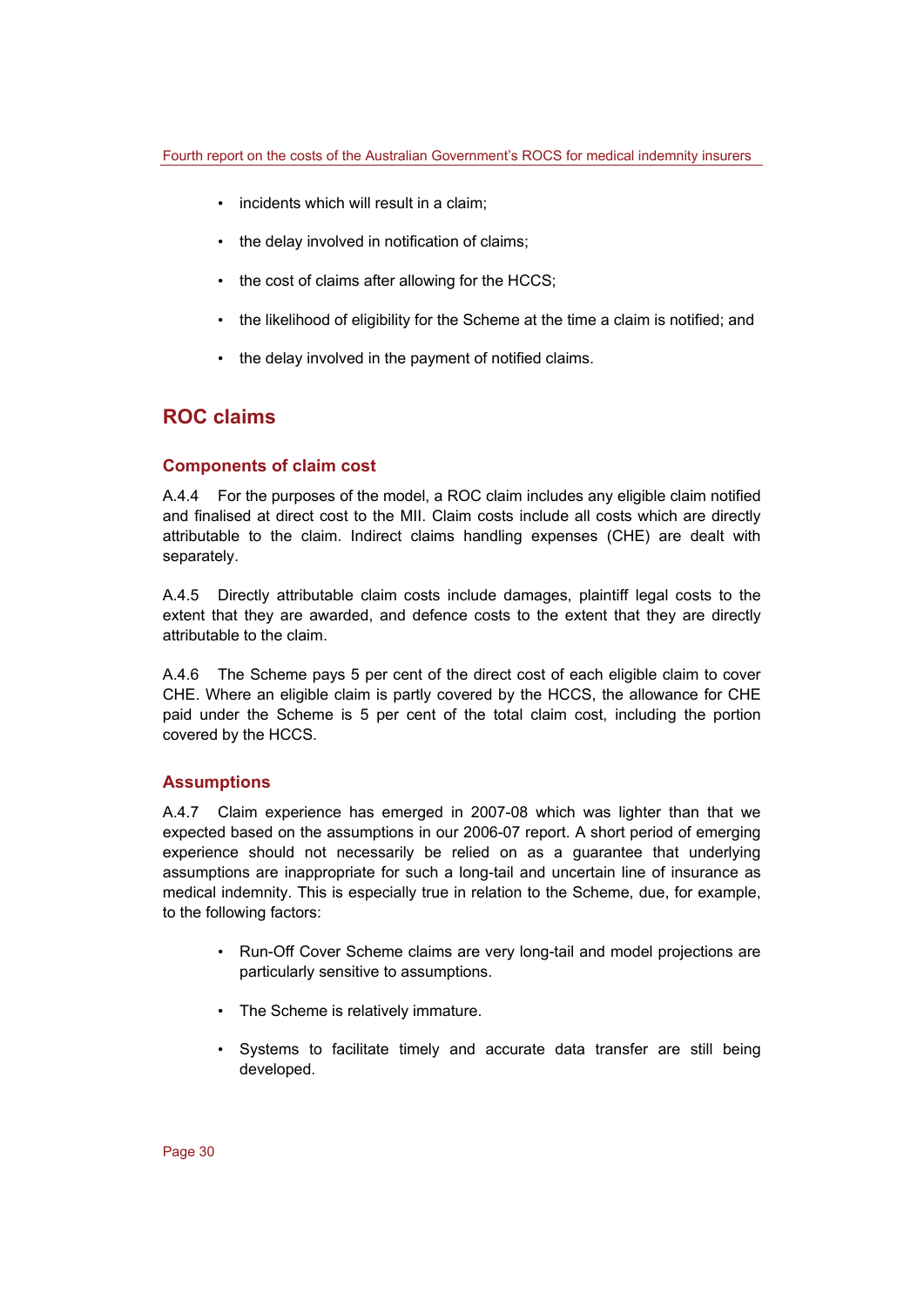• The Scheme commenced immediately after tort reforms were implemented, with the tort reforms being preceded by a period of abnormally high claim rates ('claim spike').

A.4.8 However, given the continuing low observed claims experience, we have reduced the retirement, resignation, death and disability decrement assumptions.

A.4.9 The remaining claim and demographic assumptions underlying the long term Scheme projections have been left unchanged for the purpose of this review.

A.4.10 The sensitivity of the results to the changes in the decrement assumptions and to a hypothetical change in the claim reporting pattern is illustrated at the end of this Appendix.

#### **Claim frequency assumptions**

A.4.11 Claim frequency and claim size assumptions were made in light of information provided by the actuaries of the MIIs.

A.4.12 The overall claim frequency was assumed to be 5 per cent. That is, on average each 'at-risk' doctor was assumed to have a 5 per cent chance of being involved in a medical incident in the next year which will result in a future medical indemnity claim. This is unchanged from our previous review. Individual claim frequencies were adjusted based on premium as discussed below.

A.4.13 Practitioners with medical indemnity premiums of less than \$1,500 were excluded from the analysis in order to ensure that only genuine 'at-risk' doctors were the focus of the investigation. The excluded group contained interns, trainees and hospital indemnified doctors in some of the data provided by the MIIs. In all about 61,000 practising doctors have some medical indemnity premium. After excluding those doctors with medical indemnity premiums of less than \$1,500 we were left with 35,001 'at-risk' doctors and we have set our claim frequency assumption at 5 per cent to be consistent with this.

#### **Adjustment to individual claim frequencies based on premium**

A.4.14 The likelihood of future notifications of ROC claims was projected according to the assumed 'riskiness' of each individual practitioner. The risk of medical indemnity claims posed by each practitioner was determined based on risk categorisation. Practitioners were categorised according to specialisation, age, gender and MII.

A.4.15 The average premium for each risk group was used as a proxy for the risk of medical indemnity claims. The claim frequency for each group was multiplied by the ratio of the premium for the group to the premium of the entire cohort of 'at-risk' doctors.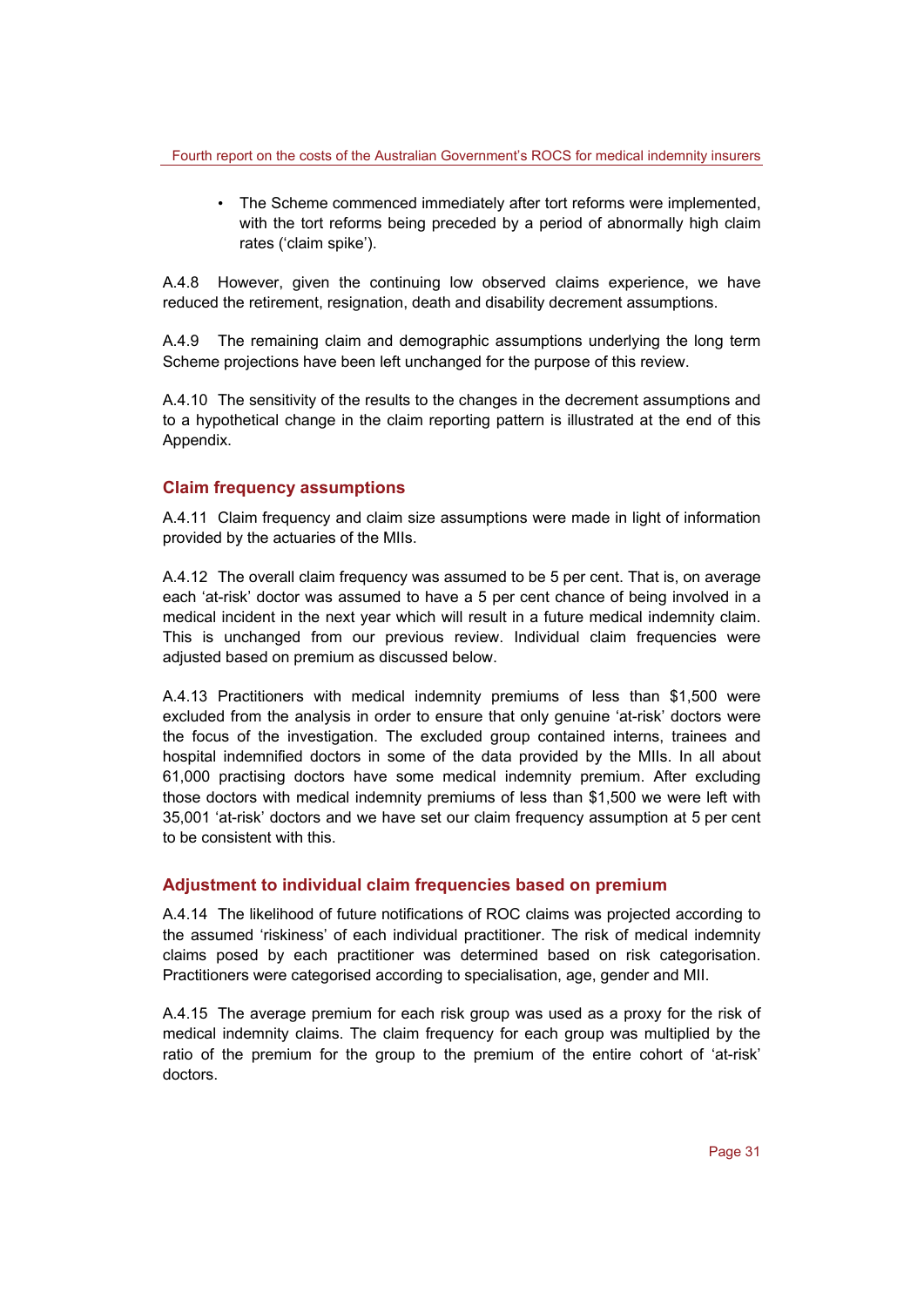A.4.16 Although insurance premiums are broadly determined in line with claim risk, the premium of a group is at best an imprecise proxy for risk. For example, market and financial considerations affect premiums charged. However, given the data available, relative premiums have been assumed to be a reasonable means of categorising practitioners according to their risk of medical indemnity claims for the purposes of this model.

A.4.17 Insurance premiums tend to diminish for practitioners towards retirement age. This supports the suggestion that doctors tend to wind down their practice hours and possibly perform fewer risky medical procedures (for example, surgery) as they approach retirement. The possible reduction in risk towards retirement is apparent from the pattern of relative premiums for 'at-risk' male doctors shown in Figure 5 below. The pattern is less obvious for females, given the low proportion of females in the oldest cohorts. Note that age and gender were not available for some doctors.



**Figure 5: Relative premiums by age for male doctors** 

Note: The graph includes all male practitioners with premiums of at least \$1,500 from all MIIs.

#### **Adjustment to individual claim frequencies based on assumed wind-down of risky practice**

A.4.18 The relative premiums of older doctors appear to indicate a reduction in risky practice as doctors approach retirement. Actuaries have also suggested that doctors wind-down their risky practice approaching retirement. However, relative premiums may not capture the full extent of the reduction, since premiums are calculated on a claims-made rather than claims-occurring basis.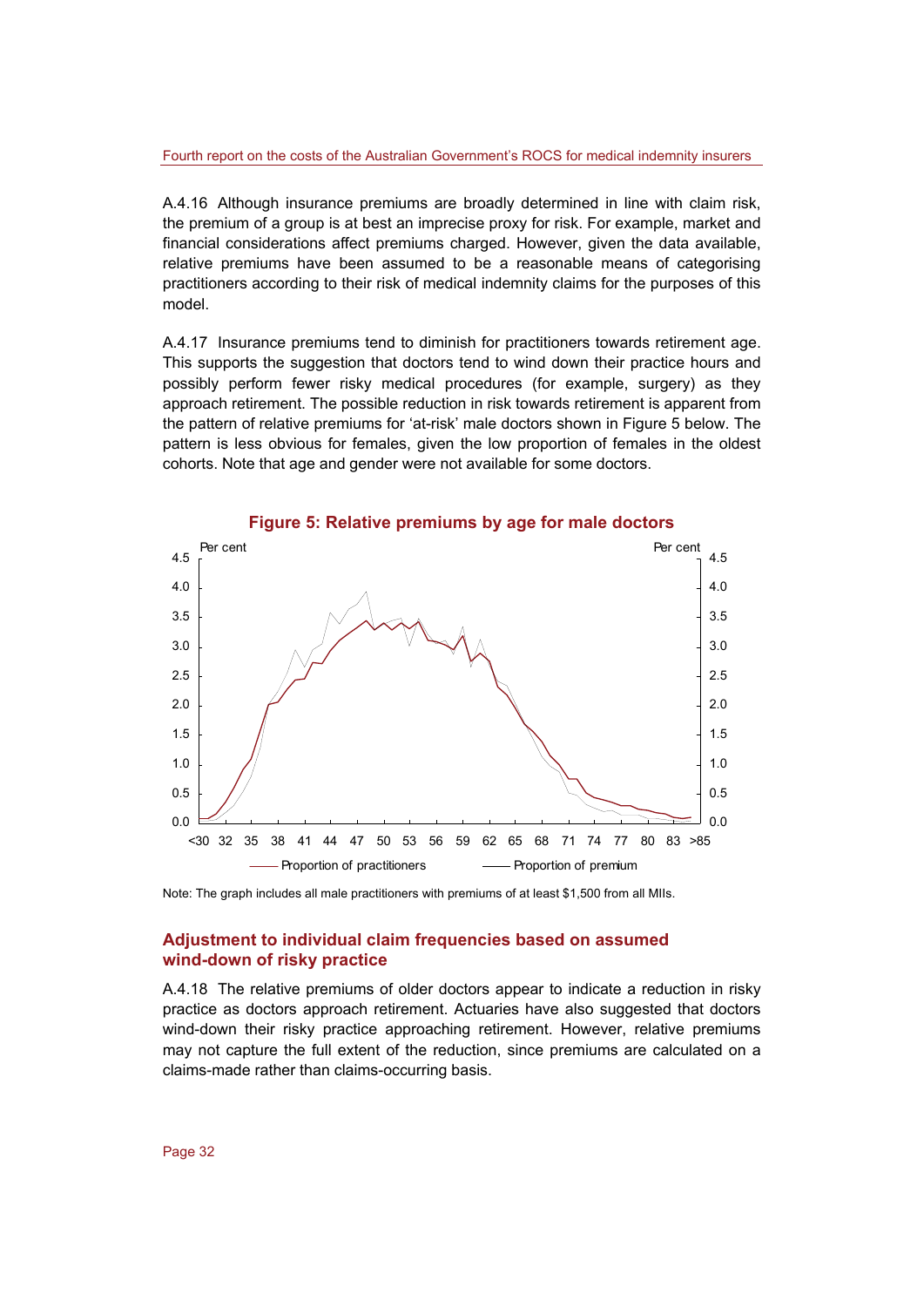A.4.19 Again, for this valuation, doctors are assumed to wind-down their risk exposure from age 60, at a rate above that reflected in the premiums. Premium relativities are augmented with a wind-down from age 60 according to the formula  $0.933^{(age-59)}$ , with a multiple of 100 per cent applied until age 60, 50 per cent at age 70 and 25 per cent at age 80.

A.4.20 This assumption is very subjective, and is not capable of objective validation. Nonetheless, it does not appear unreasonable in light of observed claim experience and discussions with actuaries.

#### **Claim size assumptions**

A.4.21 Claim sizes were assumed to increase with the delay to notification, on the basis that claims which take longer to report tend to be bigger on average for example, cerebral palsy cases.

A.4.22 The assumed claim reporting pattern is shown in Table 11 below. Claim sizes presented in the table do not include allowance for inflation or superimposed inflation. Adjustment for inflation and superimposed inflation is discussed below.

A.4.23 The claim reporting pattern is based on the reporting patterns provided by the approved actuaries of two of the MIIs.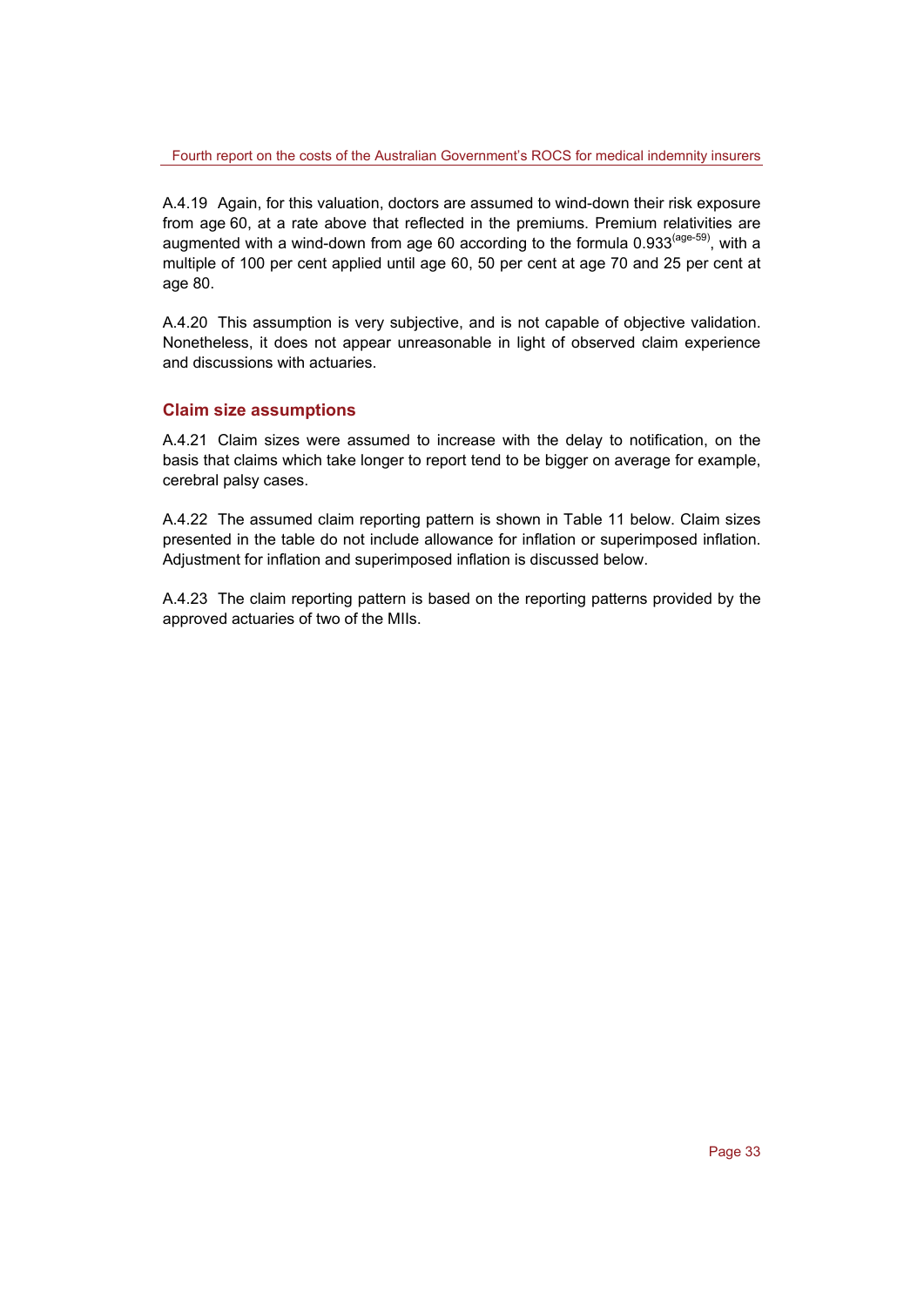| Development year | Proportion of number of claims<br>notified (per cent) | Gross average claim size $(3'000)^{(a)}$ |
|------------------|-------------------------------------------------------|------------------------------------------|
| 1                | 19.8                                                  | 70                                       |
| $\overline{2}$   | 20.3                                                  | 80                                       |
| 3                | 13.4                                                  | 80                                       |
| 4                | 18.8                                                  | 100                                      |
| 5                | 9.0                                                   | 150                                      |
| 6                | 5.4                                                   | 150                                      |
| $\overline{7}$   | 2.9                                                   | 150                                      |
| 8                | 2.4                                                   | 150                                      |
| 9                | 1.7                                                   | 150                                      |
| 10               | 1.8                                                   | 150                                      |
| 11               | 1.4                                                   | 150                                      |
| 12               | 1.1                                                   | 150                                      |
| 13               | 0.8                                                   | 150                                      |
| 14               | 0.4                                                   | 400                                      |
| 15               | 0.2                                                   | 400                                      |
| 16               | 0.1                                                   | 400                                      |
| 17               | 0.1                                                   | 400                                      |
| 18               | 0.1                                                   | 400                                      |
| 19               | 0.1                                                   | 400                                      |
| 20               | 0.2                                                   | 400                                      |

| Table 11: Claim reporting and size pattern |  |  |  |  |  |  |  |  |
|--------------------------------------------|--|--|--|--|--|--|--|--|
|--------------------------------------------|--|--|--|--|--|--|--|--|

(a) Gross average claim sizes presented in the table are intended to be in 2008 dollars and do not include allowance for inflation and superimposed inflation.

A.4.24 Claims cost net of high cost claim indemnities is calculated assuming that the HCCS threshold will change such that a constant proportion of the gross average claim size will be met by the HCCS. Thus, for simplicity, the HCCS threshold is assumed to increase in line with claims inflation over time. The model effectively assumes that 24 per cent of the total discounted claims cost (in relation to future medical incidents) will be met by the HCCS and 27 per cent of the ROC discounted claims cost will be met by the HCCS.

A.4.25 The projected ROC claims cost is very sensitive to the proportion of claims which are assumed to be reported late. The longer the delay between the incident and the claim, the greater the likelihood that a practitioner will be eligible for the Scheme at the time the claim is notified. Thus, the majority of Scheme cost relates to the small proportion of claims which are notified very late. Therefore, a minor change in the assumed proportion of late reported claims can have a significant impact on the estimated ROC claims cost.

A.4.26 Analysis of the HCCS data suggests that it could be possible that the actual reporting pattern is slightly faster than our assumed pattern. An alternative pattern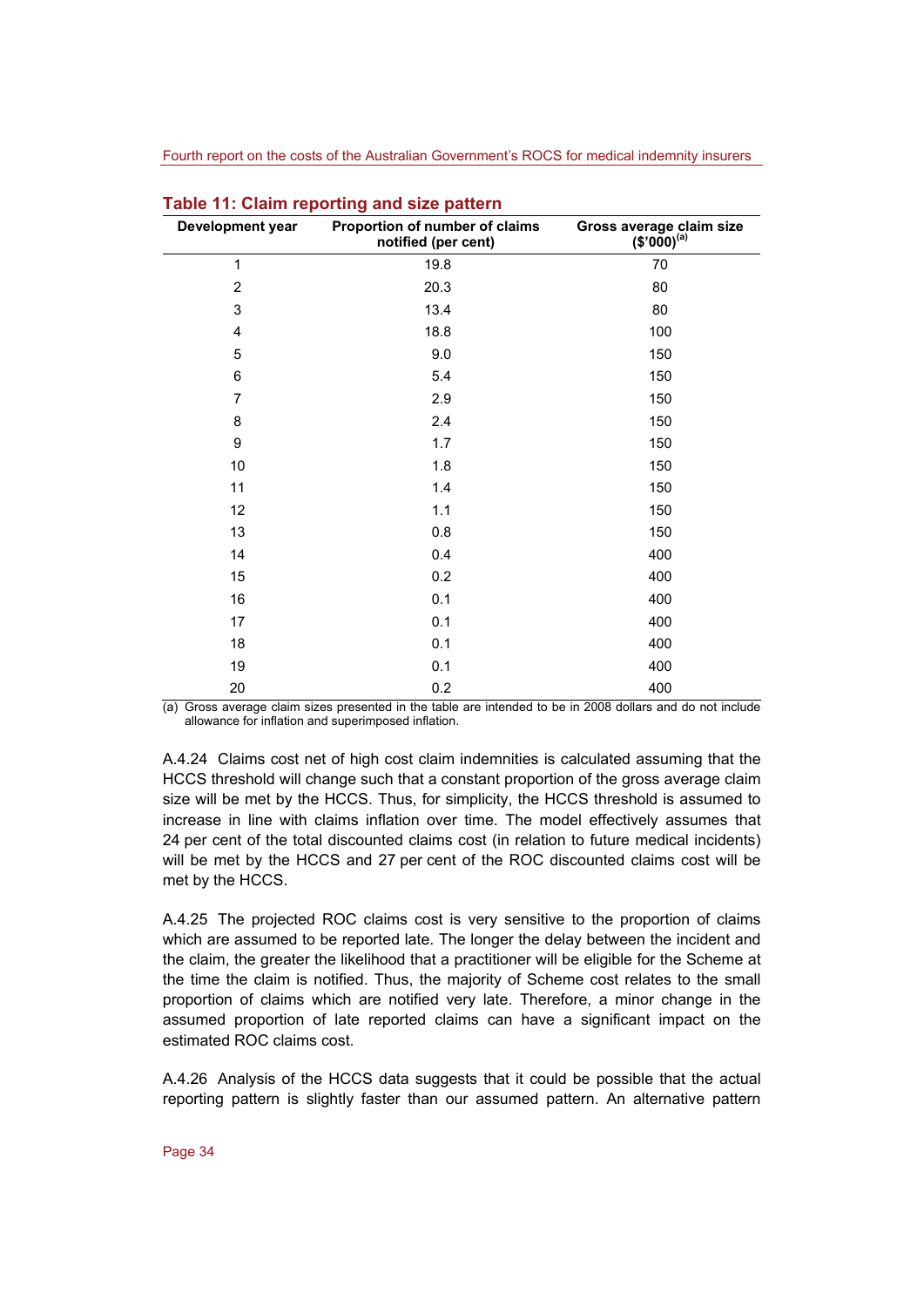more reflective of the HCCS experience has been used in the uncertainty section of this report in testing the model's sensitivity to the claim reporting pattern.

#### **Probability of a claim falling under the Run-Off Cover Scheme**

A.4.27 The model involved projection of the proportion of the total accrual of liabilities which falls under the Scheme.

A.4.28 A practitioner can become eligible for the Scheme by reason of:

- retirement at 65 years and older;
- permanent disability;
- death;
- maternity;
- resignation; or
- satisfaction of other eligibility criteria specified in the regulations.

A.4.29 The probability of becoming eligible for the Scheme was estimated for each practitioner based on their age as at 30 June 2008 and their sex. Note that practitioners do not become eligible by means of resignation until three years have passed since cessation of practice.

A.4.30 The estimated likelihood of practitioners becoming eligible for the Scheme was overlaid on the projected claim notifications to give the projected ROC claim notifications for each practitioner. The expected notified claims cost was multiplied by the likelihood of eligibility in each future year, and summed across all practitioners to arrive at the expected cost of ROC claims notified in that year.

A.4.31 In other words, the total ROC claim notifications were calculated as the scalar product of the vector of claim notifications and the vector of probabilities of Scheme eligibility for each practising doctor in each future year.

A.4.32 It was assumed that on average practitioners who become eligible for the Scheme do so half-way through the financial year.

#### **Demographic assumptions**

A.4.33 The probabilities of death and disablement have been revised downwards. They are assumed to be an increasing multiple of the probabilities of death in Australian Life Tables 2000-02 (ALT 2000-02). The probabilities of death are assumed to be 35 per cent of ALT 2000-02 until age 64, 50 per cent from age 65 to 69, and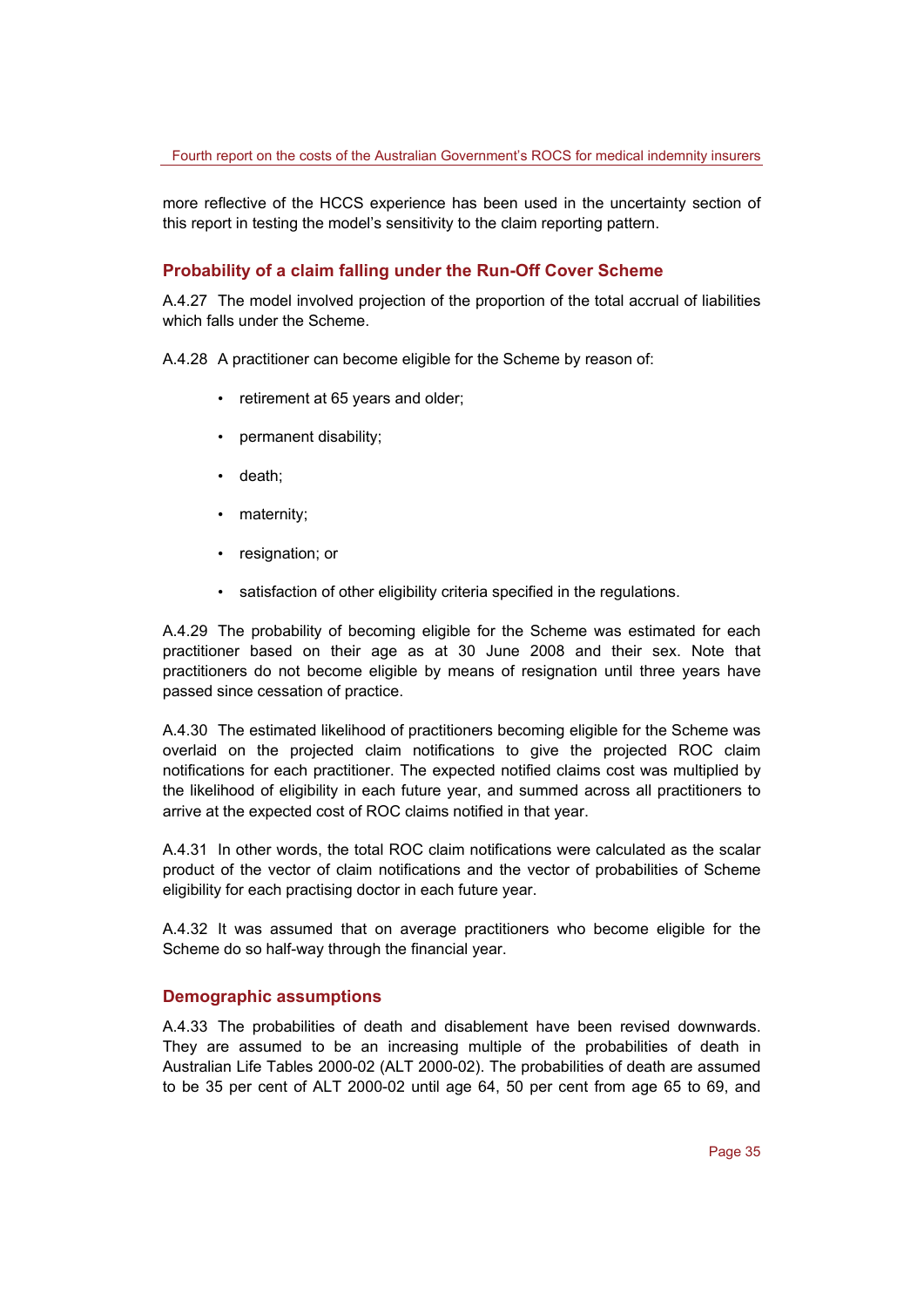60 per cent of ALT 2000-02 thereafter. The probabilities of permanent disability are assumed to be 15 per cent up to age 24, an increasing multiple of ALT 2000-02 from 15 to 30 per cent from age 25 to 64, and 0 from 65 onwards.

A.4.34 The assumed probabilities of maternity leave are unchanged and were derived assuming that female practitioners each have an average of 1.5 children between ages 28 and 43 and that they take one year of maternity leave for each child.

A.4.35 The probabilities of resignation have been revised downwards. They are assumed to be 0.3 per cent between ages 39 and 53, increasing linearly to 1 per cent at age 60, and increasing linearly to 2 per cent at age 64.

A.4.36 The probabilities of retirement have been revised downwards. In this report we have assumed a retirement probability of 12 per cent at age 65, 5 per cent at age 66 increasing linearly to 11.9 per cent at age 89. The probabilities of retirement were assumed to be 100 per cent for ages 90 and above, given the negligible effect on the results.

A.4.37 It is instructive to present the probabilities that a practising male doctor will be eligible for the Scheme in future years. The decrement assumptions are summarised in Table 12 in the form of assumed probabilities of being eligible for the Scheme at the end of each of the next 10 financial years for males.

| Year ending |        |        |        | Age at 30 June 2008 |        |        |        |
|-------------|--------|--------|--------|---------------------|--------|--------|--------|
| 30 June     | 20     | 30     | 40     | 50                  | 60     | 70     | 80     |
| 2008        | 0.0005 | 0.0006 | 0.0009 | 0.0019              | 0.0054 | 0.0760 | 0.1304 |
| 2009        | 0.0010 | 0.0013 | 0.0018 | 0.0039              | 0.0114 | 0.1504 | 0.2494 |
| 2010        | 0.0015 | 0.0019 | 0.0029 | 0.0062              | 0.0180 | 0.2228 | 0.3576 |
| 2011        | 0.0020 | 0.0025 | 0.0069 | 0.0117              | 0.0352 | 0.2929 | 0.4554 |
| 2012        | 0.0026 | 0.0032 | 0.0111 | 0.0174              | 0.0553 | 0.3602 | 0.5431 |
| 2013        | 0.0031 | 0.0039 | 0.0153 | 0.0234              | 0.1896 | 0.4245 | 0.6209 |
| 2014        | 0.0037 | 0.0046 | 0.0196 | 0.0297              | 0.2506 | 0.4856 | 0.6891 |
| 2015        | 0.0043 | 0.0054 | 0.0240 | 0.0373              | 0.3118 | 0.5431 | 0.7481 |
| 2016        | 0.0049 | 0.0062 | 0.0284 | 0.0463              | 0.3569 | 0.5971 | 0.7982 |
| 2017        | 0.0055 | 0.0070 | 0.0330 | 0.0566              | 0.4017 | 0.6471 | 0.8403 |

#### **Table 12: Assumed probabilities of eligibility for the Run-Off Cover Scheme over the next 10 financial years for male doctors**

A.4.38 The uncertainty section below contains analysis of the model's sensitivity to the various decrement assumptions.

A.4.39 Figure 6 below depicts the number of 'at-risk' practitioners projected to become eligible for the Scheme by various means during the 2008-09 financial year<sup>9</sup>. Although

l

<sup>9</sup> Differs from the estimates in paragraph 3.3.8 which are based on overall practitioner numbers.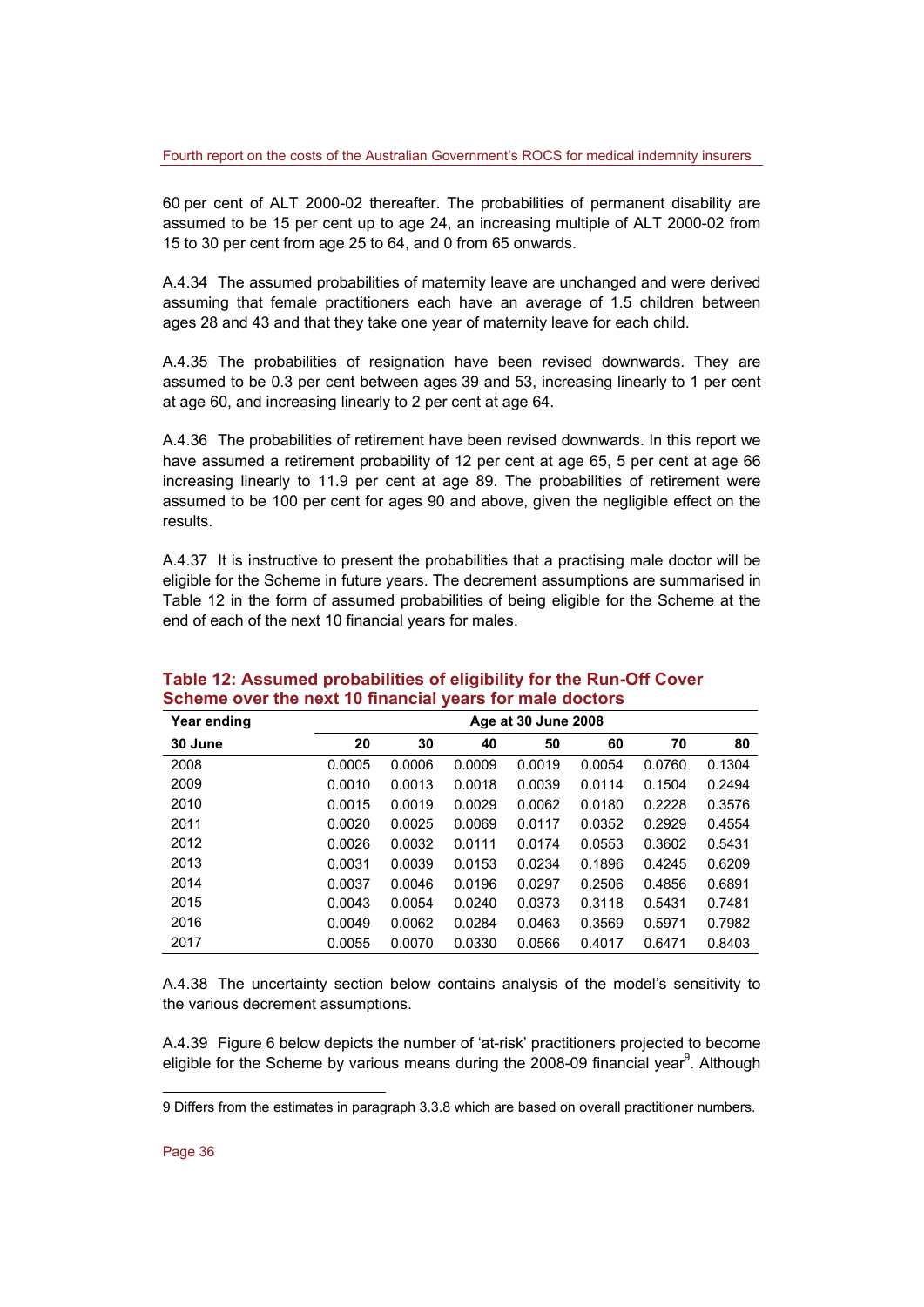doctors will become eligible for the Scheme during 2008-09 by way of cessation of practice (having ceased practice during 2005-06), the number below refers to doctors who will actually become eligible during 2011-12.

#### **Figure 6: Projected entries of 'at-risk' practitioners to the Run-Off Cover Scheme based on decrement assumptions**



A.4.40 In prior reports, the numbers of practitioners projected to enter the Scheme were substantially higher than the number provided by the insurers for 2004-05 to 2007-08 financial years (see Table 1). In this report, we have assigned the eligibility experience more credibility and thus our assumed rates of entry to the Scheme are somewhat closer to the reported rates.

A.4.41 Where the date of birth or gender were not available for a practitioner, these were assigned randomly according to the age and gender distribution of 'at-risk' doctors.

#### **Payment patterns, inflation and discounting**

A.4.42 ROC indemnity payments in relation to medical incidents occurring after 30 June 2008 were projected assuming the payment pattern in Table 13 below.

A.4.43 This payment pattern has not changed from that adopted in last year's report.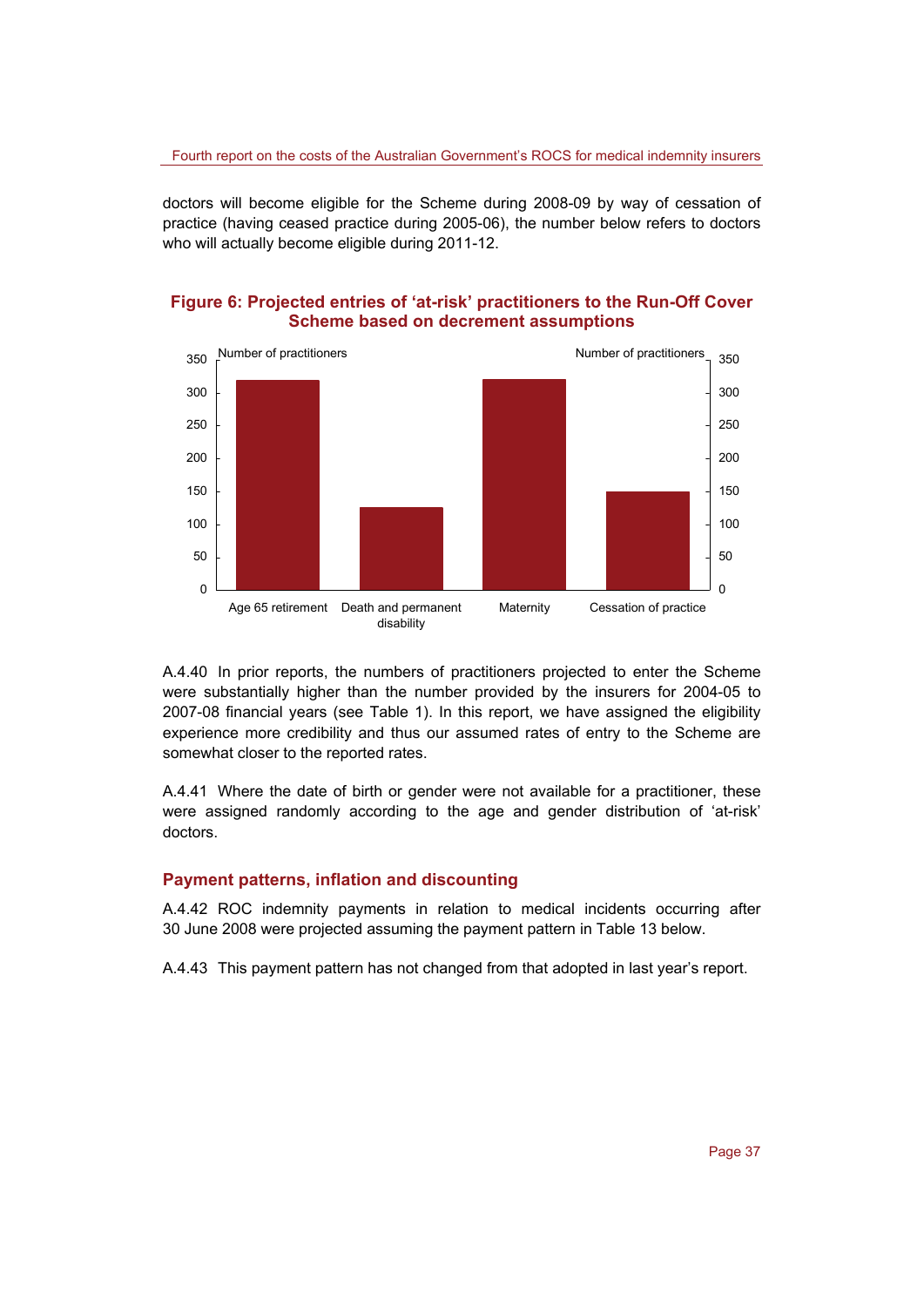| Delay from notification to payment<br>(years) | Proportion of claim costs paid<br>(per cent) |
|-----------------------------------------------|----------------------------------------------|
| 1                                             | 3.15                                         |
| 2                                             | 15.41                                        |
| 3                                             | 20.10                                        |
| 4                                             | 19.53                                        |
| 5                                             | 10.07                                        |
| 6                                             | 8.73                                         |
| 7                                             | 6.78                                         |
| 8                                             | 5.45                                         |
| 9                                             | 4.02                                         |
| $10+$                                         | 6.74                                         |

#### **Table 13: Payment pattern assumed**

#### **Economic assumptions**

A.4.44 Medical indemnity claim costs tend to increase at a faster rate than general inflation. Claim payments were projected to increase in line with wage inflation plus superimposed claim cost inflation.

- Wage inflation was assumed to be 4 per cent per annum. This is not inconsistent with general expectations of wage growth.
- Superimposed inflation was assumed to be 2.5 per cent per annum. Superimposed inflation refers to the tendency for medical indemnity claim amounts to increase at rates faster than general inflation. Bursts of superimposed inflation have been observed in the past. Despite this, superimposed inflation is typically allowed for with a constant assumption. For this exercise, an allowance of between 2 per cent and 5 per cent per annum might be reasonable. We have adopted an assumption towards the lower end of this range, having regard to the potential impact of the various tort reforms that have taken place over the last few years.

A.4.45 Claim payments were discounted at a rate of 6 per cent per annum. This is the same rate as was assumed last year. The chosen rate provides consistency with the rate adopted in a number of similar contexts and therefore is suitable from a whole of government perspective.

#### **Data summarising the cohort of 'at-risk' doctors**

A.4.46 Table 14 summarises the age distribution of the cohort of 'at-risk' practitioners, with the total premium representing a proxy for risk of medical indemnity claims for each age group. Note that age and gender were not available for some doctors.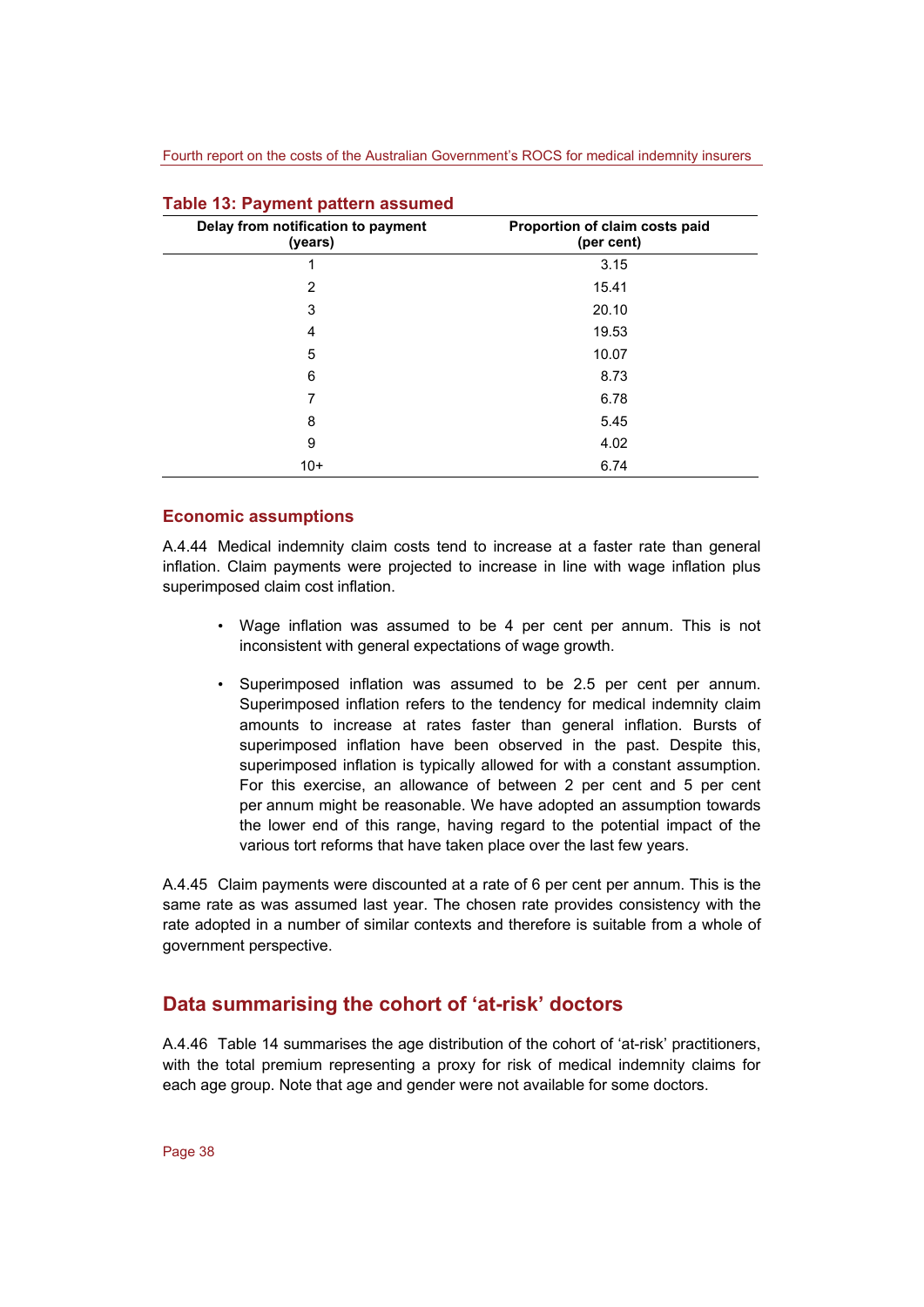| Age at 30 June 2008 | Number 'at-risk' | <b>Total premium</b><br>(\$'000) | <b>Proportion males</b> |
|---------------------|------------------|----------------------------------|-------------------------|
| $30$                | 43               | 302                              | 63                      |
| 30-34               | 985              | 4,320                            | 55                      |
| 35-39               | 3,592            | 26,642                           | 64                      |
| 40-44               | 5,140            | 44,512                           | 66                      |
| 45-49               | 6,172            | 51,987                           | 68                      |
| 50-54               | 6,102            | 46,818                           | 70                      |
| 55-59               | 5,105            | 41,176                           | 77                      |
| 60-64               | 3,974            | 32,563                           | 83                      |
| 65-69               | 2,261            | 17,573                           | 87                      |
| 70-74               | 970              | 5,831                            | 90                      |
| 75-79               | 427              | 1,959                            | 96                      |
| 80-84               | 191              | 670                              | 94                      |
| >85                 | 39               | 130                              | 90                      |
| <b>Total</b>        | 35,001           | $274,484^{(a)}$                  | 73                      |

|  |  |  | Table 14: Cohort of 'at-risk' doctors |  |
|--|--|--|---------------------------------------|--|
|--|--|--|---------------------------------------|--|

(a) Numbers may not add due to rounding.

## **Projection of future Run-Off Cover Scheme costs**

A.4.47 Table 15 below summarises the next 10 years' ROC indemnity payments which were aggregated to derive the projected Scheme costs in future years. The payments projected during 2008-09 include \$1.4 million in amounts paid but not yet recovered by insurers as at 30 June 2008.

|                           |                                              | Medical incidents pre 1 July 2008        |                        |                                                           |                              |
|---------------------------|----------------------------------------------|------------------------------------------|------------------------|-----------------------------------------------------------|------------------------------|
| Year<br>ending<br>30 June | <b>Notified as at</b><br>30/6/2008<br>(\$'m) | <b>IBNR</b> as at<br>30/6/2008<br>(\$'m) | <b>Total</b><br>(\$'m) | <b>Medical incidents</b><br>post 30/6/2008 Total<br>(\$m) | <b>Grand total</b><br>(\$'m) |
| 2009                      | 2.5                                          | 0.5                                      | 2.9                    | 0.0                                                       | 2.9                          |
| 2010                      | 1.1                                          | 1.1                                      | 2.1                    | 0.0                                                       | 2.2                          |
| 2011                      | 1.0                                          | 1.9                                      | 2.9                    | 0.1                                                       | 3.0                          |
| 2012                      | 0.9                                          | 2.7                                      | 3.6                    | 0.4                                                       | 3.9                          |
| 2013                      | 0.6                                          | 3.3                                      | 3.9                    | 0.8                                                       | 4.7                          |
| 2014                      | 0.5                                          | 3.5                                      | 4.0                    | 1.5                                                       | 5.5                          |
| 2015                      | 0.5                                          | 3.6                                      | 4.1                    | 2.5                                                       | 6.6                          |
| 2016                      | 0.3                                          | 3.7                                      | 4.0                    | 3.6                                                       | 7.6                          |
| 2017                      | 0.2                                          | 3.8                                      | 4.0                    | 4.7                                                       | 8.7                          |
| 2018                      | 0.1                                          | 3.9                                      | 4.0                    | 6.0                                                       | 10.0                         |

#### **Table 15: Calculation of projected ROC indemnity payments**

Note: The costs of notified and IBNR claims do not always sum to the total cost of medical incidents pre 1 July 2008 due to rounding.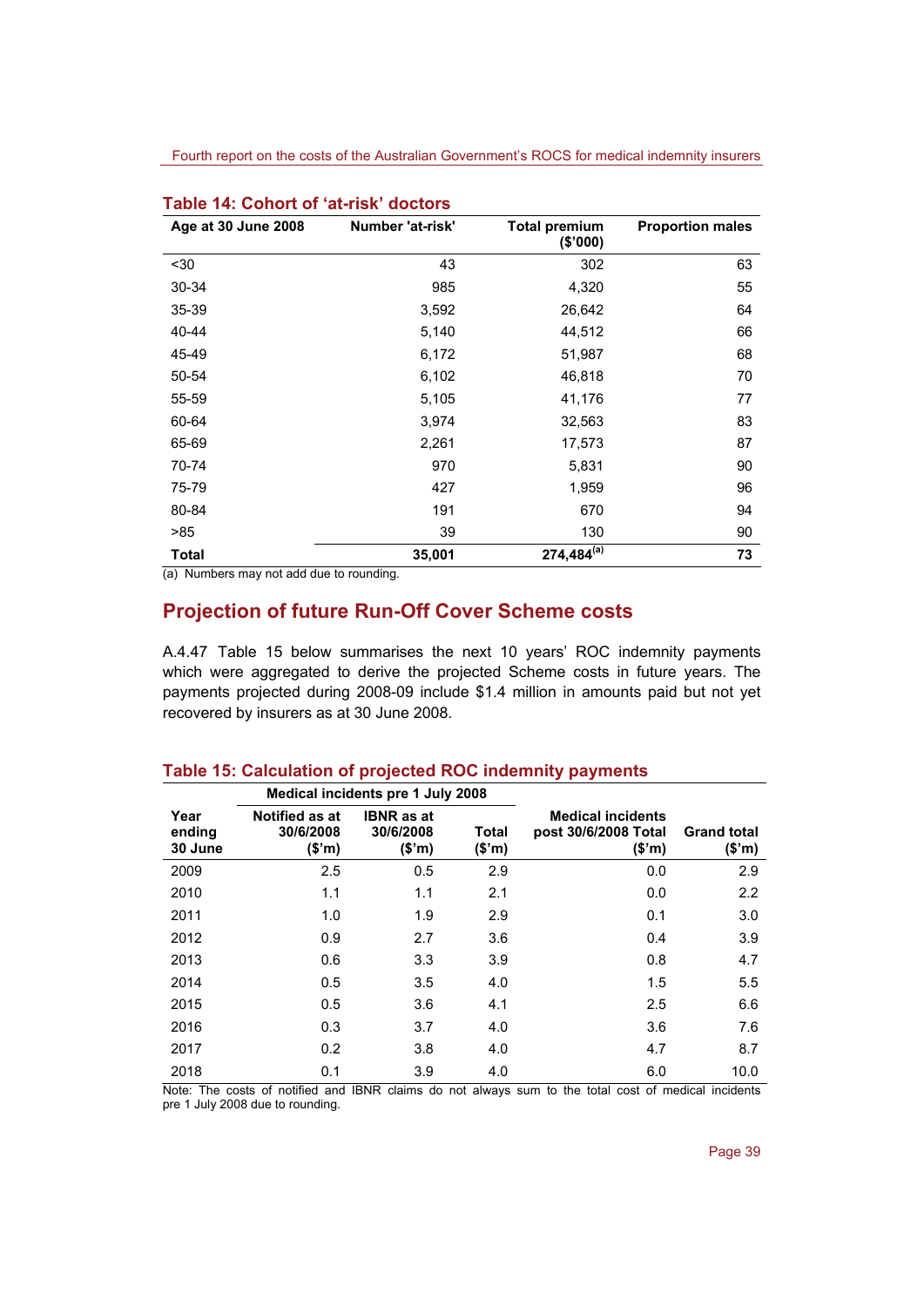## **Uncertainty in relation to liability projections**

A.4.48 The projected ROC indemnity payments summarised in Table 15 are subject to uncertainty which relates to:

- data in relation to the claiming behaviour of eligible practitioners;
- substantial random variation associated with medical incidents and the notification of claims from year to year;
- calibration of the model claim size and claim frequency assumptions to the underlying claim process (medical indemnity liabilities are characterised by few claims associated with large random variation such that a wide range of results can be obtained with equal statistical validity);
- the extent to which doctors approaching retirement might cut down on their practice hours and possibly engage in less 'risky' practice (for example, less surgery);
- sensitivity of the model to the proportion of late-reported claims;
- sensitivity of the model to the decrement assumptions;
- the possibility that not all Scheme eligible claims have been identified and that recoveries will be more diligently pursued later in the claim process; and
- recent tort reforms in a number of jurisdictions with the possible effect of 'bringing forward' claims and distorting recent claim experience.

A.4.49 The information provided by the actuaries of the MIIs and MDOs relied on broadly similar valuation models. The range of assumptions adopted by industry actuaries reflects the substantial uncertainty involved in estimating liabilities of the Scheme.

A.4.50 It must be emphasised that different results can be obtained from different yet equally plausible models and assumptions. Again, this is a common issue with liabilities of this nature.

A.4.51 An estimate of the projected accrual of ROC liabilities during the 2008-09 financial year was provided by each of the actuaries of the MIIs; these summed to \$8.0 million (including CHE).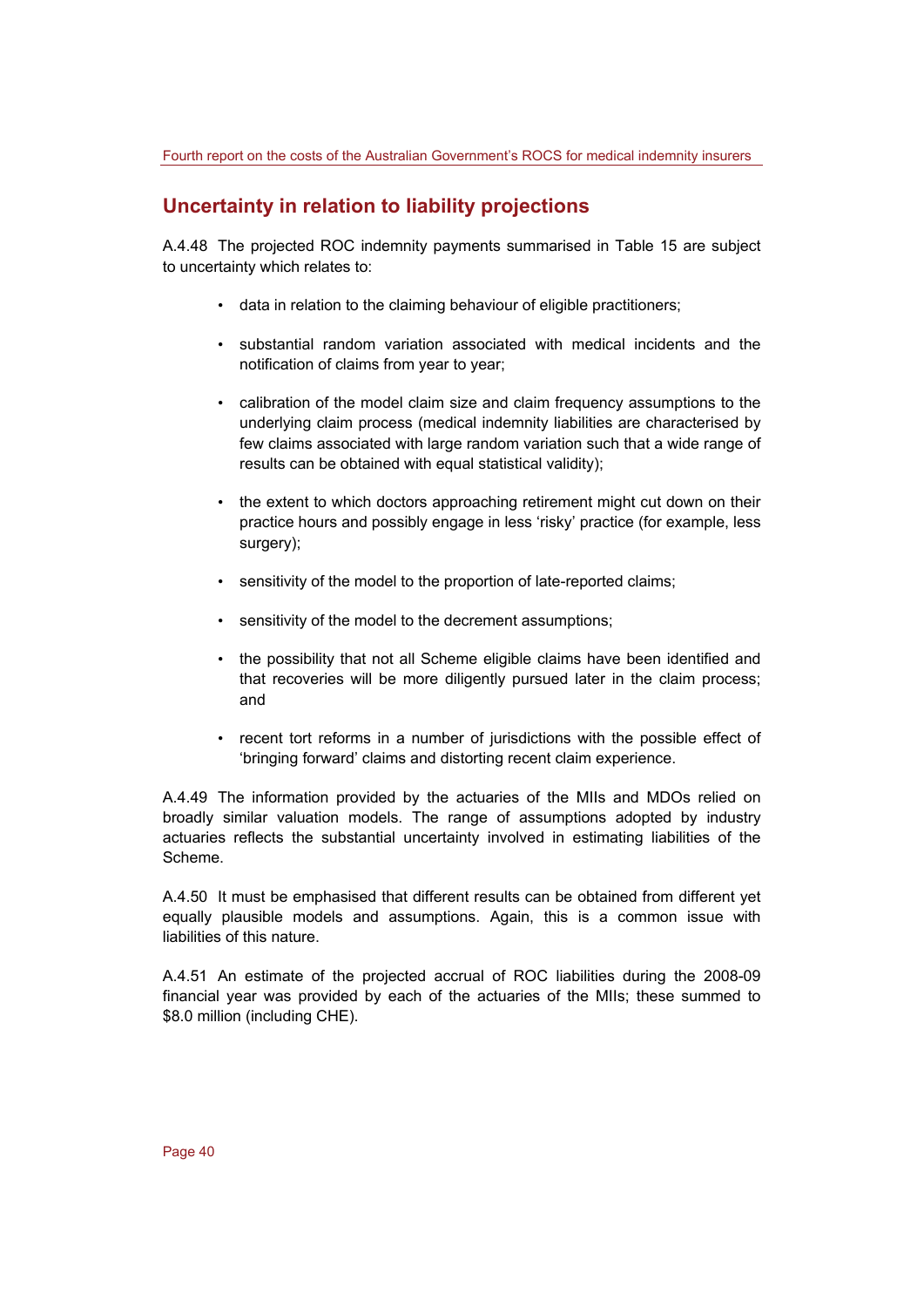A.4.52 The estimates of 2008-09 ROC Scheme accrual provided by industry actuaries can be compared to estimates based on our model (including CHE) of:

- \$14.5 million published in last year's report (roughly 7 per cent of the estimated accruing claims cost for 2007-08); and
- \$11.1 million published in this year's report (roughly 6 per cent of the estimated accruing claims cost for 2008-09).

### **Model sensitivity to the claim reporting pattern and to the changes in the decrements**

A.4.53 The projection of ROC indemnity payments is particularly sensitive to the assumed delay between an incident and notification of that incident to the MII and to the decrements assumed in the model.

A.4.54 By way of illustration, a number of alternative scenarios were constructed to assess the individual impact of each assumption change.

A.4.55 The results of this sensitivity analysis are shown in Table 16, in terms of the estimated 2008-09 accrual including CHE and the number of new ROCS-eligible doctors in 2008-09.

| <b>Assumptions</b>                                                      | New accrual 2008-09 (\$'m) | <b>Expected number of risky</b><br>doctors newly eligible for<br><b>ROCS in 2008-09</b> |
|-------------------------------------------------------------------------|----------------------------|-----------------------------------------------------------------------------------------|
| All new assumptions                                                     | 11.1                       | 912                                                                                     |
| All new assumptions, except<br>the old resignation decrements           | 14.7                       | 1.284                                                                                   |
| All new assumptions, except<br>the old retirement decrements            | 14.2                       | 1.204                                                                                   |
| All new assumptions, except the<br>old death and disability decrements  | 12.2                       | 972                                                                                     |
| All new assumptions, except the<br>alternative claims reporting pattern | 9.2                        | 912                                                                                     |

#### **Table 16: Model sensitivity to claims reporting pattern and new decrements**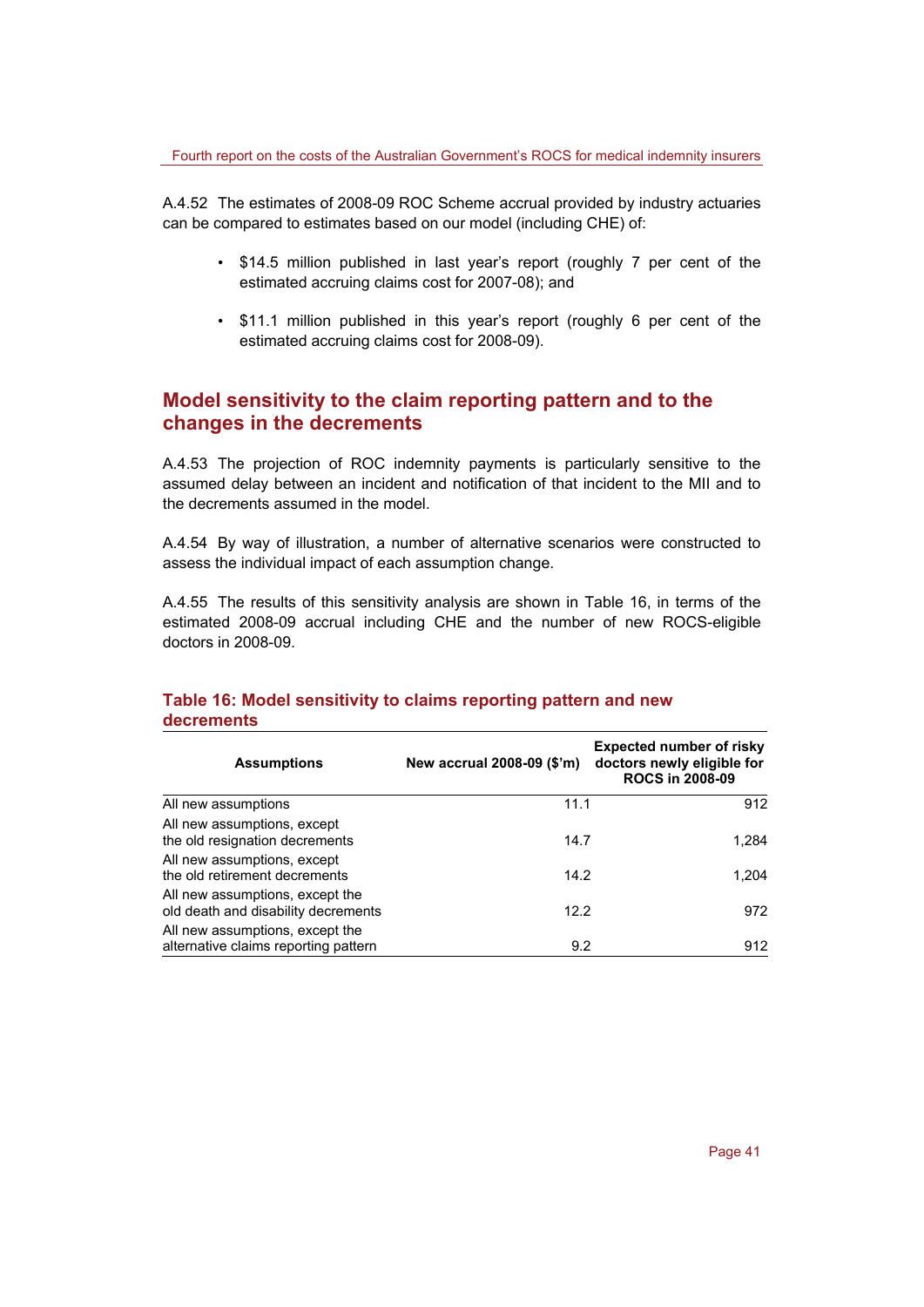## **APPENDIX 5: HIGH COST CLAIMS**

## **The High Cost Claims Scheme**

A.5.1 The High Cost Claim Scheme (HCCS) is part of the broader package of Australian Government measures announced on 23 October 2002 that were designed to address problems with the medical indemnity insurance industry.

A.5.2 The HCCS is governed by Division 2 of Part 2 of the *Medical Indemnity Act 2002*. Under the HCCS, MIIs and MDOs are reimbursed for part of the costs of large claims notified to them on or after 1 January 2003.

A.5.3 The HCCS meets 50 per cent of the excess above the threshold (currently \$300,000) of the cost of individual large claims, before the operation of the Run-Off Cover Scheme.

A.5.4 The HCCS threshold and the percentage used to calculate the amount of indemnity can be changed by way of regulation. The HCCS threshold has been changed by way of regulation as follows:

- \$2 million for claims notified between 1 January 2003 and 21 October 2003;
- \$0.5 million for claims notified between 22 October 2003 and 31 December 2003; and
- $$0.3$  million for claims notified 1 January 2004 and later.<sup>10</sup>

A.5.5 For example, for a claim which costs \$1 million notified on 1 April 2005, the HCCS will pick up:

50 per cent  $\times$  (\$1,000,000 - \$300,000) = \$350,000

### **Data collection**

A.5.6 Medicare Australia collects data in relation to the HCCS, in addition to the Scheme data described in Section 3.

- A.5.7 Data collected in relation to the HCCS include:
	- details of claims/incidents notified to MIIs and MDOs by 30 June 2008 which might lead to recoveries under the HCCS;

Page 42

l

<sup>10</sup> Since the Run-Off Cover Scheme commenced on 1 July 2004, the relevant HCCS threshold is currently \$300,000.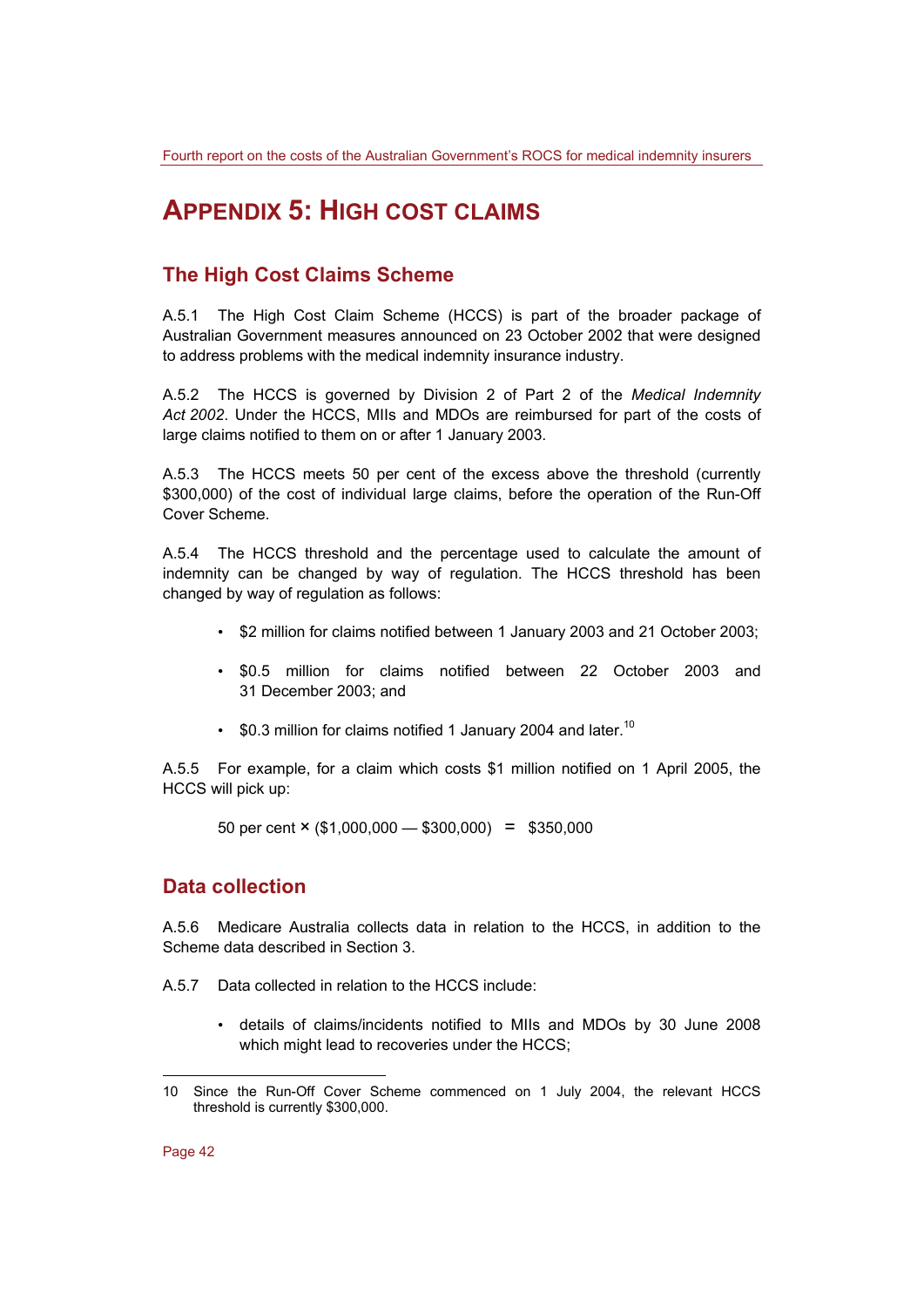- actuarial estimates of that part of the cost of claims relating to incidents which occurred before 30 June 2008 and are expected to be to be recoverable under the HCCS; and
- an estimate of that part of the future claims cost of medical incidents notified during the 2008-09 to 2011-12 financial years which is expected to be recoverable under the HCCS.

### **Relevance of HCCS data to the Run-Off Cover Scheme**

A.5.8 A small proportion of medical indemnity claims are larger than \$300,000. These high-cost claims have a noticeable influence on the total cost of medical indemnity each year.

A.5.9 Claims which take longer to report tend to be bigger on average. In addition, the longer the delay involved in notifying a claim, the more likely the claim will be notified at a time when the practitioner is eligible for the Scheme.

A.5.10 Thus, the small proportion of large claims made by retired practitioners will have a marked impact on the total cost of the Scheme.

## **Analysis of large claims**

A.5.11 HCCS data collected by Medicare Australia provide some insight into the likely profile of large medical indemnity claims.

A.5.12 According to the data collected, as at 30 June 2008, 344 claims/incidents had been notified to MIIs and MDOs which were expected to be covered by the HCCS.

A.5.13 The cost estimates available for HCCS claims/incidents represent total case estimates, including amounts already paid as at 30 June 2008. Most of the estimated total cost of claims of \$329.3 million is attributable to estimates of outstanding cost provided by claims managers, with only \$87.5 million having already been paid as at 30 June 2008.

A.5.14 The HCCS data provides a reasonable but imprecise measure of the likely profile of large medical indemnity claims.

A.5.15 The distribution of estimated costs of HCCS-eligible claims notified between 1 January 2004 and 30 June 2008 is shown in Table 17. The distribution is presented in terms of the proportion of total estimated claim cost attributable to each claim size band. For example, about one quarter of the total estimated cost of HCCS-eligible claims was attributable to claims expected to cost between \$0.3 million and \$0.5 million.